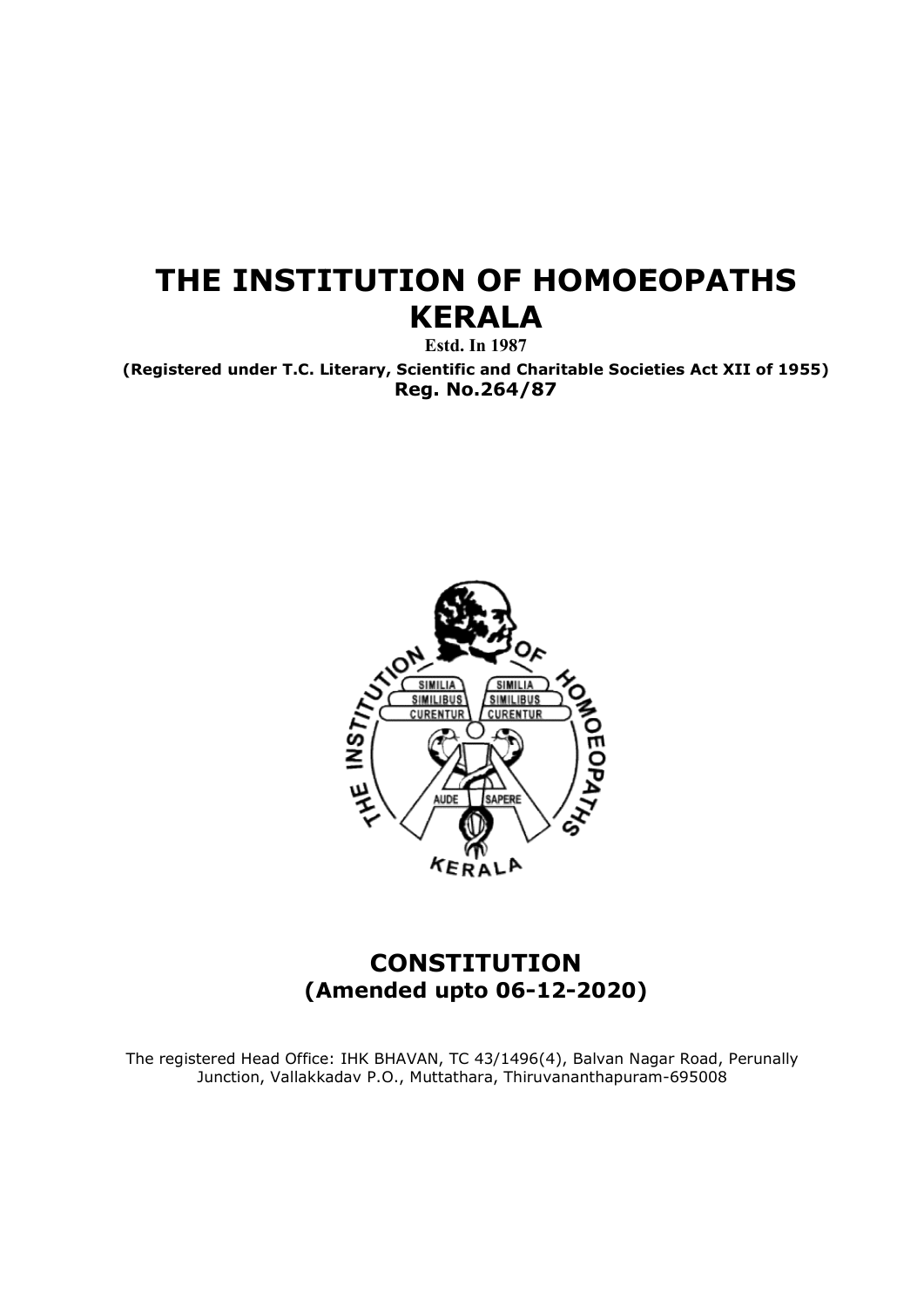# **Contents**

**INDEX** 1

Page Number

# **CONSTITUTION**

# PART – I

1,MEMORANDUM OF THE INSTITUTION OF HOMOEOPATHS KERALA 3

# PART II

# 2,RULES AND REGULATIONS

| <b>Chapter 1 - GENERAL</b>                | 5                |
|-------------------------------------------|------------------|
| <b>Chapter II MEMBERSHIP</b>              | 6                |
| <b>Chapter-III UNIT ORGANIZATION</b>      | $\boldsymbol{9}$ |
| <b>Chapter - IV DISTRICT ORGANIZATION</b> | 10               |
| <b>Chapter - V STATE ORGANIZATION</b>     | 11               |
| <b>Chapter - VI AUXILLIARY COMMITTEES</b> | 16               |
| <b>Chapter - VII ELECTIONS</b>            | 16               |
| <b>Chapter - VIII TERM OF OFFICE</b>      | 17               |
| <b>Chapter - IX VACANCIES</b>             | 17               |
| <b>Chapter X MEETINGS</b>                 | 18               |
| <b>Chapter - XI PUBLICATIONS</b>          | 20               |
| <b>Chapter - XII FUNDS</b>                | 21               |
| Chapter -XIII MEETS/SEMINARS              | 23               |
| <b>Chapter - XIV CONSTITUTION</b>         | 25               |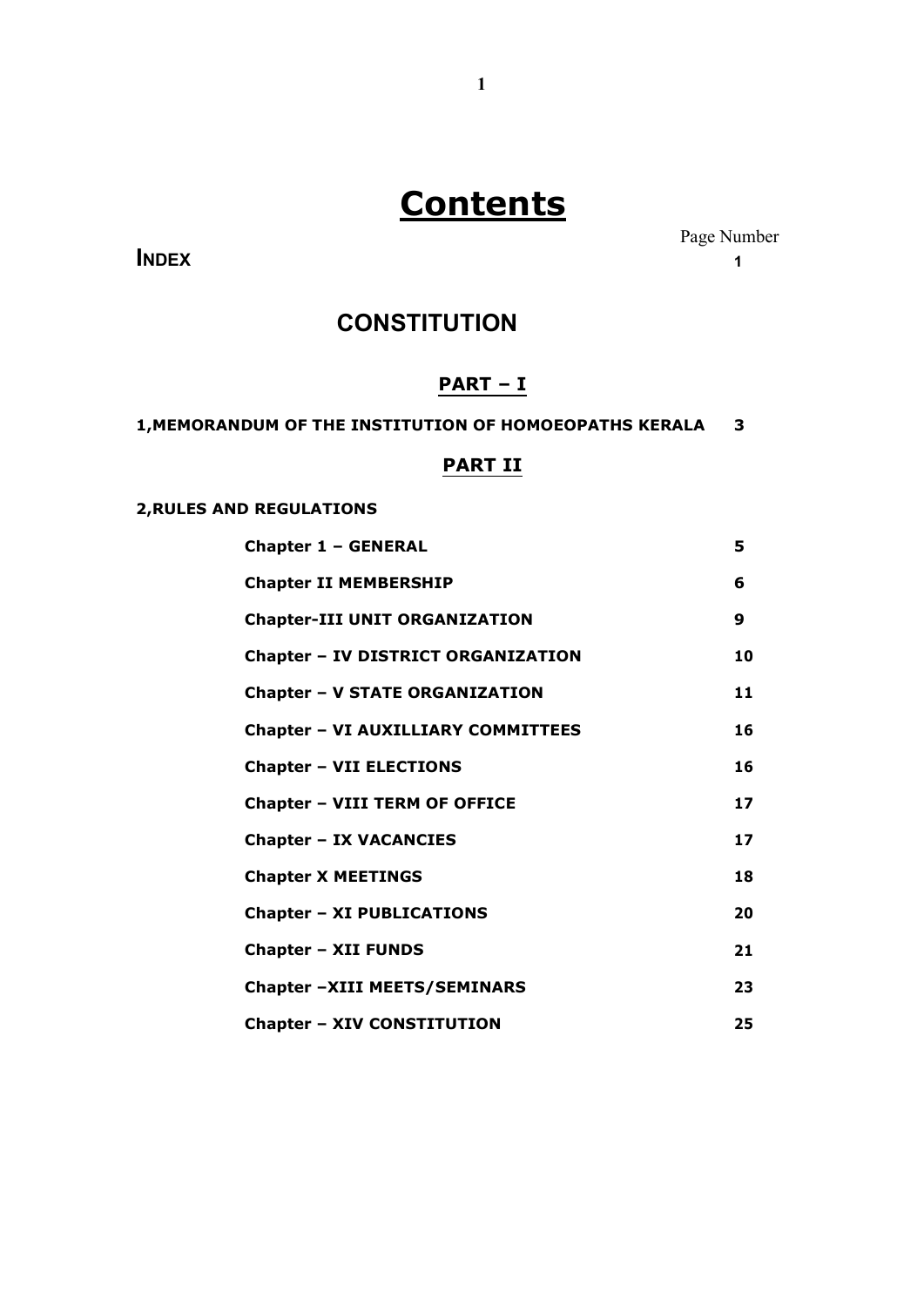| <b>ANNEXURE I</b>                      |    |
|----------------------------------------|----|
| BY LAW OF IHK SOCIAL SECURITY SCHEME   | 27 |
| <b>ANNEXURE II</b>                     |    |
| <b>APPLICATION FOR MEMBERSHIP</b>      | 30 |
| <b>ANNEXURE III</b>                    |    |
| RESOLUTIONS TO BE ADOPTED              |    |
| AT THE FORMATION A UNIT                |    |
|                                        | 32 |
| <b>ANNEXURE IV</b>                     |    |
| APPLICATION IHK SOCIAL SECURITY SCHEME | 33 |
|                                        |    |
| <b>ANNEXURE V</b>                      |    |
| RESOLUTIONS TO BE ADOPTED              |    |
| AT THE FORMATION A DISTRICT COMMITTEE  | 34 |
|                                        |    |
| <b>ANNEXURE VI</b>                     |    |
| UNIT ELECTION REPORT                   | 35 |
|                                        |    |
| <b>ANNEXURE VII</b>                    |    |
| DISTRICT ELECTION REPORT               | 37 |
|                                        |    |
| <b>ANNEXURE VIII</b>                   |    |
| AMENDMENTS ON 07-01-2018               | 39 |
|                                        |    |
| <b>ANNEXURE IX</b>                     |    |
| SSS AMENDMENTS ON 12-01-2020           | 42 |
|                                        |    |
|                                        |    |
| <b>ANNEXURE X</b>                      |    |
| SSS AMENDMENTS ON 06-12-2020           | 44 |
|                                        |    |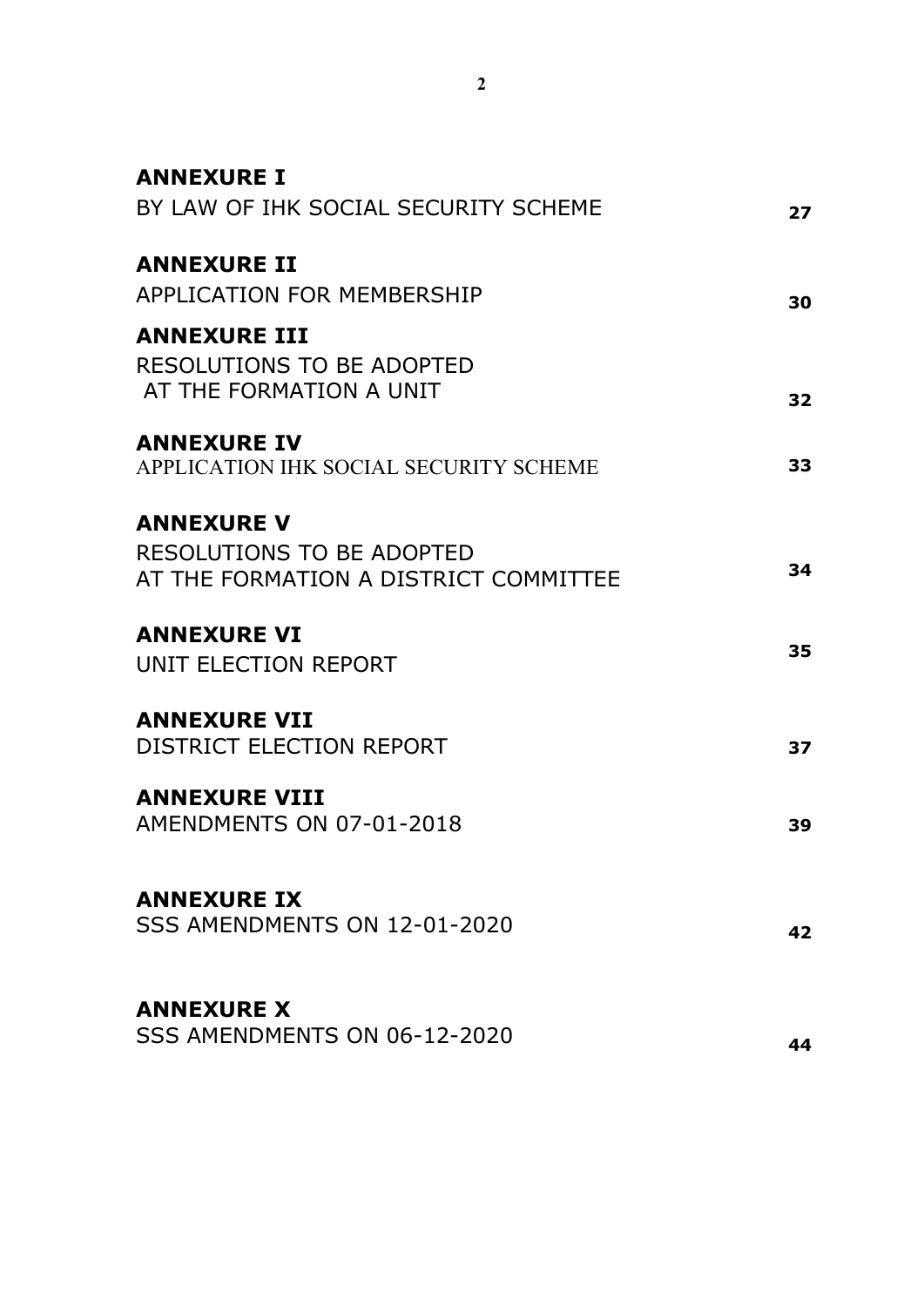# THE INSTITUTION OF HOMOEOPATHS KERALA

(Registered under T.C. Literary, Scientific and Charitable Societies Act XII of 1955) Reg. No.264/87

# **CONSTITUTION**

### PART – I

# MEMORANDUM OF THE INSTITUTION OF HOMOEOPATHS KERALA

- 1. Name: The name of the Society, hereinafter called "The Institution" is "THE INSTITUTION OF HOMOEOPATHS KERALA".
- **2. Office:** The registered Office of the Institution of Homoeopaths Kerala shall be situated at "IHK BHAVAN", TC 43/1496(4), Balvan Nagar Road, Perunally Junction, Vallakkadav P.O., Muttathara, Thiruvananthapuram-695008 and the working office ( Secretariat) shall be located at the office or residence of the General Secretary.
- **3.** Objects: The objects of The Institution are:
	- (1) To promote and advance the science of Homoeopathy especially in the Indian State of Kerala in accordance with the basic principles of Homoeopathy as enunciated by Master Christian Friedrich Samuel Hahnemann.
	- (2) To continue Homoeopathic Medical Education for those Homoeopathic practitioners in Kerala who possess the basic qualifications approved by the Central Council of Homoeopathy in order to make them outstanding in practice.
	- (3) To maintain the honor and dignity and to uphold and safeguard the interests of the Homoeopathic profession.
	- (4) To improve public health in accordance with the Homoeopathic principles as applied in the prevalent public health methods.
	- (5) To promote co-operation among the Homoeopathic fraternity by forming a unitary organization of the Homoeopaths of Kerala
	- (6) To provide financial benefits to the dependants of members after their death.
- 4. Methods: For the attainment and furtherance of the above objects the Institution may:
	- (1) Make effective representations to the Central and State Governments for establishment of Medical and Health Service Cadres, for opening Homoeopathic Health Centers and Hospitals, for employment of institutionally qualified Homoeopaths in various services and for directing the autonomous bodies and other undertakings to provide facilities for Homoeopathic treatment to their employees.
	- (2) Hold periodical meetings, seminars and conventions and arrange from time to time lecturers, discussions and demonstrations in any aspect of Homoeopathy and allied sciences.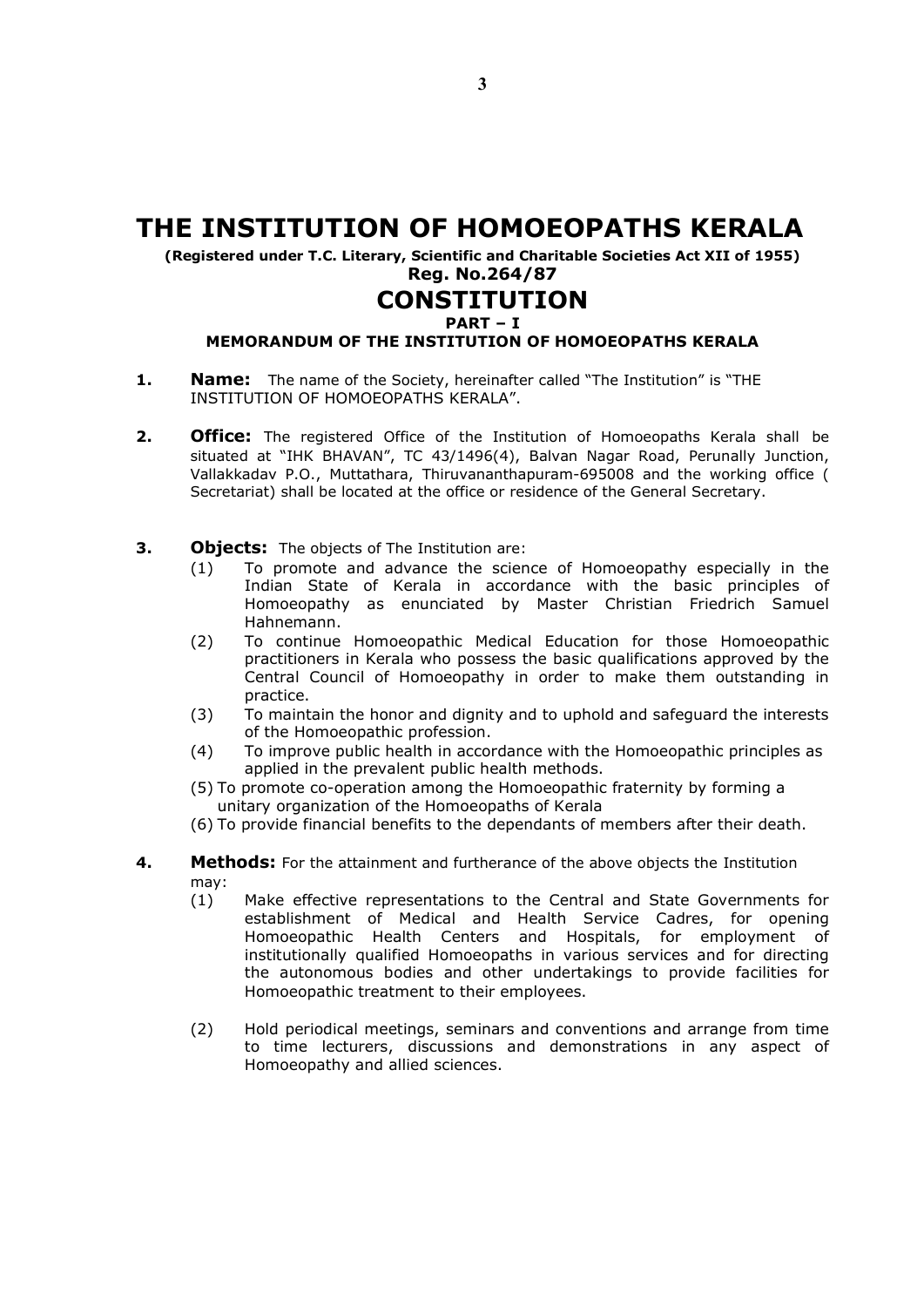- (3) Compel the Central and State Governments to take action against pseudopractitioners in Homoeopathy and to abolish the unrecognized institutions conducting postal tuition and thereby producing fake practitioners in Homoeopathy.
- (4) Express its views on matters pertaining to any legislation affecting public health in general and Homoeopathic profession and education in particular and to place the same before the Central and State Governments and take such other steps regarding the same as may be expedient from time to time.
- (5) Conduct educative campaign among the public in matters of public health and sanitation in general and Homoeopathy in particular and participate in the various public health programmes organized by the government.
- (6) Organize medical camps for providing medical relief during epidemics and in time of emergencies.
- (7) Establish, develop and maintain Homoeopathic pharmacies and manufacturing concerns for the production of reliable Homoeopathic medicines.
- (8) Establish and support or aid any charitable or benevolent institution constituted to benefit people through Homoeopathy.
- (9) Encourage and support or undertake various research programmes in Homoeopathy.
- (10) Publish and circulate Journal[s] as official organ(s) of The Institution.
- (11) Conduct Inter-collegiate competitions for Homoeopathic students of various colleges in Kerala so that the students may develop awareness and interest in the functioning of the Institution.
- (12) Purchase, take lease or otherwise acquire, hold, manage, let, sell, exchange, mortgage or otherwise dispose of movable or immovable property of every description and all rights and privileges appurtenant thereto as may be necessary in the circumstances.
- (13) Erect, maintain, improve, alter and keep in repair any building or buildings for the purposes of the Institution.
- (14) Borrow, organize money in such manner as The Institution may think fit and collect subscription and donations for the purpose of The Institution.
- (15) Invest any money of The Institution not immediately required for its purpose in or upon such investment, securities or property, as may be thought fit.
- (16) Acquire, draw, buy, discount, purchase, accept or negotiate bills of exchange, promissory notes, cheques or other negotiable instruments for the above said objects.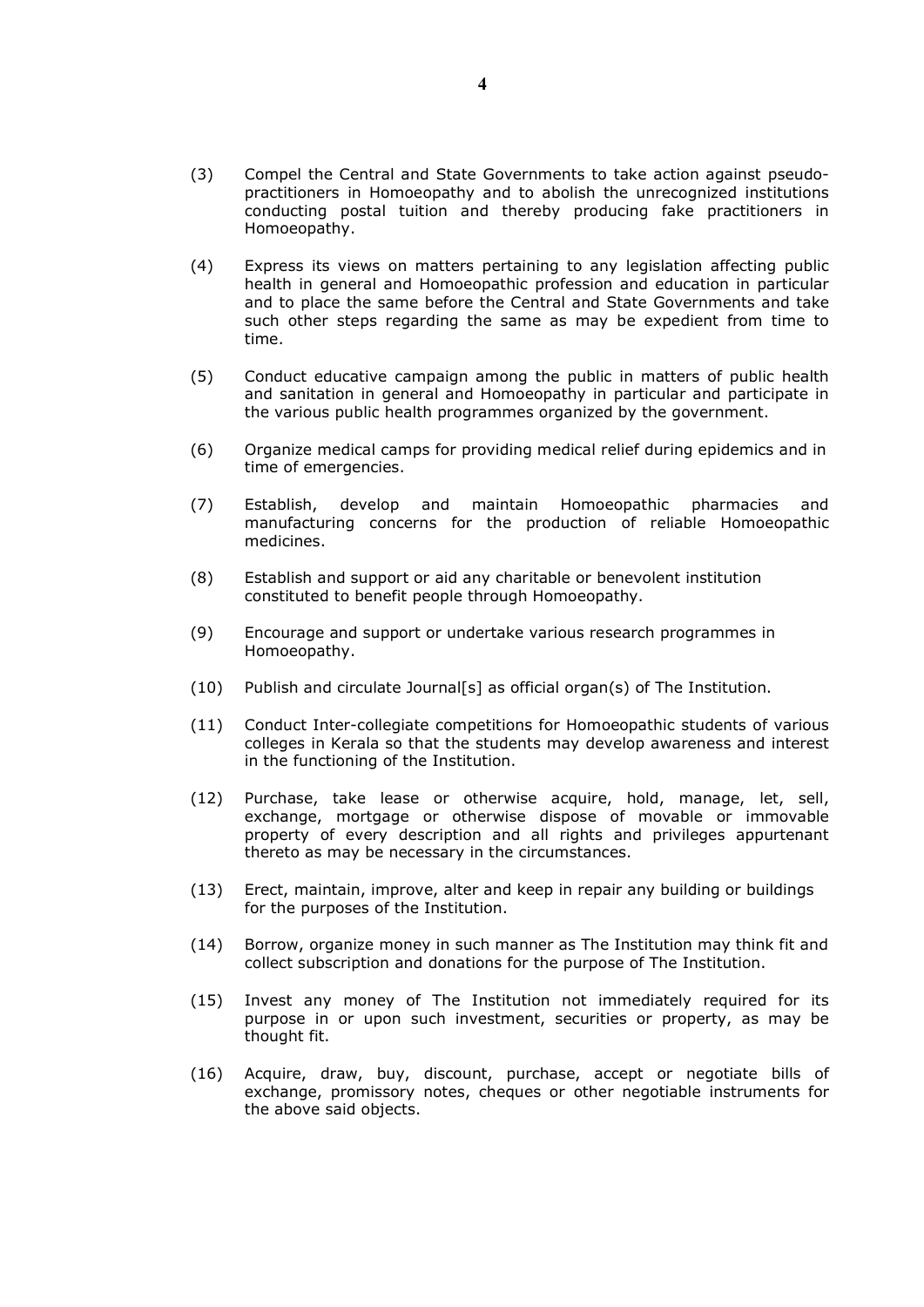- (17) Accept grants or subsidies from the Government or corporate bodies or trusts or donations from the public for any purpose of The Institution.
- (18) Establish relation with Statutory Bodies, Boards, Councils, Universities or other Teaching Institutions in Homoeopathy in their activities consistent with the aims and objects of The Institution.
- (19) Support candidates sponsored by The Institution to all Homoeopathic bodies at the Centre and the State.
- (20) Co-operate or amalgamate with or be affiliated to or associated with other International, National or State organizations or bodies not formed for the purpose of profit and whose objects are wholly or partly similar to those of The Intuition.
- (21) Encourage publication of Books and periodicals on Homoeopathy and formation of libraries for the benefit of the members of The Institution.
- (22) Do all and such other things and adopt all and such other ways and means as are cognate to the objects of The Institution or are incidental and conductive to the attainment of the above objects.

### 5. Disposal of Income and Property

The income and property of The Institution whosesoever derived from, shall be applied towards the promotion of its aims and objects as set forth in the above memorandum and no portion thereof shall be paid or transferred directly or indirectly by way of dividend, bonus or otherwise by way of profit to the persons who at any time are or have been, members of The Institution or to any person or persons claiming under them, provided that nothing herein contained shall prevent payment done in good faith, or remuneration to any officer or servant or other persons in return for any service actually rendered to The Institution.

### 6. Dissolution

If on the winding up or dissolution of The Institution there remain, after satisfaction of all its debts and liabilities, any property or funds whatsoever, the same shall not be paid to or distributed among the members of The Institution or to any of them, but shall be given or distributed to similar Association/Institution, society or body having objects similar to those of The Institution to be determined by the SEC of The Institution and in default thereof by the registrar of societies.

# PART II RULES AND REGULATIONS Chapter 1 – GENERAL

**1.** Definitions: Unless indicated otherwise or become applicable with reference to the context, the expression: -

- (a) 'The Institution' means THE INSTITUTION OF HOMOEOPATHS KERALA.
- (b) 'Secretariat' means the working office of the General Secretary of The Institution.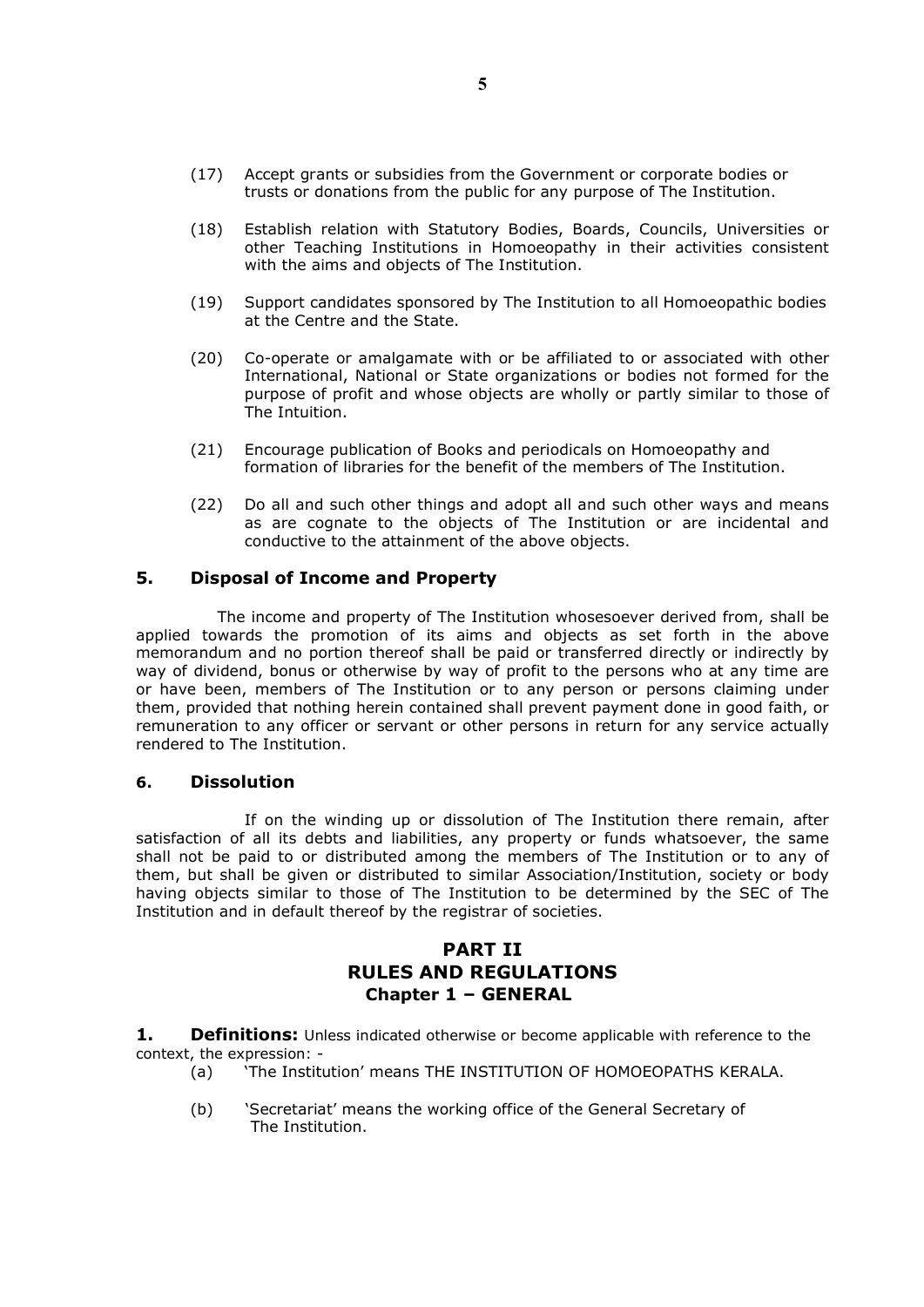- (c) 'State Council' (SC) means the general body of The Institution constituted under Rule 13A.
- (d) 'State Executive Committee' (SEC) means the executive committee of The Institution constituted under Rule 13B
- (e) 'District' means the branch of The Institution formed by all the units in a Revenue District of the State.
- (f) 'District Committee' (DC) means the District President, District Secretary, District Treasurer and all the state Council members of the district constituted under Rule No.12 A.
- (g) 'Unit' means the smallest branch of the Institution constituted under Rule No 11 A
- (h) 'Unit Executive Committee' (UEC) means the executive committee of the unit constituted under Rule No 11 A.
- (i) 'Member' means member of The Institution.
- (j) 'Recognized Qualification' means the qualification as defined in the Homoeopathy Central Council Act 1973.
- (k) 'Prescribed' means prescribed under the rules and regulation of the Institution.
- 2. Composition: This is a three tier organization viz. Unit, District and State. The Institution shall consist of all members enrolled under Rule 4.

**3. Headquarters:** The Registered Office of the Institution shall be located at 'IHK BHAVAN', Trivandrum; working office (Secretariat) may be at the office/ residence of the General Secretary; Office of the journal may be located at the place determined by SEC from time to time.

# Chapter II MEMBERSHIP

4. **Eligibility:** Any Homoeopathic practitioner with a Degree or Diploma recognized by the State Government or the Govt. of India, residing or practicing or having an address in Kerala shall be eligible for membership. Any such person as aforesaid desirous of joining The Institution may be enrolled as a member, as per rules and regulations, on his making an application in the prescribed form along with the admission fee. The Institution may fix the admission fee and subscription fee from time to time. Such enrollment (s) shall be subject to the approval of the SEC of The Institution.

**5.** Types of Membership: The membership shall consist of two categories viz. Ordinary and Life. Holding of membership in The Institution in violation of the provisions contained in this memorandum shall be subjected to the decision(s) of the SEC of The Institution.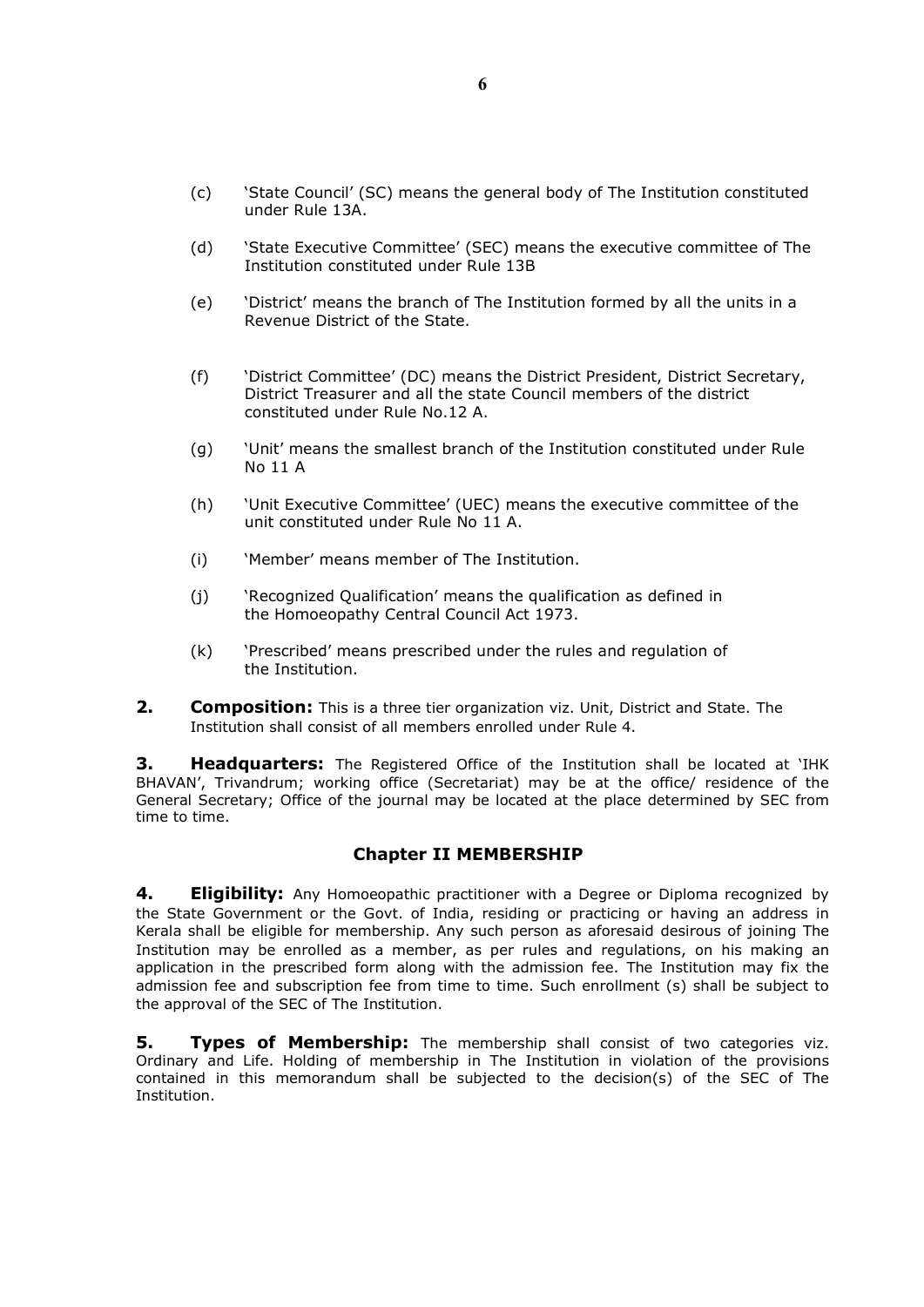# (A) ORDINARY MEMBERSHIP

(1) ENROLLMENTS: A candidate for membership shall apply to a unit in the prescribed form (Annexure-1) in duplicate along with subscription fee for one year and the admission fee. Application can also be made through the format published in the IHK Web site. Any candidate applying for membership after  $31<sup>st</sup>$  December of a year shall remit the annual subscription fee and admission fee in full, but he shall not pay his fees for the succeeding year. Subscription fee of those applicants not accepted, as members shall be refunded except the admission fee.

(2) RENEWALS: Renewal of membership shall be done every year from January to March but in any case not later than the annual convention conducted usually in the month of the following April. Renewals done after the date of annual convention shall be required to pay Admission fee in full along with the subscription.

# (B) LIFE MEMBERSHIP:

Any candidate eligible for membership in The Institution and subject to the condition of tendering an application in duplicate in the prescribed form (Annexure I) as in case of the ordinary membership and who pays a lump sum amount equivalent to the total of twelve years subscription fee in vogue shall be deemed as a Life Member of The Institution. Even though Life Membership is to be initiated through the units of the Institution, the membership shall continue to be enjoyed by the person even in the event of the dissolution of the unit to which he belongs. In such a case he can continue his activities as a Life Member through such existing units as is convenient to him to associate with or he can have his activities conducted directly through the SEC under intimation of the fact to the General Secretary. In such case, he can continue his activities, as a Life Member through such existing unit as convenient to him under intimation to the General Secretary

**6.** Register of Members: The unit and the state secretariat shall maintain a register of members with the following data.

1. S. No. 2. Name 3. Age and Sex 4. Address for communication including telephone numbers and e-mail address 5. Qualifications with dates and names of conferring body 6. Registration Number obtained from the Medical Counci

Membership 8. Date of enrollment 9. Occupation and its details 10. Remarks if any. The unit shall also keep a copy of the Diploma or Degree Certificate of the members for verification if needed for by the SEC. In case a member is transferred or removed from membership the fact should be recorded in the register.

**7.** Transfer of Membership: A member desirous of Transferring his membership from one unit to another may inform the state Secretariat for unit activities under intimation to the parent unit and the unit to which the member intends to get transfer.

# 8. Rights and Privileges of Members: Every member shall be entitled to:

(i) Take part in scientific seminars, meetings, lecture classes, discussions, demonstrations, conferences and all other activities of The Institution or its units on payment of the prescribed fees wherever it is prescribed.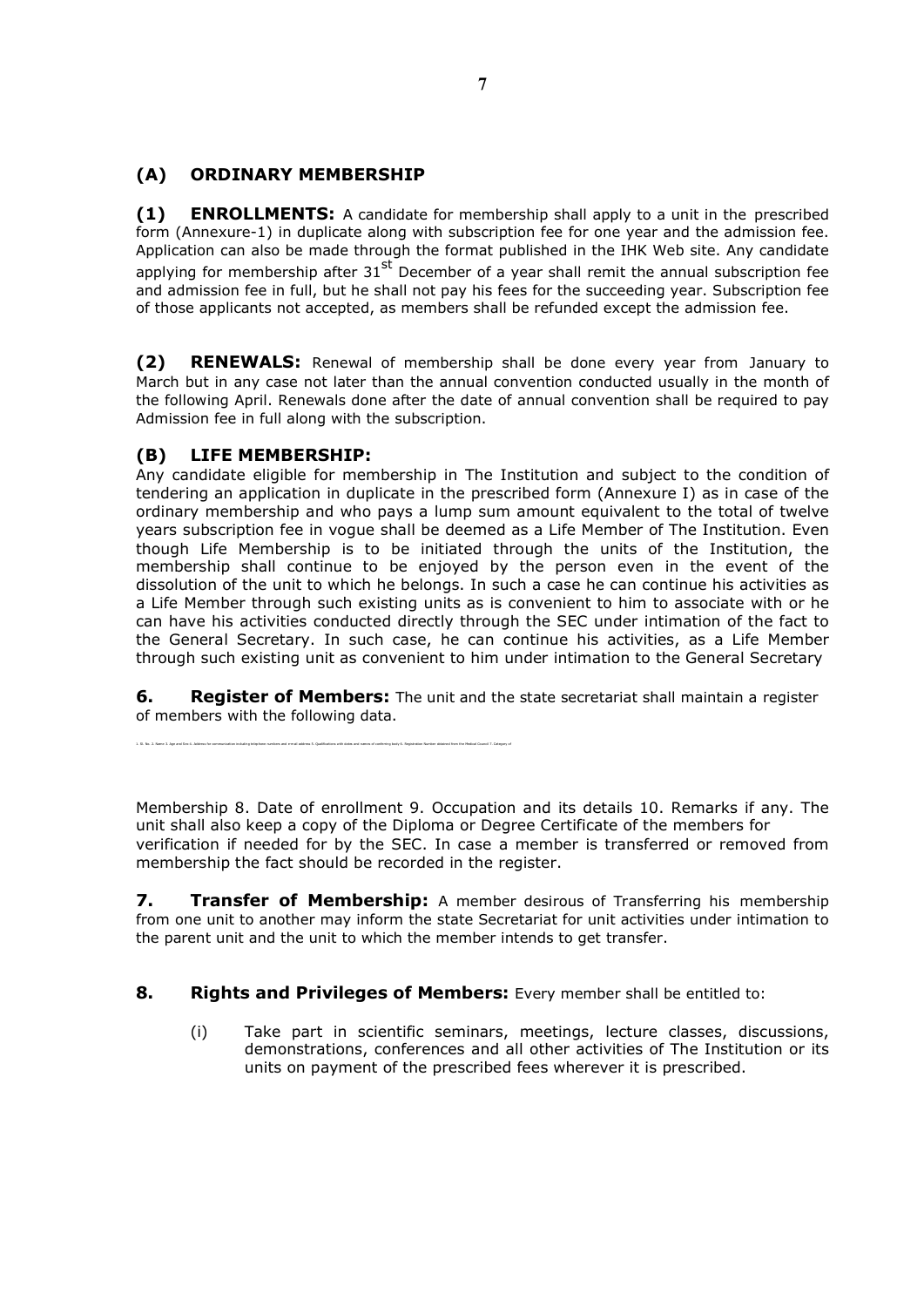- (ii) Receive the journal or any other publication of The Institution free of cost or on payment of fee on such rates as may be decided by the SEC from time to time.
- (iii) Vote at the elections or at any meeting or on any issue, and to hold any office or to be elected for representation. Each member shall be entitled to a single non-transferable vote only. No member whose subscriptions at the time of voting have been in arrears shall be entitled to vote or to any of the other privileges.
- (iv) Records and files of the state or unit offices may be available for inspection to member of the respective bodies on a written application to the General Secretary or Secretary concerned and at the time and place fixed thereof by the latter.

# 9. Termination of Membership

Termination of membership may be on any of the following grounds.

- (i) By death
- (ii) By resignation in writing to and on being accepted by the unit executive committee.
- (iii) By failure of renewal of membership as under 5A (2)
- (iv) On his being convicted by a court of law on offence involving moral turpitude.

(v) On his being declared insane/or of unsound mind by the State Executive Committee

- (vi) When found guilty on prima-facie facts or after an enquiry in such manner as may be prescribed, of misconduct, disrepute in profession or otherwise infringement of the rules and regulations of The Institution, or of willfully doing anything prejudicial and detrimental to the interests and objects of The Institution or the profession or to the cause of Homoeopathy.
- N.B. If any enquiry is proposed to be held, the member shall be given an opportunity to explain his conduct. If his explanation be unsatisfactory, he may be advised to apologize or to resign and such apology or resignation shall be duly considered.

If the member refuses to apologize or to resign or abide by the decision of the UEC the case shall be referred to the SEC whose decision shall be final.

(vii) On his medical qualification or Registration of practice being forfeited on the ground of misconduct or for any other reason subject to the approval by SEC.

# 10. Re-Admission

- (i) In case of termination under 9 (ii) and (iii) above, the member shall be re-admitted on making fresh application along with the admission fee.
- (ii) In case of termination under 9(vi) above, the member may be re-admitted by SEC if the SEC considers the case favorably under particular circumstances.
- (iii) In case of termination under 9 (vii) above, the member may be re-admitted by SEC on revival of the forfeited qualification.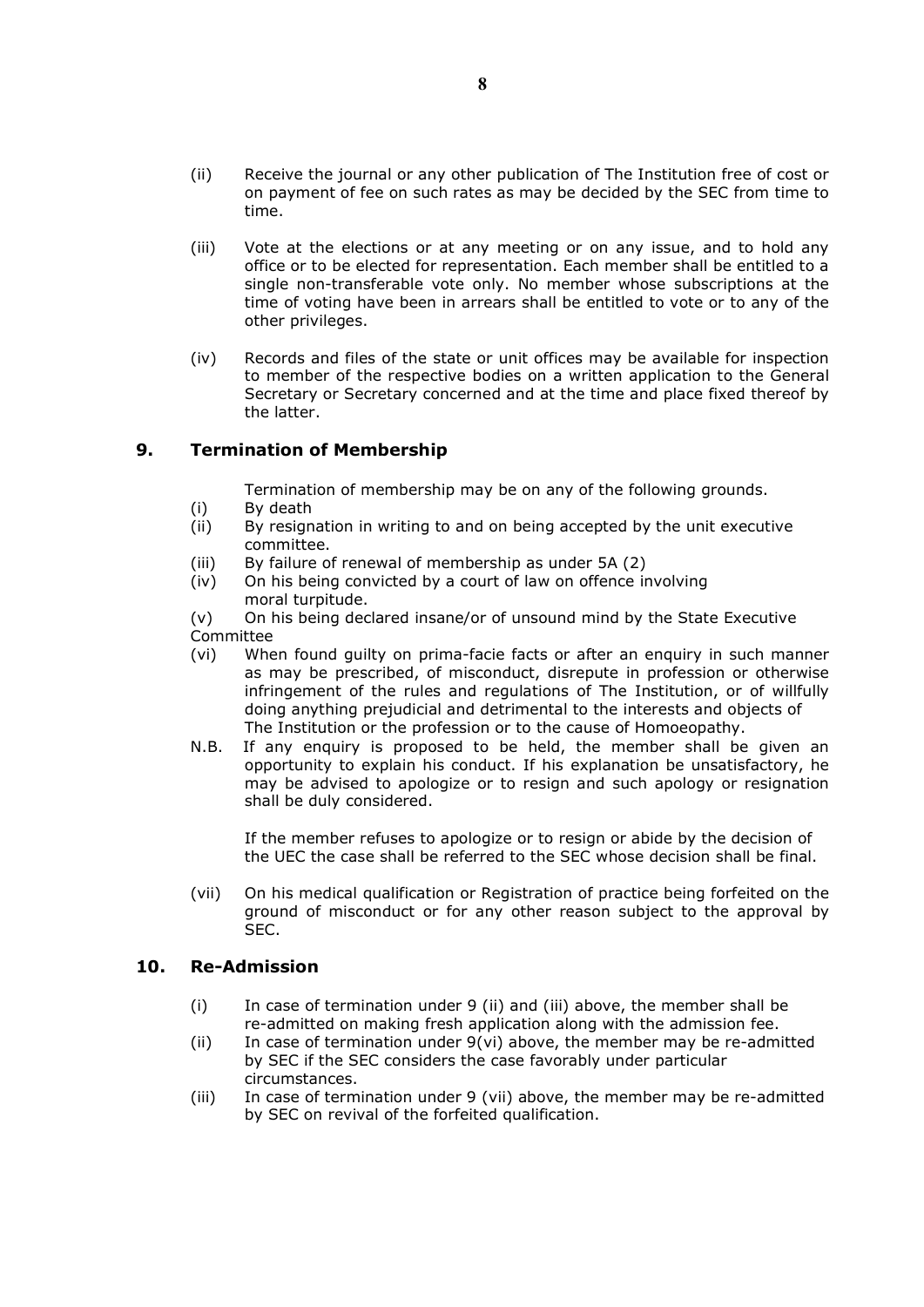# Chapter-III UNIT ORGANIZATION

### 11. A. Unit:

- (i) Fifteen or more institutionally qualified Homoeopathic doctors who reside, practice or are employed in a place or its neighborhood or otherwise if it is convenient for them to assemble regularly may form themselves into a unit subject to the recognition by the State Executive Committee.
- (ii) Unit shall bear the name of the area or locality subject to the approval of the SEC.
- (iii) All units shall be attached to the District and to the State Organization of the Institution.
- (iv) On enrollment of or renewal with 15 or more members the convener in case of a new unit or the secretary in case of an old unit shall convene the general body meeting in which the following shall be elected.
	- (a) An executive committee of not more than 11 members (including the past President and Secretary of the unit, in case of old unit)
	- (b) The executive committee elected as above shall elect the office bearers consisting of (1) President - one (2) Vice-President – one (3) Secretary – one  $(4)$  Joint Secretary – one  $(5)$  Treasurer – one  $(6)$ State Council Members (Minimum -2) of whom one will be the Secretary of the unit, and the other (s) as one each for every 50 Members or part thereof over each 50 Members.
- (v) The new unit in their first meeting of formation shall pass the resolutions prescribed in Annexure II.
- (vi) On thus completing the formation or the renewal, the unit's secretary shall forward the following documents to the state secretariat.
	- (a) Election proceedings and the copy of the resolutions passed.
	- (b) Application forms for Membership (intended for state) duly filled.
	- (c) Statement of account showing total number of member's category of membership, amount collected and the unit's and state's shares.
	- (d) Crossed Bank Draft for the state share in favor of the Treasurer of The Institution.
	- (e) List of members, typed on one side of the paper indicating Sl.No., Name, correct postal address, telephone No., e-mail address, qualifications, Reg. No., amount paid, category of membership and remarks if any (new member/Life number/renewal/Readmission). These lists should necessarily carry the names of the unit and the signature of the unit's Secretary. Fifteen copies of the address list shall also be prepared out of which 12 copies shall be forwarded to the Managing Editor of the Journal and one each to the General Secretary and Treasurer. The unit shall retain one copy.
	- (f) The unit shall also send the following to the state secretariat.
- (i) List of unit executive committee including office bearers.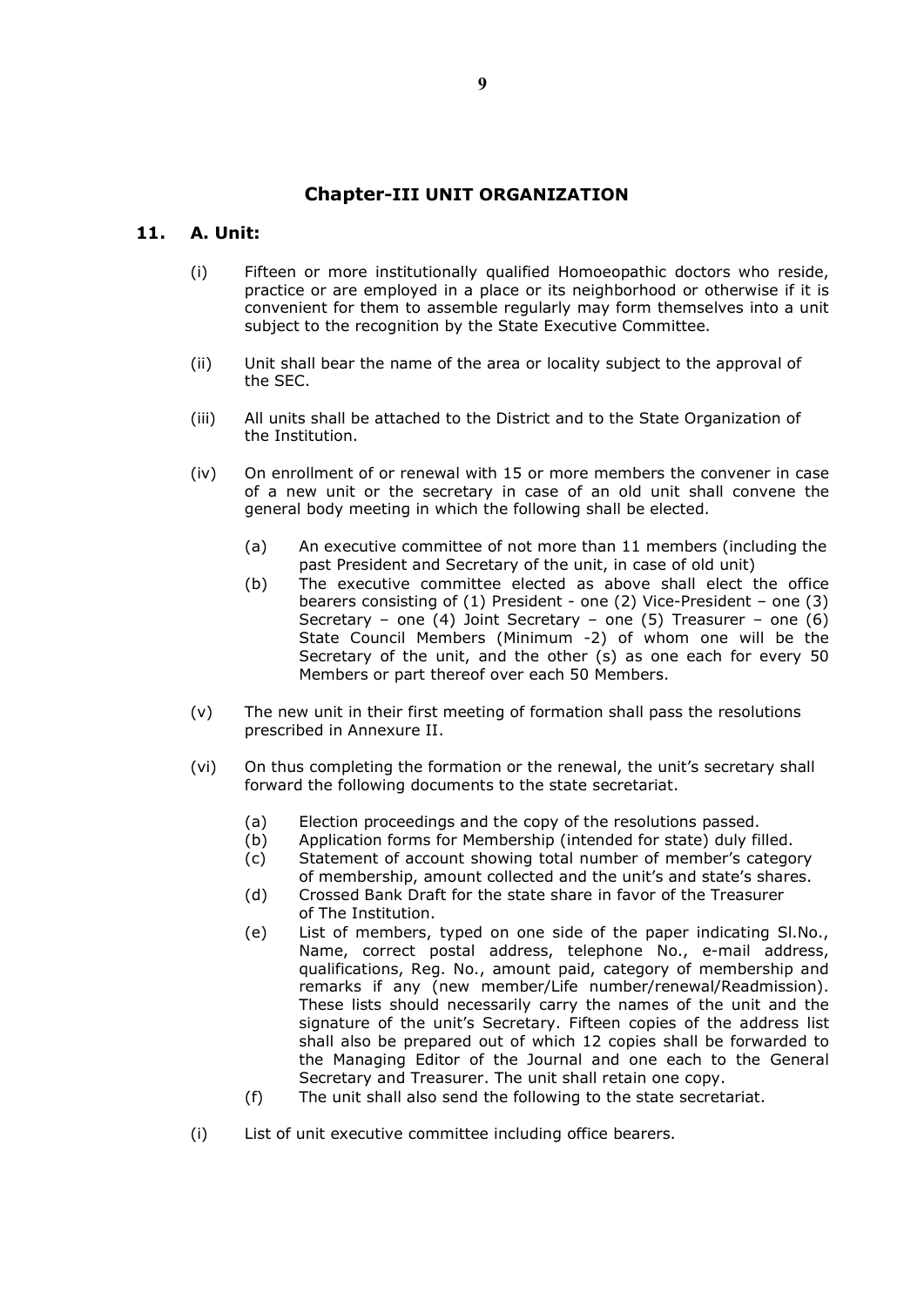(ii) Names, postal address and telephone numbers of the representatives elected to the state council.

### B. JURISDICTION

a. All units will be guided by the SEC in all matters and they shall refer all matters concerning the State and Central Governments to the SEC for decision and necessary action.

**b.** No unit shall have any dealing or correspondence directly with the Central or State Governments without the approval of the SEC. Units can however do correspondence with the district authorities.

c. Copies of every correspondence done by the unit with the local authorities shall be forwarded to the Secretariat.

d. SEC shall review the working of the units from time to time and take suitable steps to secure their proper functioning.

e. In all matters relating to the recognition of new units and de recognition of those which are recognized but not functioning properly, the decision of the SECX shall be final.

### C. VIABILITY:

If a recognized unit at any time fails to have at least 15 members, renewed or fresh by enrolled, at the beginning of the new year and prior to the time for holding elections, the unit shall cease to be considered as a viable unit for all practical purposes and no election shall be held and the said unit shall not be represented in the State Council.

### D. REPORTS AND BALANCE SHEETS

Units shall submit their monthly reports so that they may reach the secretariat / state secretary for unit reports before  $5<sup>th</sup>$  of succeeding month. Units shall also submit every year their annual reports, balance sheets etc in such manner as prescribed.

# Chapter – IV DISTRICT ORGANIZATION

### 12. A. DISTRICT

- i. District Organization is formed by all the units located in a Revenue District of the State of Kerala.
- ii. District shall bear the same name of the respective Revenue District of the State of Kerala.
- iii. All Districts shall be attached to the Institution.
- iv. The Secretaries and SC members of all the units in the district constitute the district Committee.
- v. From the District Committee the district level office bearers shall be elected:

President-1, Secretary-1, Treasurer-1, Vice President-1, and Joint Secretary-1 etc.

vi. In case there exists only one unit in a district, the office bearers of the unit will automatically form the District Office bearers and the UEC will automatically form the District Committee.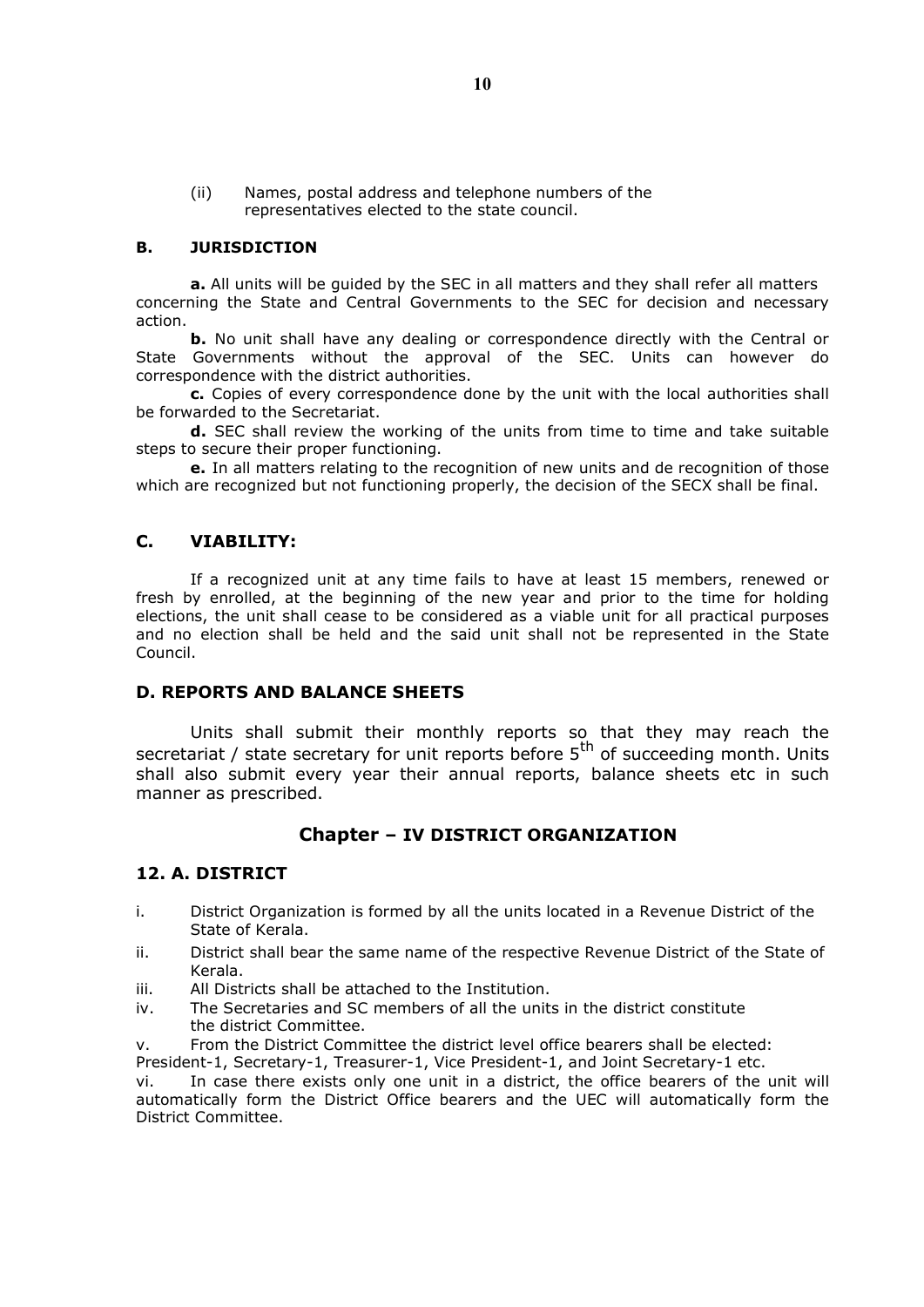vii. The District Secretary elected will automatically be a member of the State Executive Committee.

viii. On completing the election procedure, the elected district secretary shall forward the list of office bearers and the copy of the resolutions passed as prescribed in Annexure III

# B. JURISDICTION

- (a) All the districts will be guided by the SEC in all matters and they shall refer all matters concerning the state and central governments to the SEC for decision and necessary action.
- (b) No district shall have any dealings or correspondence directly with the central or state governments without the approval of the SEC. Districts can however do correspondence with the district authorities.
- (c ) Copies of every correspondence done by the district with the district or local authorities shall be forwarded to the secretariat.
- (d) SEC shall review the working of the districts from time to time and take suitable steps to secure their proper functioning.
- (e) In all matters relating to the inclusion of units in a district, the decision of the SEC shall be final.

# C. REPORTS AND BALANCE SHEETS

Districts shall submit their monthly reports so that they may reach the secretariat before the  $5<sup>th</sup>$  of succeeding month. Districts shall also submit every year their annual reports, balance sheets etc. in such manner as prescribed.

# Chapter – V STATE ORGANIZATION

# 13. A. STATE COUNCIL:

- (i) General Body of The Institution shall be composed of the following.
	- (a) Members of the immediate past State Executive Committee.
	- (b) The representatives of the units, of whom one will be the Secretary and the others at the rate of one each for every 50 members or part thereof in excess of each fifty.
- (ii) Powers and Functions of State Council.
	- (a) SC shall elect 15 SEC members in addition to the 14 District secretaries already elected from the districts
	- (b) SC shall have overall control of The Institution. It shall decide the policies and programmes of The Institution.
	- (c) The SC shall direct and regulate the affairs of The Institution and shall have power to: i. Frame, alter, amend and repeal Memorandum or Rules and regulations of The Institution.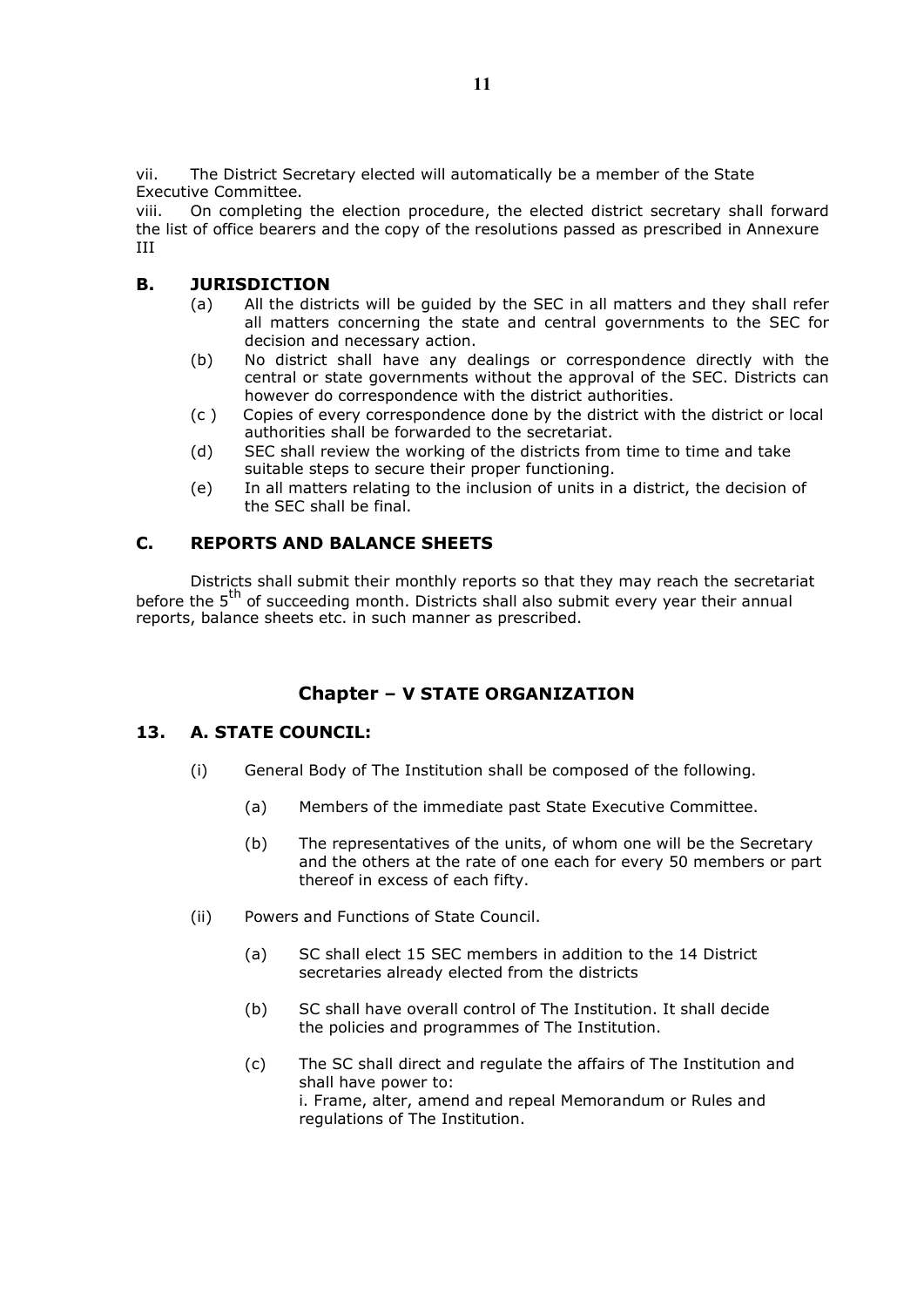ii. Exercise general control over the finance and property of The Institution.

iii. Delegate its powers to the SEC except the powers under sub clause (a) above.

iv. Exercise in addition to the powers conferred by the rules all such powers and do all such acts as may be exercised or done by The Institution and which are not expressly barred by the rules and regulations of The Institution or by any law for the time being in force.

v. The decisions of SC in all matters not covered by the Rules and regulations and pertaining to the interpretation thereof shall be final.

vi. Any express delegation of powers to either the SEC or any other body/committee, in this constitution does not bar SC from exercising such powers and take decision when it is in session. Similarly SC may also authorize the SEC or any other body/committee to decide or act as directed in times of need and when SC is not in session.

vii. Relax procedure and time limitation for circulating amendments to the constitution and permit to consider any proposal in case of emergency.

### B. STATE EXECUTIVE COMMITTEE:

- (i) FORMATION: SEC shall be constituted as under:
	- (a) Immediate Past State President, General Secretary and State Treasurer.
	- (b) IHK Trust Chairman, IHK Trust Secretary.
	- (c) Representatives of the Institution in Central and State Government Bodies like CCH as decided by the State Council.
	- (d) Nominees by the State President if deemed helpful for the Institution, to a maximum of three in number, and by the approval of the SEC.
	- (e) 15 members elected by the SC during the Annual Convention.
	- (f) 14 members elected from each district Committee.

#### (ii) POWERS AND FUNCTIONS: SEC shall have powers to:

- (a) Elect the state office bearers of The Institution.
- (b) Carry into effect the policy and programme of The Institution as laid down by the SC and shall be responsible to the SC.
- (c) Make regulation(s) and issue instructions for the proper working of The Institution and for the organization, maintenance and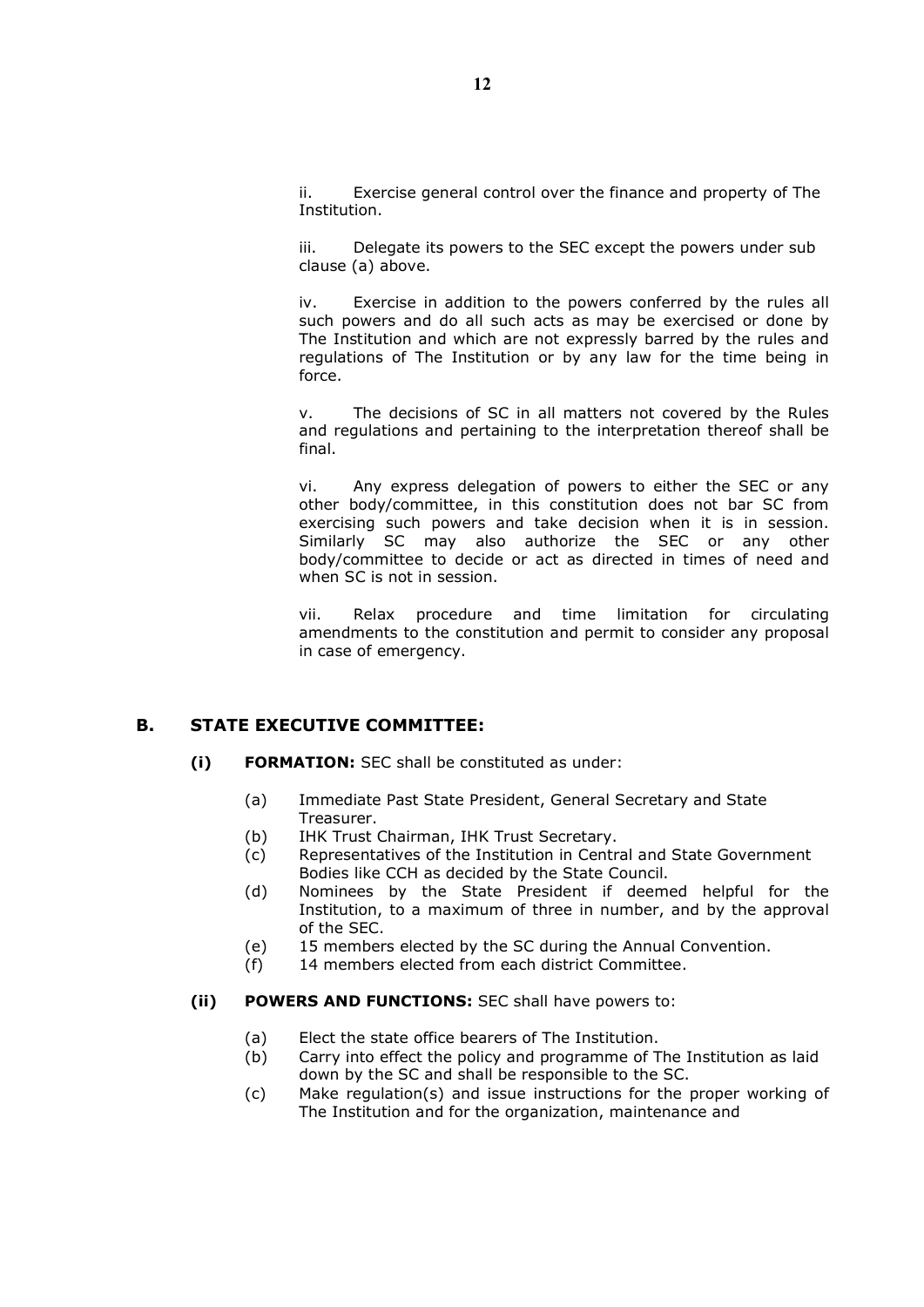administration of its premises, office, library, properties and publication.

- (d) Constitute standing/sub/other committees and when necessary in such manner as may be prescribed.
- (e) Recognize or derecognize any unit.
- (f) Represent matters to the Government or other bodies on behalf of The Institution, its units and members.
- (g) Consider and decide upon resignations/terminations and applications for membership/transfer.
- (h) Suspension of members or units and the question of taking such disciplinary action as it may deem fit against any member or unit for misconduct, willful neglect or default.
- (i) Write off the whole or part of any realizable arrears of subscription or other outstanding dues of The Institution or its publications if considered desirable and to consider the accounts and balance sheet of the SC.
- (j) Appoint or remove salaried officers and employees of The Institution or Inspectors, Conveners, Supervisor or such other officers.
- (k) Fix up the rates of TE to be paid to the office bearers and members of the SC, SEC and all other committees.
- (l) Consider all matters presented to it by various committees and make necessary recommendation to the SC.
- (m) Make recommendation to the SC in matters of any amendment to the Rules and Regulations. May also interpret any rule of The Institution in case of any doubt or contest.
- (n) Purchase land or building, construct, maintain, alter, let or taken on lease any land or building which may be necessary or convenient for the purpose of The Institution, and settle the price or costs thereof subject to the approval of the SC.
- (o) Sell, let, exchange or otherwise dispose off absolutely or conditionally, any of the movable properties of The Institution not required by it.
- (p) Enter into any arrangements for sharing work with the union of interest or co-operation with any person, association, educational Institution carrying on work wholly or in part similar to that of The Institution.
- (q) Appoint or authorize any person as agent or attorney with necessary powers and duties in order to execute any instrument or to transact any business or to act on behalf of The Institution.
- (r) Sell, let, exchange or otherwise dispose off, for consideration or by way of gifts absolutely or conditionally any of the immovable properties of The Institution subject to the approval of SC.
- (s) Make such grants as it may think fit for the benefit of the employees of The Institution.
- (t) Invest the funds of The Institution in or upon such securities as the SC may approve of, and transpose any investment from time to time as may be expedient.
- (u) Raise and borrow money on bonds, mortgages, promissory notes or other obligation or securities against any of the properties and assets of The Institution, or without any security and upon such terms and conditions as may be prescribed by the SC, provided that the SEC shall not have the power to borrow more than Rs.5000/-. It may however raise funds for any specific purpose through donation,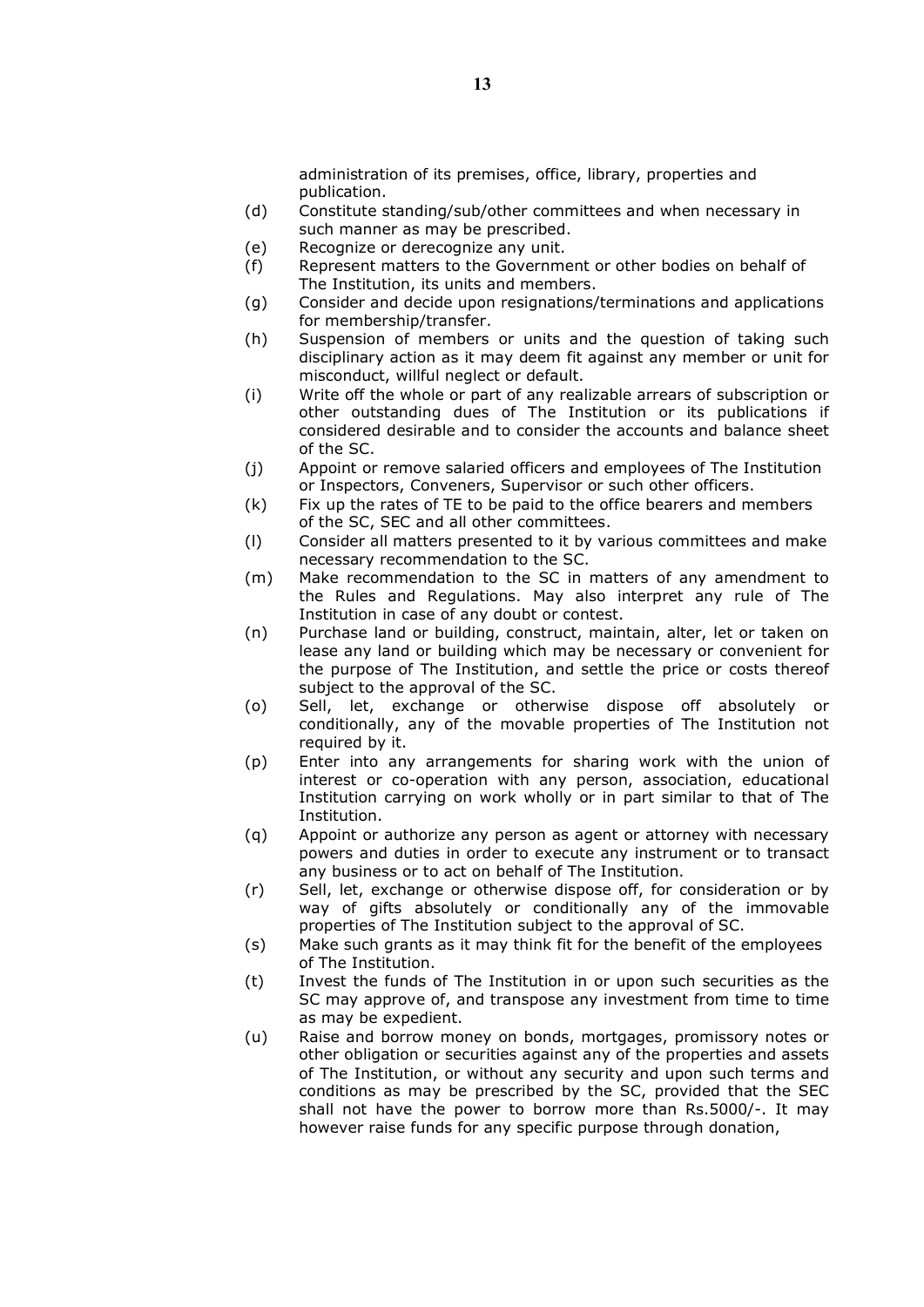charity shows or entertainment programme or any other respectable methods.

- (v) Transpose or alter any security given for the debts or obligation of The Institution.
- (w) Make, draw, accept, endorse and negotiate promissory notes, bills, cheques or other negotiable instruments, provided that all such instruments shall be signed by the three office bearers, viz, the President, the General Secretary and the Treasurer.
- (x) In case of emergency, perform any duty laid on the SC by the rules, but in such a case, it shall report action so taken to the SC at the next meeting of the SC, for confirmation. The SEC may also choose to consult the members of the SC by post on any matter on which a regular meeting of the SC is not considered possible or necessary.

(iii) The election of the members of the SEC shall be conducted in the month of April or during the first meeting of the SC during the Annual Convention.

(iv) The election shall be conducted by the election officer appointed by the SEC and approved by the SC.

# C. STATE OFFICE BEARERS

(i) FORMATION The following office bearers of the Institution shall be elected by SEC from amongst its members as provided under Chapter V 13 B (i).

- 1. State President -1
- 2. Vice Presidents 3 for each Zone North, Middle and South
- 3. General Secretary 1
- 4. State Secretaries 4
	- (a) Membership development
	- (b) IHK News/Managing Editor
	- (c) Unit activities
	- (d) Liaison with the Government
- 5. Treasurer
- 6. Editor
- 7. Public Relations Officer
- 8. Chairman, Teaching Faculty
- 9. Chairman, Scientific Committee
- 10. Chairman, Social Security Scheme
- 11. IHK Trust Nominee

# (ii) POWERS AND DUTIES OF THE OFFICE – BEARERS

- (1) THE PRESIDENT: The President shall.
- a. Preside over all the meetings of the Institution, the SC the SEC and other committees of which he may be a member and over the State Annual Convention.
- b. Guide and control the activities of the Institution.
- c. Regulate the proceedings of the meetings and conferences and give his rulings on contested and doubtful points.
- d. Sign the minutes of the meeting and other important documents on behalf of the Institution.
- e. Exercise a casting vote, in addition to his ordinary vote, in case of equality of votes at any meeting of the Institution, which is presided over by him.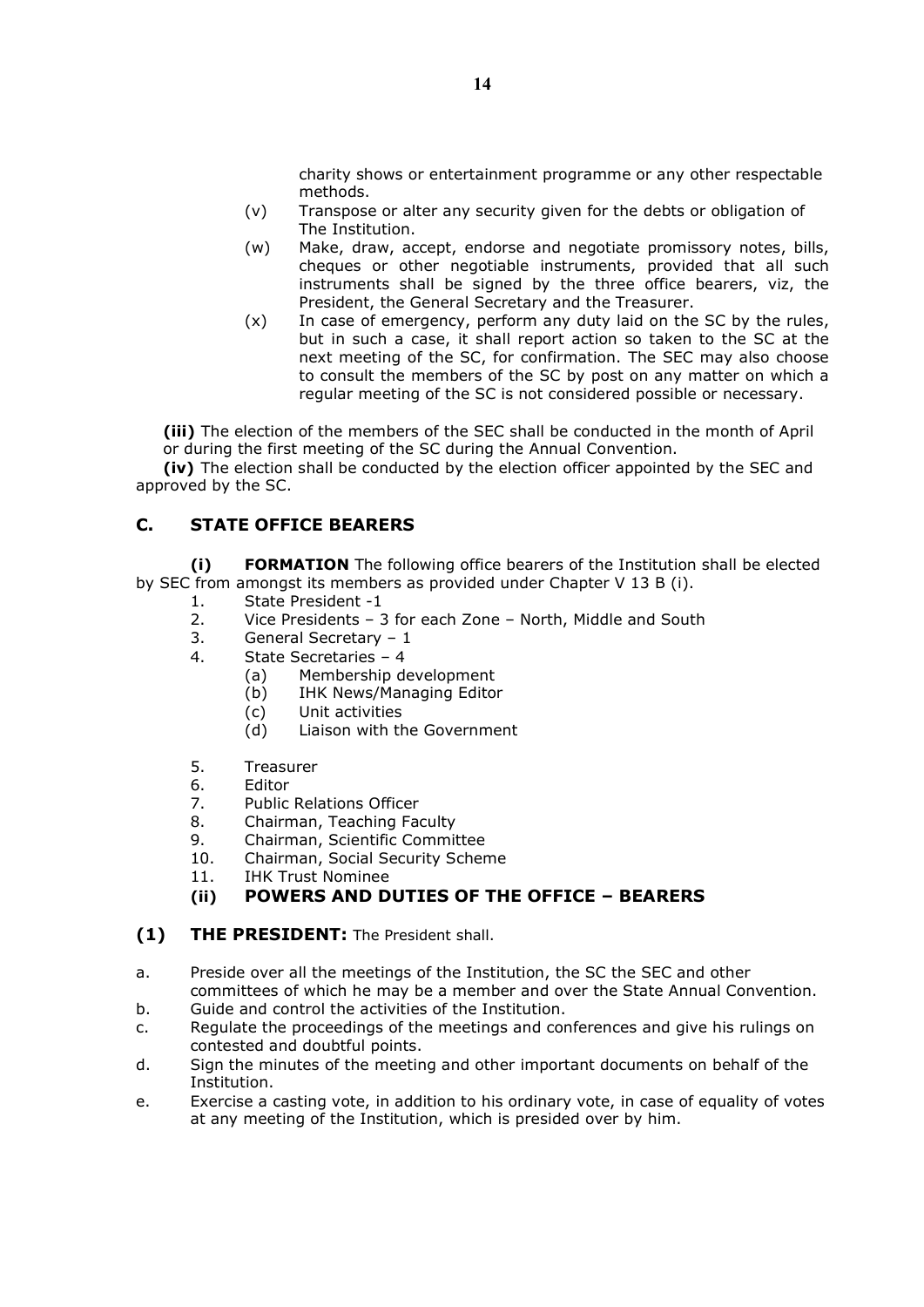- f. Be generally responsible to the members for office and finances of the Institution.
- g. Be competent to sanction expenses up to Rs.5000/- pending sanction by the SEC or the SC in cases of urgency.
- h. Sanction the participation of special invitees from outside the SC or SEC if needed and they are allowed in discussions concerning the special topics without any voting power.

# (2) VICE-PRESIDENTS

In the absence of the President, the Vice-Presidents will act and exercise all the powers of the President. They shall in general, help the President, particularly in the organization of the units, by tours and addressing members and other personals etc. In the absence of the Vice-Presidents any member elected as chairman for the meeting shall exercise all the powers of the President in the particular meeting.

# (3) THE GENERAL SECRETARY

He shall:

- (a) Have over-all charge of all the offices of the Institution including the State Secretariat, journal, and offices of their publications and of the library.
- (b) Conduct all correspondence.
- (c) Have general supervision over the accounts; pass all bills for payment and sign cheques along with consignee.
- (d) Get prepared by the treasurer quarterly and annual statements of accounts and get them audited for adoption by the SEC and SC.
- (e) Prepare the budget of the state and put it before the SEC and SC.
- (f) Organize meetings of the SC and SEC and keep proceedings thereof.
- (g) Be ex-officio member of all committees.
- (h) Maintain a correct and up-to-date Register of all members unit-wise and prepare the list of the members of the SC prior to election of SEC.
- (i) Organize the Institution with the help of District Secretaries by organizing and encouraging establishment of new units where they do not exist and by creating a general interest in the working of the Institution.
- (j) Have the powers to incur expenditure up to Rs.2500/- pending sanction of the President and the Executive Committee.
- (k) Exercise all powers that may be delegated or entrusted to him by the President or the SEC or SC.

# (4) STATE SECRETARIES

Secretaries shall help the General Secretary for the efficient discharge of the respective functions and shall act and exercise all the powers in his absence as may be directed by the General Secretary or by the SEC and they shall carry out all the directions given for the organization of the Institution.

# (5) THE TREASURER

### The Treasurer shall:

- $(a)$  Be responsible for proper up keep of the accounts of the Institution.
- (b) Be responsible for collection of all subscriptions, fund contributions and payment of other dues of the Institution.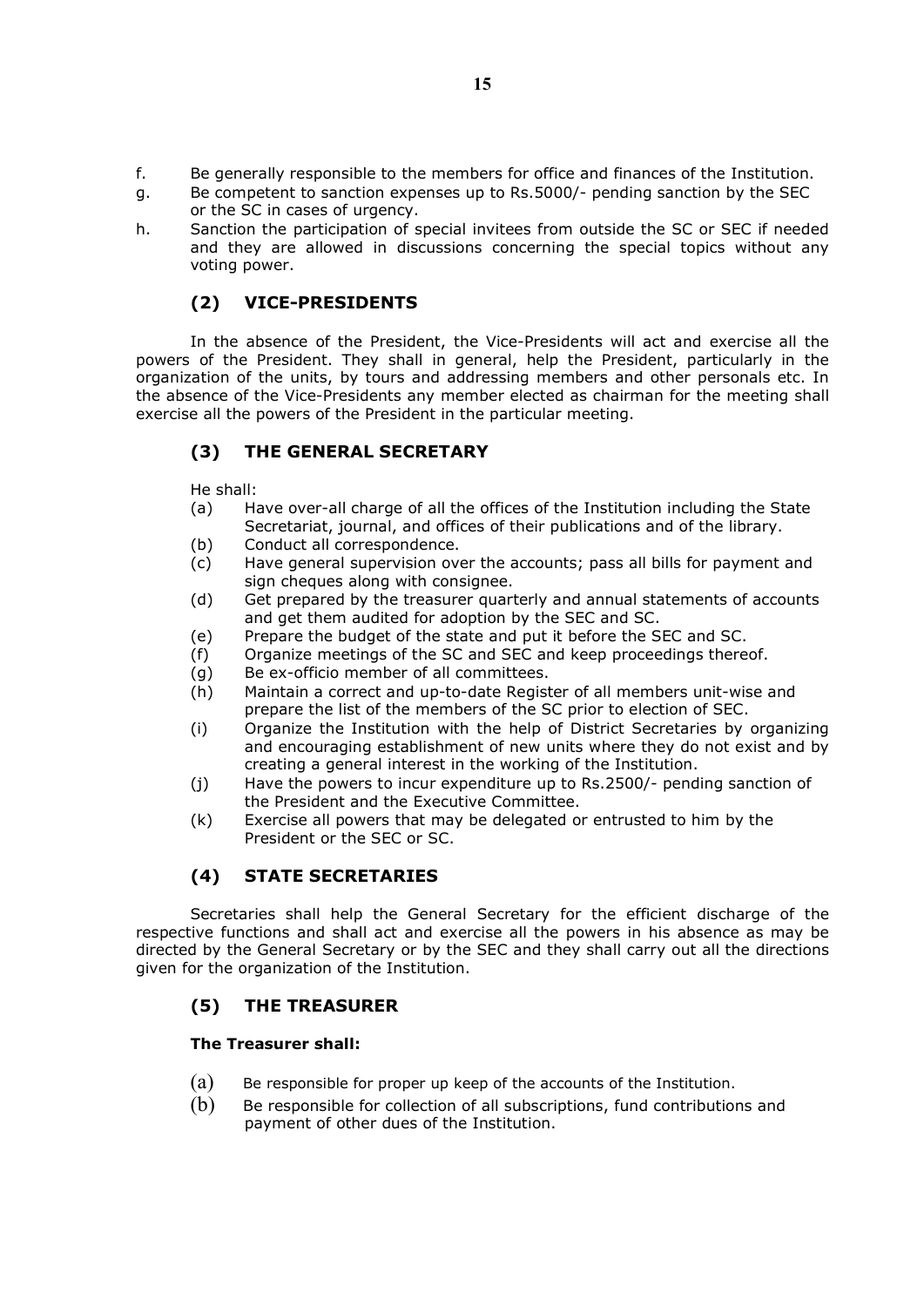- $(c)$  Receive all moneys of the Institution and deposit them in a Bank or Banks approved by the SEC.
- $(d)$  Pay all bills signed by the General Secretary or otherwise provided under the rules. The Treasurer may point out any error or discrepancy in such pay orders and refer them back with his remarks. In the event of disagreement between him and the ordering authority still persisting, the matter shall be referred to the President or the SEC as the case may be.
- (e) Prepare and present quarterly statement of Accounts before the SEC, as well as prepare the annual Balance Sheet, statement of Income and expenditure and get them audited and place them before the SC.
- $(f)$  Treasurer may keep at any time an amount not more than Rs.2500/- with him as cash balance.
- $(g)$  Bank Account in the name of the Institution shall be operated by any two of the following office bearers viz. 1. The President, 2. General Secretary, 3. Treasurer.

### (6) DISTRICT SECRETARIES

The District Secretary shall carryout all the functions and duties as directed by the SEC in his District. He shall work to improve the organization in the District in all respects and shall guide and supervise the units in the District and submit his quarterly progress report to the General Secretary as well as to the SEC.

# Chapter – VI AUXILLIARY COMMITTEES

14. For efficient working of various departments, SEC shall constitute various committees with specific terms of reference. They may include such persons who may not be members of the SEC. Members of all the sub committees appointed under the rules unless specifically provided with terms of reference or otherwise, shall be treated as retired and will retire along with the SC.

### Chapter – VII ELECTIONS

#### 15. a. GENERAL

- (i) In case of election for SEC members one should necessarily be a member of SC.
- (ii) One shall have only one non-transferable vote.
- (iii) Voting by proxy shall not be permitted.
- (iv) Election of a candidate in absentia shall not be permitted. However such persons may be permitted if physically disabled due to sickness and if favored by 2/3<sup>rd</sup> majority in the election meeting.
- (v) (a) Members to be elected for SC shall not be eligible for elections had they been members of SC during the past term and never attended any meeting of SC during the term.

(b) Members to be elected for SEC shall not be eligible for election had they been members of SEC in the past term and failed to attend any meeting of the SEC during the term.

(c) Candidates proposed for the posts of the State President, General Secretary and State Treasurer of the Institution shall have worked in two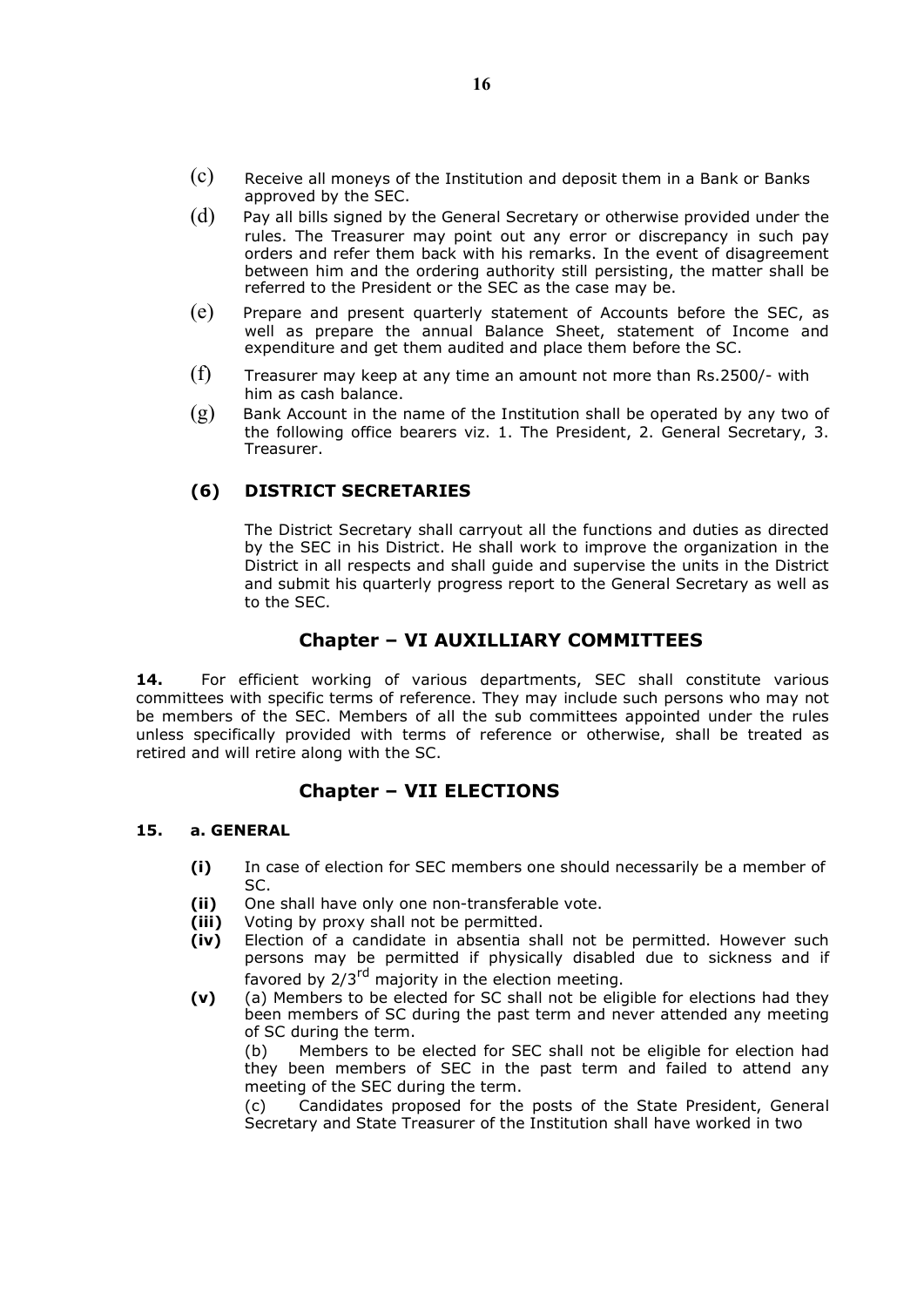consecutive and immediately preceding SECs and SCs without having more than 20% absence from these bodies.

- (vi) Election officer appointed by the SEC should verify the correctness of electoral roll, certificates of recognition, viability of the Units and credentials of voters participating.
- (vii) Election shall be by ballot.

### b. MODE OF ELECTION

Units shall follow the procedure mentioned in Rule 11.

### STATE EXECUTIVE COMMITTEE

- (i) The meeting of the members of the State Council representing different units, which were renewed and recognized by the secretariat, is convened by the outgoing general Secretary in the month of April or during the first meeting of the SC during the annual convention.
- (ii) The election shall be conducted by the election officer appointed by the SEC and approved by the SC.

**STATE OFFICE BEARERS:** SEC in its first meeting shall elect the state office bearers specified in rule 13C.

### c. ELECTION SCHEDULE

- (i) Election of the Executive Committee and the Office Bearers of a unit shall be held before 30<sup>th</sup> march.
- (ii) Election of the SEC members and the State Office bearers shall be held in the election meeting of the new SC during the Annual Convention.

# Chapter – VIII TERM OF OFFICE

16. 1. Members of the UEC, SC and SEC shall continue till the new bodies are elected and shall handover the office within 10 days to their successors. 2. Term of office of the UEC, SC and SEC shall be for a period of one year from the day they are elected to the next annual election of the respective bodies.

3.An office bearer is eligible for re-election to the same office for a second consecutive term by simple majority, for the third by 2/3 majority, for the fourth by ¾ majority and from the fifth onwards unanimously only.

# Chapter – IX VACANCIES

- 17. (a) Vacancies in the UEC or SEC created as specified or by failure to attend three successive meetings may be filled up by the UEC from members and by the SEC from among the SC members by election.
	- (b) Vacancies created in the offices of the President, Vice Presidents, General Secretary, State Secretaries, Treasurer and other state office bearers shall be filled by election by the SEC from amongst the members of SEC, those in the offices of other members of the SEC shall be filled by election by the SC and those in the office of the District secretaries shall be filled by election by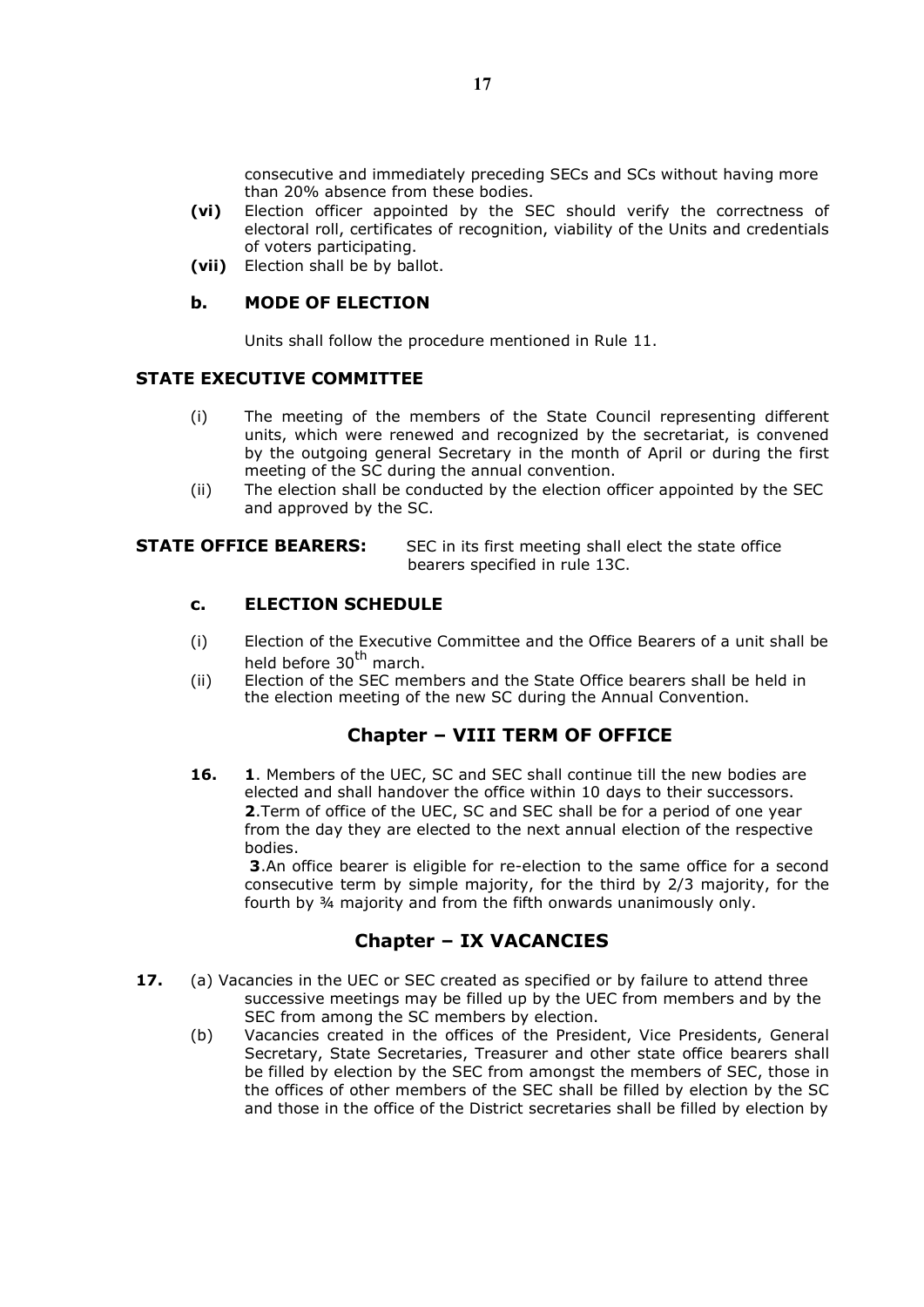the respective District Committees. Vacancies in the office of the SC shall be filled by election by the UEC.

# Chapter X MEETINGS

# 18. (a) GENERAL

- (i) All the meetings are usually presided by the President of the concerned body and the Secretary concerned shall assist in holding the meetings. The latter in consultation with the former is responsible for programming the meetings, issue of notices, recording of minutes, circulating them and maintenance of all relevant records.
- (ii) Minutes of all the meetings shall be correctly recorded and circulated to all concerned as early as possible and confirmed at next meeting. Detailed proceedings of meeting shall also be maintained (not to be circulated). Units shall endorse copies of their minutes to the state secretariat for information. A brief account of the minutes and the resolutions may also be published in the journal or other periodicals.
- (ii) All decisions and resolutions shall be passed by the majority of votes and in cases of disciplinary action against the members, by a majority of at least 2/3 of the members present.

# (b) SCHEDULE

- (i) Units shall meet at least once in a month, but may be exempted in the month when the state scientific seminars are conducted.
- (ii) State council shall meet at least four times in an year.
- (iii) SEC shall meet at least four times in an year.
- (iv) Various committees and other bodies may meet as per their needs.

# (c) NOTICE

- (i) Units shall hold their Executive or General Body Meetings usually with a prior notice of 10 days, fixing the date, place and time by the secretary in consultation with the President, provided in emergency, a special meeting may be called by the Secretary or the President himself with 5 days notice.
- (ii) SC or SEC meetings shall be held with prior notice of 15 days for which place, date and time and the agenda shall be fixed by the General Secretary in consultation with the President, provided in emergency, meeting may be called by the General Secretary or the President himself at 7 days notice.
- (iii) District Committees shall observe the notice schedule prescribed in (i) above.
- (iv) All committees at Unit and State level shall observe the notice schedule prescribed in (i) and (ii) respectively.

# (d) BUSINESS

- (i) In all meetings, usually, only the agenda circulated shall be transacted and also any other item not specified but with the permission of the chair.
- (ii) In emergency meetings only the business specified in the agenda warranting such special meeting shall be transacted.
- (iii) In annual meeting usually the following business in transacted.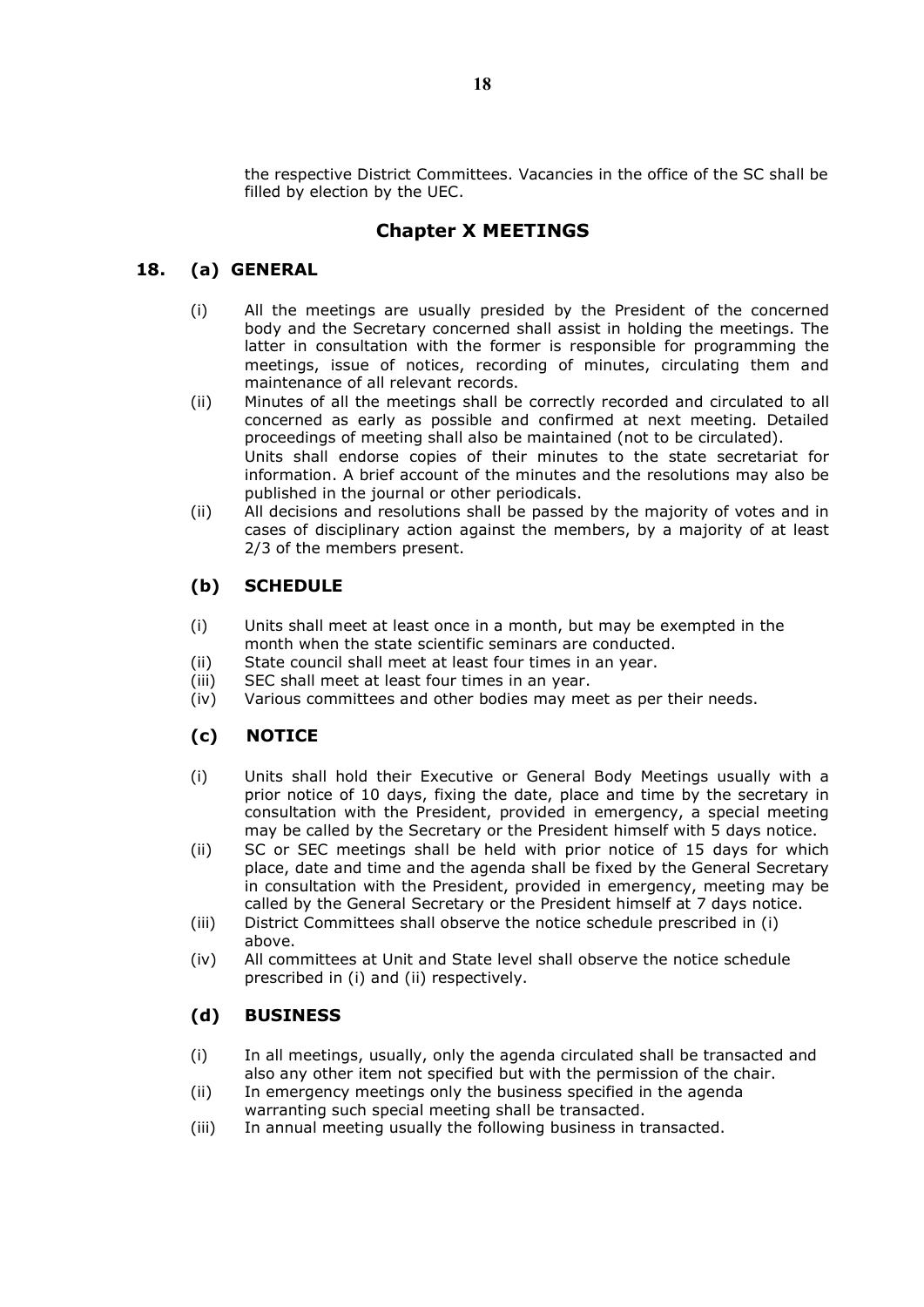- (a) Adoption of annual reports of the various secretaries and chairman of various committees, balance sheet, audited account and audit report of the previous year.
- (b) Consideration of the budget for the ensuring year.
- (c) Consideration of the reports of the District Secretaries and review the working of the units under them.
- (d) Consideration of resolutions brought for by the members of respective units.
- (e) Conduct of elections. In addition, the SC and SEC shall have to transact the following business:
- (1) Consideration of constitution amendment if any by SEC as recommended by the constitution standing committee and present it before the SC.
- (2) Constitution amendment if any by State Council as approved and recommended by the SEC.
- (3) Appointment of Honorary Legal Advisor by the new SC.
- (4) Appointment of Auditors by the new SC.
- NB: The outgoing SC and SEC shall present a tentative budget for the guidance of the new SEC and the SC and only the new SC and the SEC shall finalize the budget in their  $1^{st}$  meeting during the annual convention.

# (e) QUORUM

- (i) Quorum for the meetings of the unit general body shall be 1/3 of members but in any case not less then 7. For UEC meeting Quorum shall be 1/3 of the members but in any case not less than 4.
- (ii) Quorum for District Committee shall be 1/3 of the members but in any case not less than 4.
- (ii) Quorum for meeting of SC shall be  $1/5^{\text{th}}$  of the members.<br>(iii) Ouorum for meeting of SEC shall be 1/3 of its members.
- Quorum for meeting of SEC shall be  $1/3$  of its members.

# (f) REQUISITION

# (i) GENERAL

- (1) Given number of members of UEC/SC/SEC as prescribed in the rules following may request an unscheduled meeting, specifying the purpose.
- (2) The Secretary concerned shall in consultation with the President convene such meeting within the stipulated time issuing due notice. In case of his failure, the requisitionists may themselves hold such requisitioned meeting duly issuing a notice provided the notice issued by the requisitionists themselves shall be given wide publicity by publishing in newspapers and the Institution's journal and other periodicals and ensuring delivery of such notice to the General Secretary.
- (3) Unless there by anything contrary to the rules and the regulations of the constitution of the Institutions, all decisions taken at such requisitions meeting shall be valid as if they are taken by an ordinary normal meeting. The minutes of such meeting shall however be circulated to all the members of the body concerned.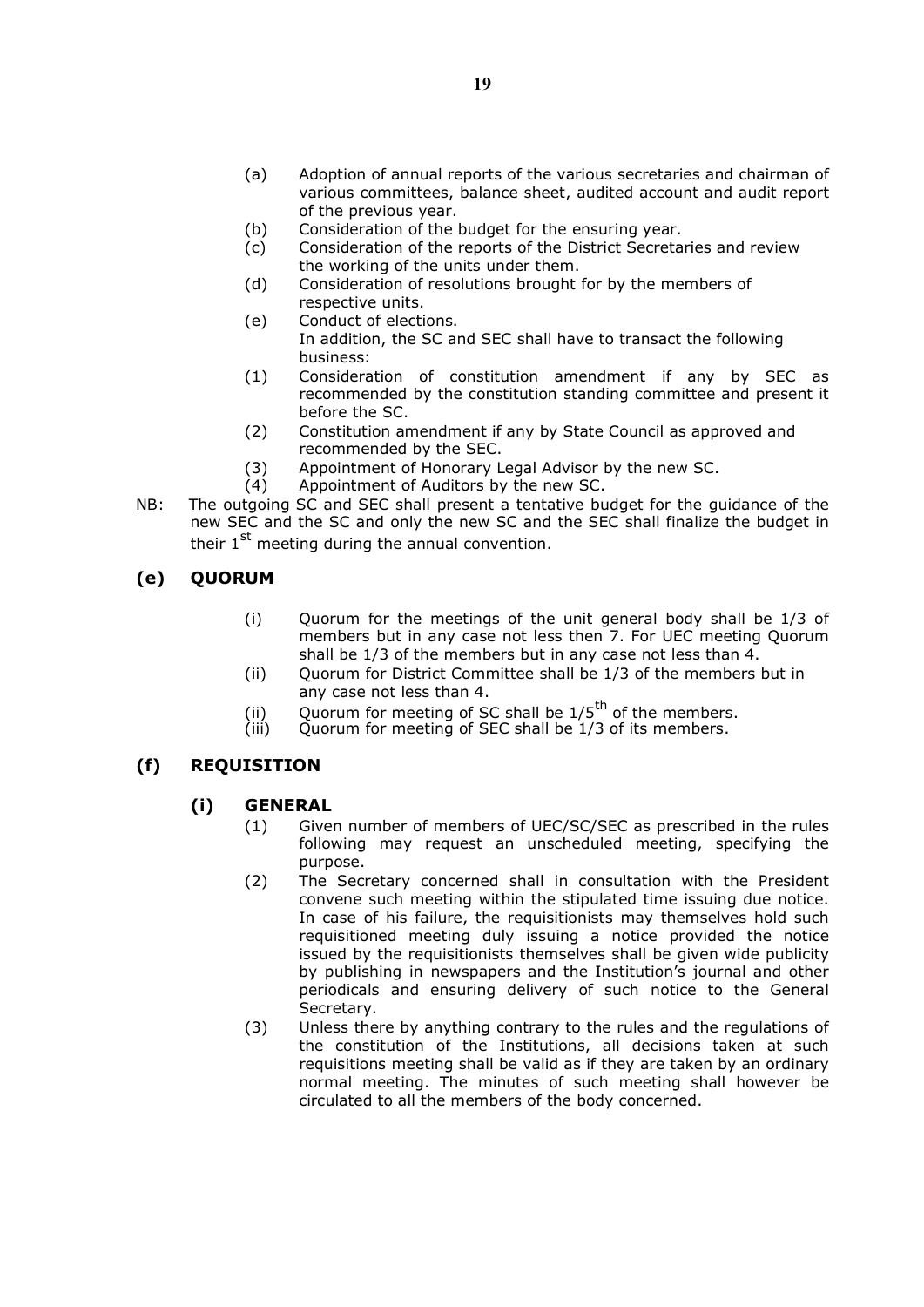- (4) In requisition meetings only the business for which the meeting is called for should be transacted and nothing else.
- (ii) For a requisition meeting of the unit / district committee or SC / SEC a requisition signed by 20% or more of the members of the respective body is required and should be delivered to the Secretary or General Secretary. If they fail to hold such a meeting not later then 20 days from the date of receipt of requisition at 10 or 15 days notice respectively the requisitionists may hold themselves such a meeting with 7 or 10 days notice respectively.
- (iii) The quorum for requisition meeting of all executive shall be  $1/3^{rd}$  and General bodies and Councils  $1/5^{th}$  of the total members respectively.

# (g) NO CONFIDENCE MOTION

- (i) The motion of no confidence lies only against office bearers.
- (ii) Such motion can be moved by  $1/3^{rd}$  of the members present in the unit and district committee and  $1/4^{\text{th}}$  present in the meeting of SC and SEC.
- (iii) Such motion shall be carried out and become valid only when passed by 2/3<sup>rd</sup> majority in a meeting specially called for and included in the agenda.
- (iv) Before passing such resolution, reasonable opportunity should be given to the concerned to defend himself.

# Chapter – XI PUBLICATIONS

### 19. A. JOURNAL

- (i) The institution shall run a journal as an official organ of the organization.
- (ii) The journal shall be called by the title, run for the periodicity and its office situated at a place as decided by the SEC from time to time.
- (iii) Journal shall have an editorial board consisting of a Editor and Editors for different departments constituted every year by the SEC. The right and responsibility of the management of the Journal shall completely rest with the SEC and the directive of the SEC shall be binding to the Editorial Board. A Managing Editor to look into the affairs of the Journal on behalf of the SEC shall be appointed every year by the SEC. The Editor and the Managing Editor shall be the conveners of the Editorial Board.
- (iv) Journals shall be bilingual viz. Malayalam and English.
- (v) Editorial Board should strictly confirm to the principles and policies of the Institution as enunciated in the constitution, while printing scientific material or accepting advertisements in the journal. No advertisements of any pseudo-Homoeopathic products shall be entertained.
- (vi) There shall be a journal standing committee constituted by the SEC with directives pertaining to principles governing the management of journal, which will control the management of journal.
- (vii) Journal shall be supplied free of cost or priced by collecting separate subscription fee for the journal.
- (viii) Units are however permitted to publish any Journal/Bulletin, Newsletter etc. for circulation among their members, provided it conforms to the policy of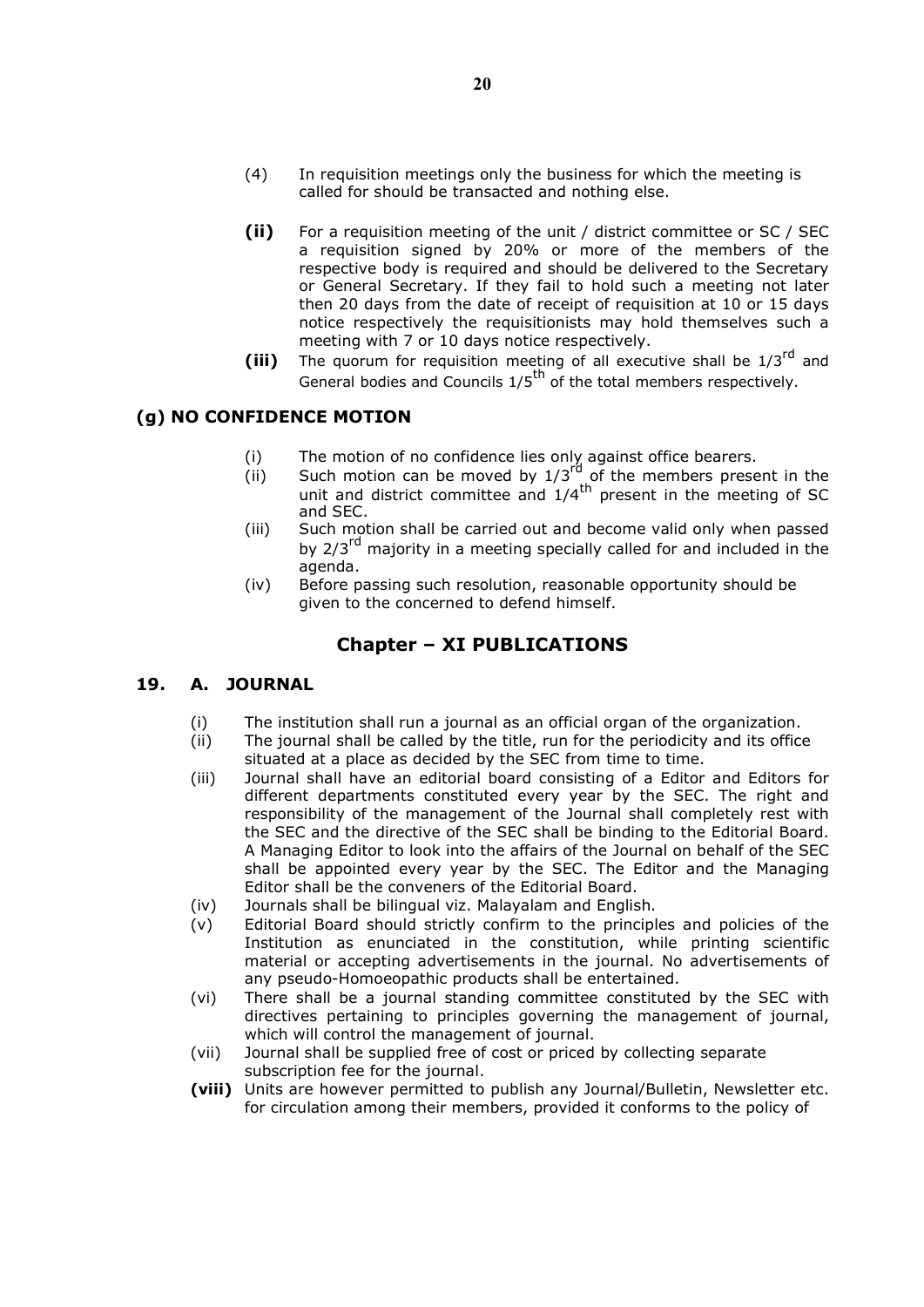the Institution. A copy of every such publication should be forwarded to the secretariat.

(ix) The Editor and the Managing Editor shall be the permanent invitees of the SC and SEC meetings.

### B. TRANSACTIONS

General Secretary shall endeavor to publish transactions of every seminar/scientific session of a conference/convention or symposium within 3 months of such event and make the same available for sale to the members. Scientific standing committee shall assist the General Secretary in preparation of these transactions.

### C. OTHER PUBLICATIONS

SEC may undertake publication of Homoeopathic literature and offer the same for sale.

# Chapter – XII FUNDS

### 20. A. FINANCIAL YEAR

The financial year of the Institution shall be from  $1<sup>st</sup>$  April to the  $31<sup>st</sup>$  March of the subsequent year.

# B. MEMBERSHIP SUBSCRIPTION AND DISTRIBUTION

- 1. **ORDINARY MEMBERSHIP:** The annual subscription of the Institution of Homoeopaths Kerala shall be fixed by the SEC from time to time. Every new enrolment is made by collecting an admission fee, which shall be fixed by the SEC from time to time as decided by the SEC. One of the couple members may be exempted from subscribing to the Journal thereby allowing a reduction in their membership subscription (This exemption will not apply in case of Life Membership).
- **2. LIFE MEMBERSHIP:** The subscription amount collected from Life Member by each unit shall be surrendered in total to the SEC then and there. The SEC will deposit the amount in fixed terms on behalf of The Institution in any of the Nationalized Banks decided by the SEC. The unit will get its share of the annual subscription of its Life Members from the SEC every year. The Admission fee collected additionally in case of new applicants shall be retained by the unit.

### C. CORPUS FUND

There shall be a corpus fund and only its fringe benefits shall be used for the organization activities. This shall be governed by the SEC. The amount may be deposited in any of the Nationalized Banks as decided by the SEC. The FD thus deposited shall be withdrawn by the sanction of 2/3 of the SEC.

- (i) RECEIPTS: Corpus Fund shall receive money from any source of receipts as governed and approved by the SEC from time to time.
- **(ii) URILIZATION:** The fringe benefits of the corpus fund shall only be utilized from time to time by the SEC for implementation of the policy and within the budget approved by the SC.
- (iii) GOVERNANCE: The SEC shall govern the fund for implementation of the policies of the Institution formulated by the SC. However the decision of the SEC shall be final.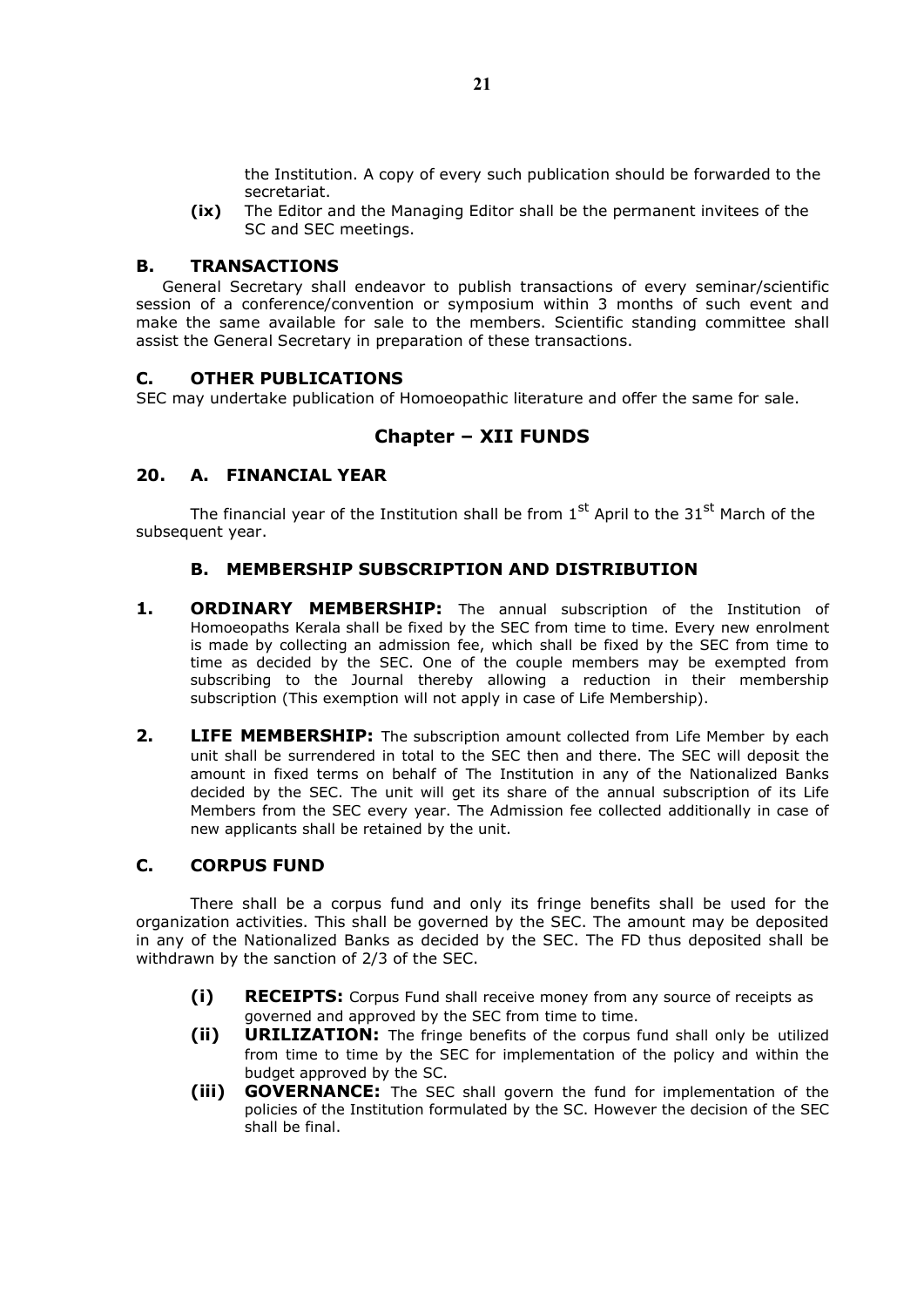### D. ASSETS AND LIABILITIES

The Institution shall not have any claim over the assets of and shall not be liable for any liabilities incurred by the units or districts and vice versa. Units or districts shall be autonomous. In all matters of finances collected by local arrangements the units or shall be autonomous subject to the general control of the Institution. Units or Districts may raise funds and acquire any property for the local needs and activities including publication of magazines or bulletins or running libraries, constructing unit or district secretariat building etc.

### E. TRAVELLING ALLOWANCE:

Travelling expenses may be allowed to the office bearers or the members of the SC or the SEC or any standing committees or sub committees appointed under the rules, if the availability of funds permit and as may be prescribed by the SEC from time to time.

### F. INTERNAL AUDIT BOARD

An Internal Audit Board of 3 persons shall be constituted by the SC once in a year in its first meeting during the annual convention with due preference to their knowledge in Accounts and Auditing. The Internal Audit Board shall present its report to the SC in its Annual meeting.

### G. AUDITORS

Auditors shall be appointed from amongst the chartered accountants on remuneration mutually settled. They shall audit the State Accounts of the Institution, prepare the balance sheets and statements of income and expenditure, annually and submit them to the General Secretary through The Treasurer. They may also give their suggestions for proper maintenance of accounts of the Institution. The units or Districts may appoint auditors for their purpose.

# H. INDEMNIFICATION

All the members of the SEC including the office bearers their, heirs executors and administrators shall indemnify out of the income and assets of the Institution for or against all actions costs, losses, charges, and expenses which they or any or their heirs, executors and administrators shall incur or sustain by reason of any act bonafide done concerned in of permitted in or about the execution of their duty or supposed duties in their respective offices, and none of them shall be answerable for the acts or omissions of the other or others of them or joining with them for the mere sake of conformity, or for any loss or damage arising from the bankruptcy or tortuous acts of any of the bankers, agents or servants or other persons with whom any money or assets belonging to the Institution be placed in or invested, or for any other loss, misfortune or damage which may happen by or through the letters own willful neglect or default respectively.

### I. CONTRACT OR BORROWING MONEY

Any contract or arrangement entered into borrowing money or otherwise on behalf of the Institution with any member of the SEC or with a company or firm of which any member of the SEC may be a share holder or a partner, shall be void, nor shall such a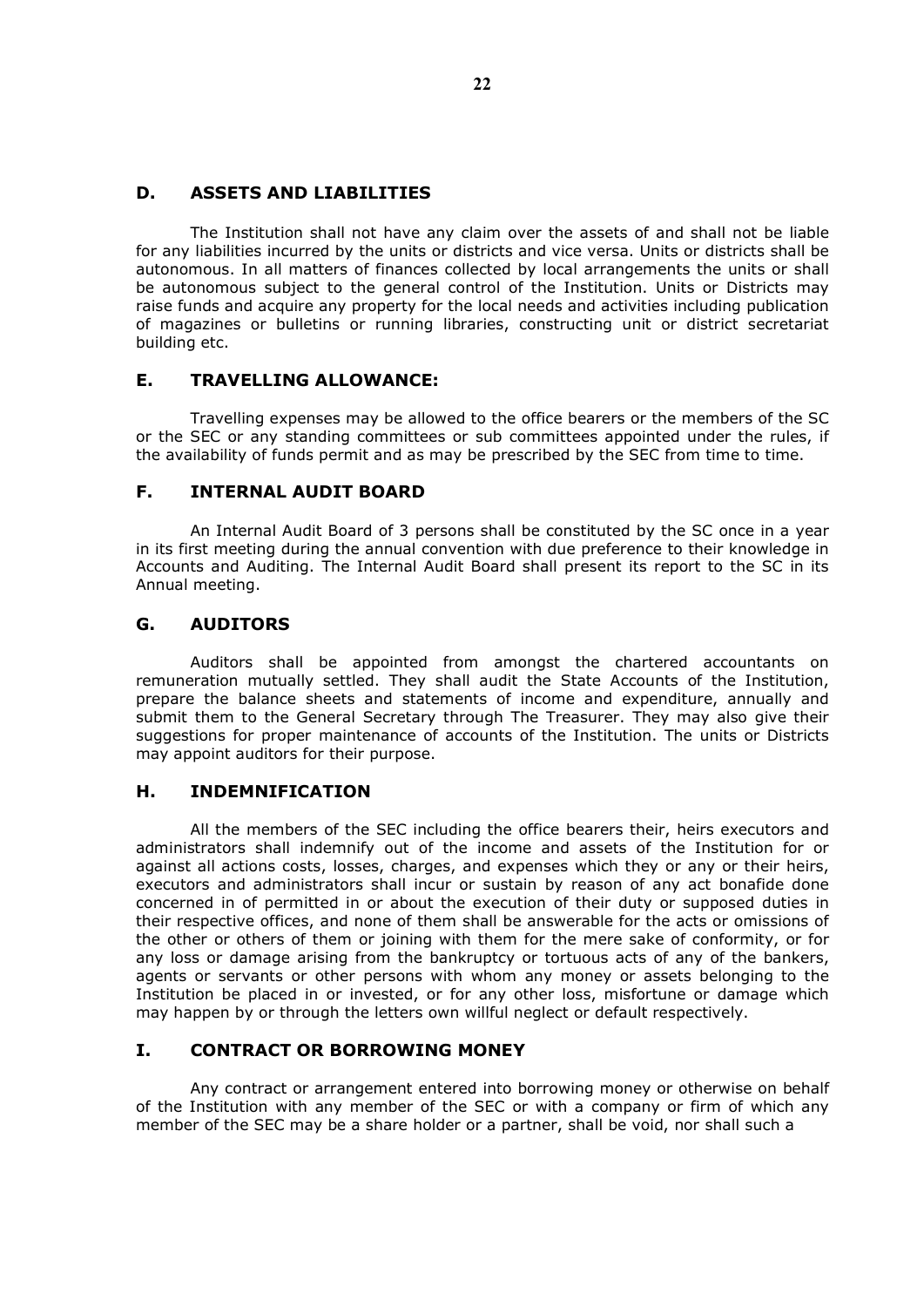member of the SEC be a share holder or a partner, nor shall such a member be liable to account to the Institution for any profit/loss accrued out of such contract or arrangement, only by reason of his holding the office or the functionary relation thereby established, nor shall such a member be entitled to vote in respect of any such contract or arrangement in which he is interested otherwise than as a member of the Institution.

# Chapter –XIII MEETS/SEMINARS

# 21. A. ANNUAL STATE Conventions

Any unit or District shall have the privilege to host the annual State convention. For this purpose the General Secretary, during the first SC meeting shall invite proposal and those received shall be put up before the SEC for decision. In case no such proposal is received, the SEC shall itself decide where to hold the annual State convention.

### 1. ORGANIZING COMMITTEE

Executive committee of the Unit or District committee organizing the convention shall form the nucleus of the organizing committee. The organizing committee shall also include all state office bearers, chairmen of various standing and sub committees of the Institution besides other nominees. The committee shall nominate its own Chairman, Organizing Secretary and the Finance Secretary from amongst its members. The Organizing Secretary shall be the Chief Executive of the convention. But such organizing committee shall be subservient to the SEC and shall organize the convention within the stipulated policy of the Institution and the guide lines provided by the SEC.

### The Organizing Committee shall

- (a) Decide the rates of fees for participants and present it before the SEC for approval.
- (b) Recommend the dates for the convention for approval by the SEC.
- (c) Decide about the inaugurator, Chief guest, guests or members of the faculty and other personals for the convention.
- (d) Appoint Chairman for different scientific sessions and fix topics and personal in consultation with the scientific standing committee of the Institution and with the approval of the SEC.
- (e) Appoint various sub committees their Chairmen or Conveners from amongst the organizing committee, reception committee members or member of the SEC/SC or Chairmen of various standing/sub committees of the Institution.
- (f) SEC shall appoint auditors for the accounts to the convention and employ necessary staff for carrying out the works of the convention. Audited account of the convention should be presented at the SEC that is held after the convention.
- 2. RECEPTION COMMITTEE: Shall be formed by the organizing committee.

**3. RESOLUTION COMMITTEE:** The Office bearers of Institution shall form themselves into the resolution committee to frame official resolutions duly screening the proposals received from all concerned and to submit them to the SEC for approval.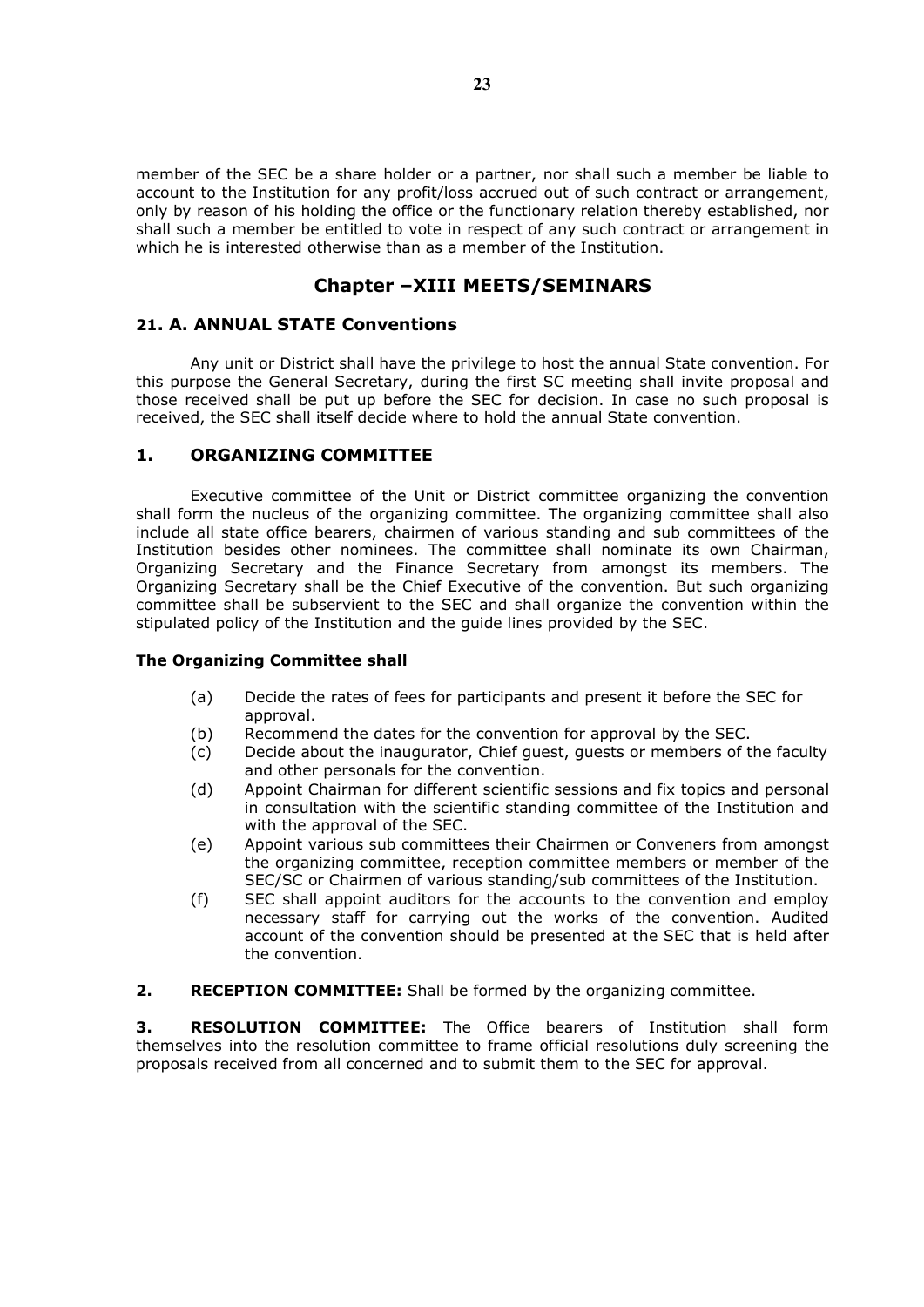- (a) Fees received from participants and delegates.
- (b) Hiring charge from Exhibition stallholders if any.
- (c) Charge recovered for Advertising in the souvenir, if any.<br>(d) Advance from the state if any (refundable or not)
- Advance from the state if any (refundable or not)
- (e) Any grant or subsidy from the Government or other bodies.
- (f) Donations.
- (g) Any other source approved by the SEC.

**5. EXHIBITION STALLS:** Homoeopathic pharmaceutical companies subscribing to the aims, objects and the policy of the Institution or any other organization or firm not related to Homoeopathic science may be permitted by the organizing committee to put up stalls in Exhibition in the vicinity of the annual State convention.

# 6. ACCOUNTS:

- (a) The expenses of the convention over the funds raised as above, shall be borne wholly by the unit or district hosting the convention.
- (b) The state office of The Institution shall be entitled to receive from the organizing committee 15% of the Registration fee of the convention/seminar, it shall be utilized for the day to day activities of the institution, the remaining 85% shall be deposited in the unit account.

# 7. PROGRAMME:

- A. The Annual State Convention shall be held on the earliest convenient two consecutive days in the month of April every year preferably on the 2<sup>nd</sup> Saturday and Sunday.
- **B.** First day of the Convention  $(On$  Saturday)
- (i) Organizing committee meeting (SEC + hosting unit/ district's organizing committee)
- (ii) Current SEC meeting
- (iii) Current SC meeting
- (iv) Standing sub-committees or other bodies of the Institution, if any.
- (v) Resolution committee meeting
- (vi) Informal meeting of the newly formed SC presided over by the State President.
	- (a) Roll call of SC members and verification of credentials by the General Secretary.
- (vii) First formal meeting of the newly elected SC.
	- (a) Appointment of the Returning Officer, if not made earlier.
	- (b) Conduct of election to the new SEC, by Returning Officer.
		- (c) Dispersal of SC temporarily to facilitate SEC meeting.
- (viii) First meeting of the new SEC presided over by the Returning Officer.
	- (a) Election of new office bearers.
	- (b) Installation of newly elected State President.
	- (c) Preparation of agenda for the first newly formed SC meeting.
	- (d) Dispersal of SEC to facilitate continuation of newly formed SC with agenda.
- (ix) First meeting of the newly formed SC with agenda.
	- (a) Announcement of names of newly elected state office bearers.
	- (b) Future Programme.
	- (c) Adoption of budget.
	- (d) Constitution of Internal Audit Board.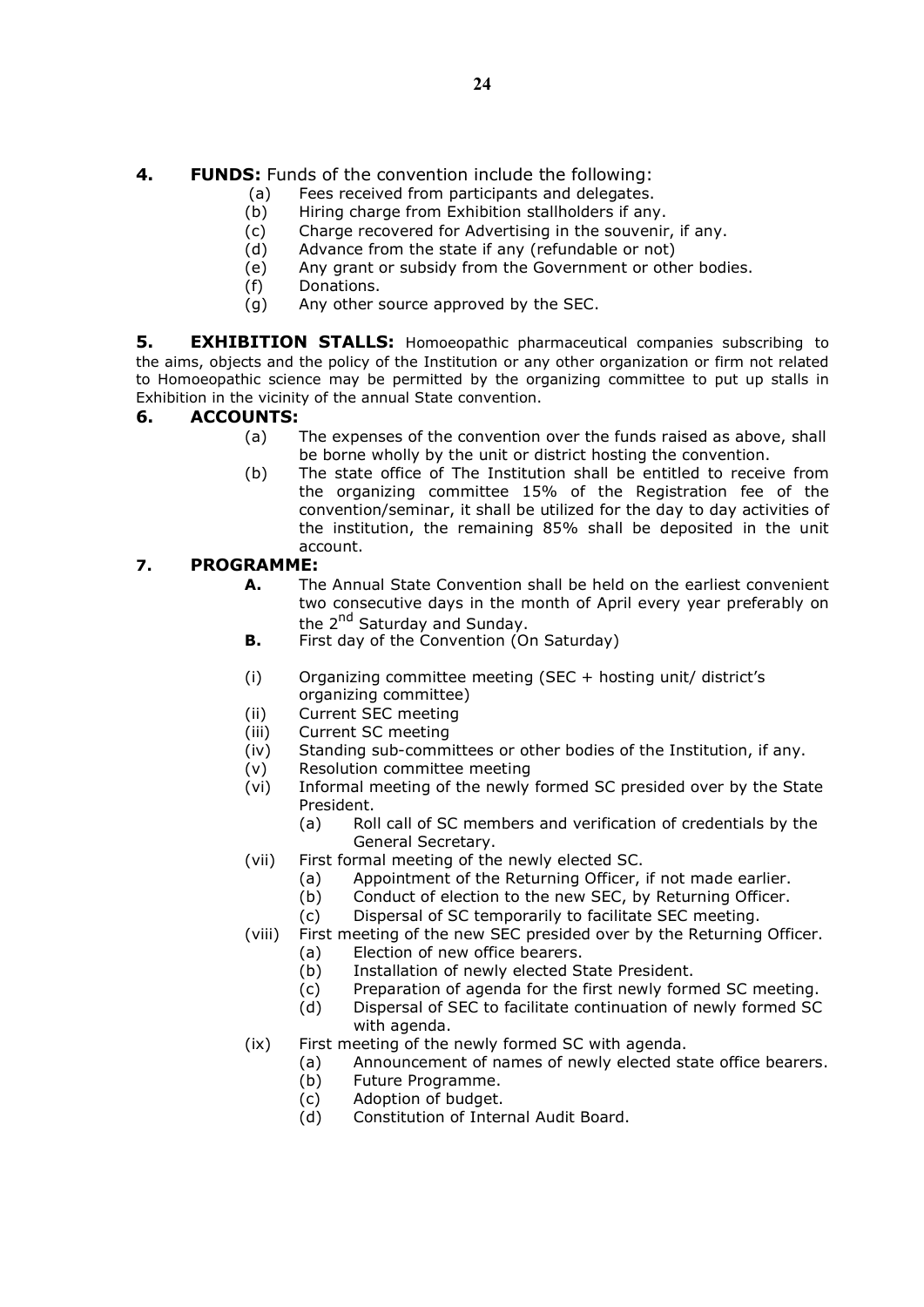- (e) Appointment of auditors.
- (f) Nomination of honorary legal advisors
- (g) Appointment of Chief Editor.
- (h) Appointment of Teaching Faculty Chairman.
- (i) Formation of legal aid cell.
- (j) Fixation of state scientific seminars.
- (k) Fixation of Leaders Training Program.
- (l) Fixation of beginners training program.
- (m) Fixation of next annual convention.
- (n) Any other matter.
- (x) First meeting of the newly formed SEC with agenda.
- (a) Adoption of budget.
- (b) Future program.
- (c) Any other matter.

# C. Second day of the convention (On Sunday)

- (i) Inaugural session presided over by the President.
- (ii) Business meeting of IHK.
- (iii) Installation ceremony.
- (iv) Scientific session.
- (v) Valedictory function.

# B. STATE SCIENTIFIC SEMINARS

SEC in co-ordination with the Scientific Standing Committee shall organize scientific seminars with a minimum of one every 4 months. They may be conducted in April along with the Annual State Convention, August and December. Units can voluntarily host the State scientific seminars and the SEC shall approve the dates and the SC and SEC meetings also may be held in connection with the scientific seminars. Units or Districts can also hold scientific seminars region wise or district wise, but they shall not coincide with the State programmes of the Institution.

# Chapter – XIV CONSTITUTION

# 22. A. GENERAL

- (i) Every member shall owe allegiance to the Institution and subject to the provisions of this constitution and any action on his/her part contrary to the provisions contained herein shall render disciplinary action or termination of membership, as the case may be of such member in terms of the relevant rules.
- (ii) No unit or District shall have separate constitution of its own but they shall adopt MUTATIS MUTANDIS, the constitution of the Institution in addition to those rules and regulations specifically provided for the units, District, within the framework of the constitution of the Institution.

# B. AMENDMENTS

(i) Any unit or any member of SC/SEC or SEC itself may, at any time, but not later them 2 months before the next annual convention propose in writing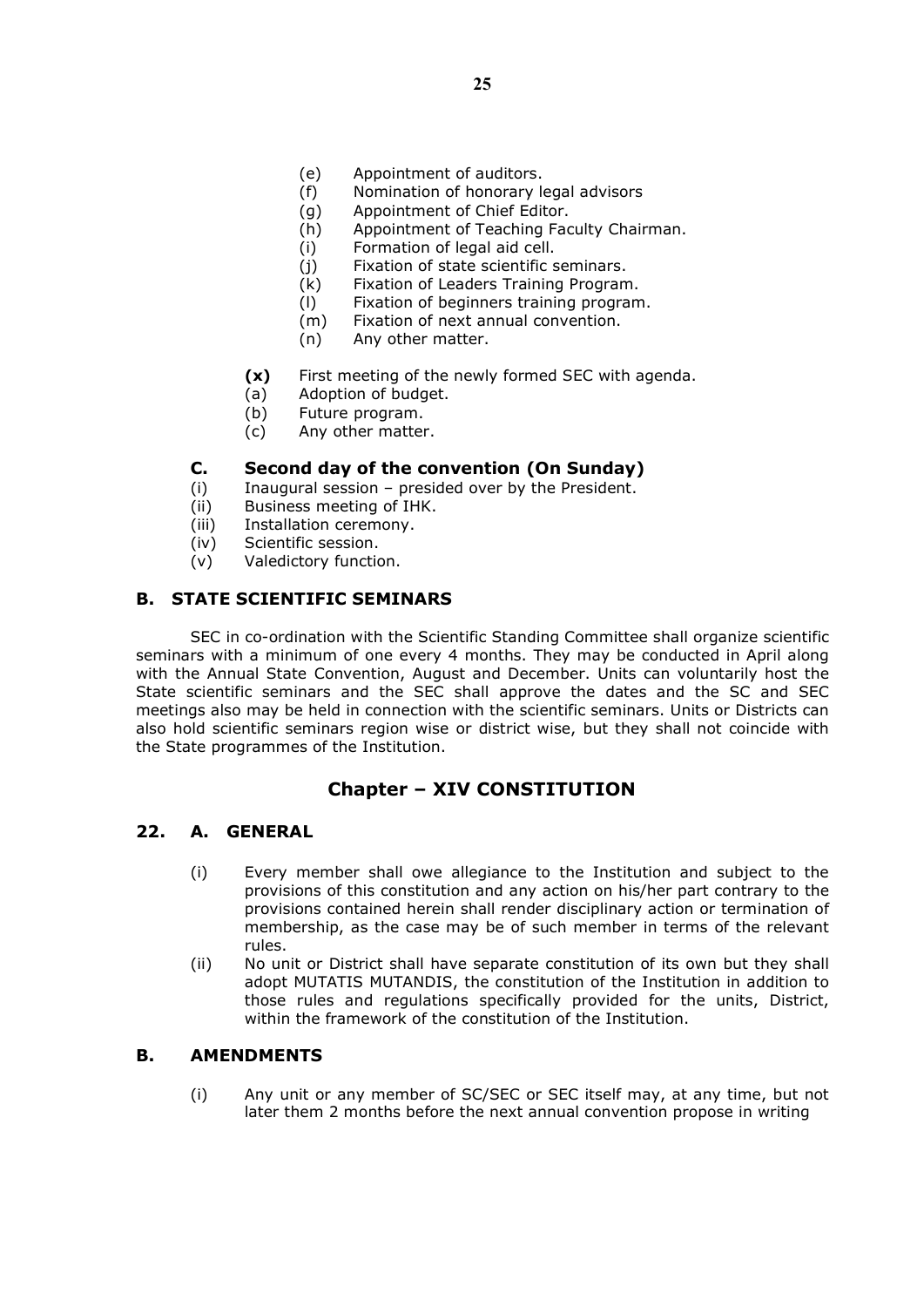any amendment to the memorandum or to the Rules and Regulations of the Institution.

- (ii) General Secretary after due consultation with the constitution standing committee, shall circulate the said proposals to the members of the SC 21 days before the annual convention or 7 days before the special general meeting along with the notice for the said meeting.
- (iii) The General Secretary shall also convene a meeting of the SEC for its opinion on the said proposals, prior to the consideration by the SC and in that case SEC shall place its opinion before the meeting of the SC.
- (iv) Every such proposal for amendments to the memorandum of the Institution or the rules and regulations shall be considered and decided upon by the SC at the Annual Meeting or at a special general meeting convened for that purpose.
- (vi) No amendments to the memorandum of the Institution shall be carried out into effect unless such amendments have been passed by a majority of at lease  $2/3^{rd}$  of the members of the SC present at the meeting of the SC specially convened for the purpose.
- (vii) No amendments to the rules and regulations shall be carried out into effect by SC unless passed by at least  $3/5$ <sup>th</sup> a majority of votes of the members present at the meeting the agenda of which includes this item.
- (viii) No amendment to the memorandum of the Institution by way of addition, deletion or alteration shall be made without the prior permission of the commissioner of Income tax Thiruvananthapuram.
- C. SUITS: The General Secretary shall represent the Institution in all suits or other legal proceedings by or against the Institution. In his absence or inability the President may nominate one of the Secretaries thereof.

# D. SUIT JURISDICTION

For all suits by and against the Institution and all other Bodies/Committees the jurisdiction shall be the place wherever the secretariat (working office to the general secretary) is situated.

E. Any matter not specifically mentioned herein shall be dealt with in accordance with the usual parliamentary procedures and conventions and/or as decided by the SEC.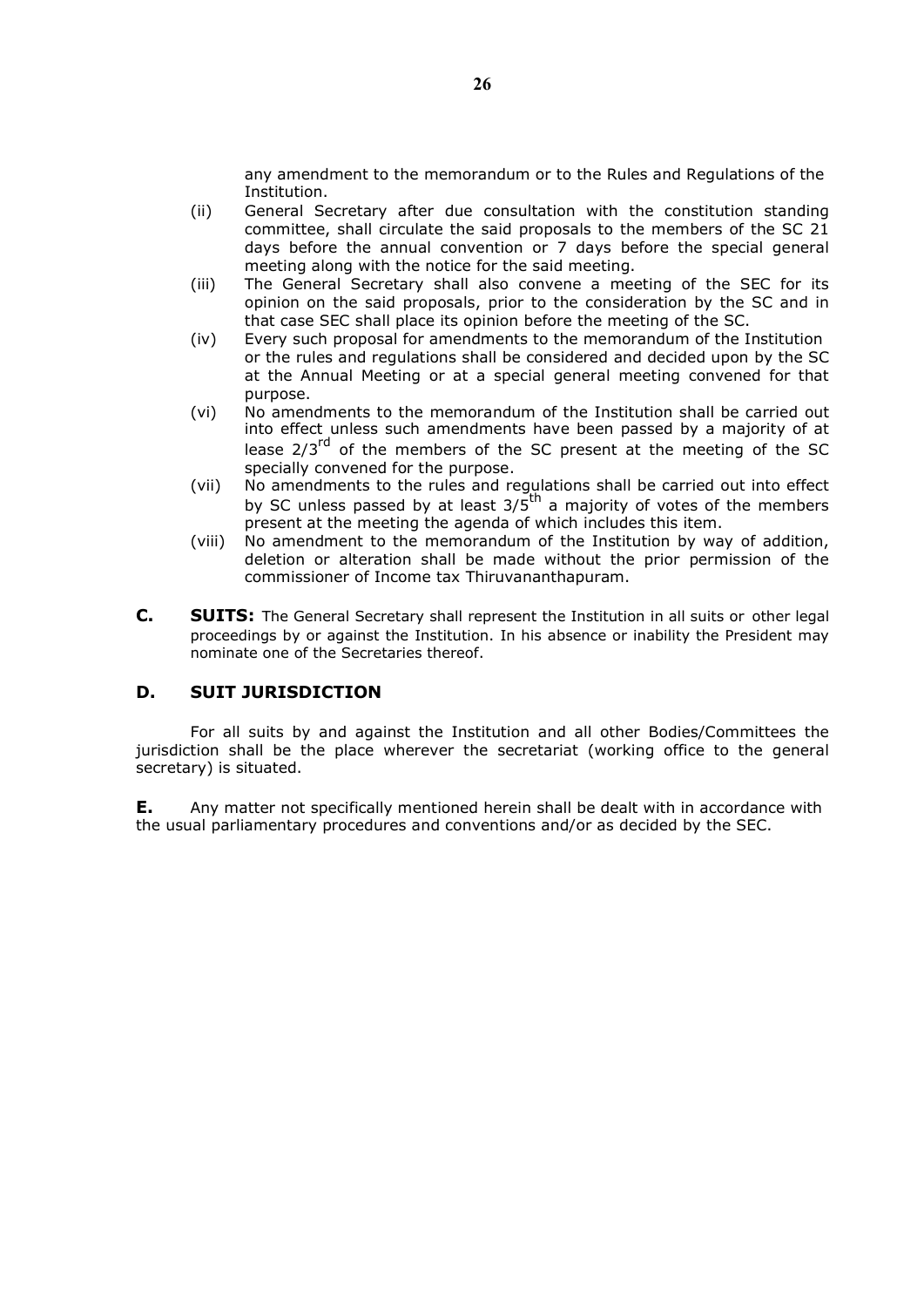# ANNEXURE I

# THE INSTITUTION OF HOMOEOPATHS KERALA

### Reg.No.264/87 Under TC Literary Scientific and Charitable Societies Act XII of 1955

# BY LAW OF IHK SOCIAL SECURITY SCHEME

#### The scheme is called The Institution of Homeopaths Kerala SOCIAL SECURITY SCHEME (IHKSSS).

This is a security scheme implemented by IHK for its members. The scheme is for the welfare of the family of the members. The scheme will give protection to the family of IHK members. It does not have any agency to operate it. It is done by the organization for the members of the organization.

### II.Office

The registered office of the IHK SSS will be IHK Bhavan, TC.43/1496(4),Balvan Nagar Road, Perunally Jn,vallakadavu p.o, TVPM-695008

### III.Commencement of the scheme

The scheme is implemented in the financial year 2008-2009.The scheme will be inforce from financial year 2009-2011. The scheme operates from financial year 2011- 2012 onwards.

### IV.Aims and Objectives

1. The scheme is purely designed on brotherhood/sisterhood basis and try to help the family member (Nominee)of the member on the event of the death of the member. 2. To provide welfare scheme and social security scheme for the benefit of IHK

#### members. v.Benefit

1. The deceased member's family/Nominee will get financial assistance.

#### VI.Member

All the members of IHK are eligible to become the members of the scheme. To be a part of the scheme you have to be a live member of the scheme. To be a live member you have to renew your membership every year on or before  $31<sup>st</sup>$  March and the life members have to pay the membership fee of social Security Scheme every year. Any member of IHK who is residing in India is eligible to become a part of this scheme.

### VII.Enrolement to the scheme

The member has to furnish the application form of the Social Security Scheme to the State through the unit which he is a member . He has to give a photograph along with the application. The enrollment to the scheme is through the respective units only.

### VIII.Default of Membership

a) The ordinary member has to renew the membership of IHK every year. The Life Member has to pay the membership fee of the Social Security Scheme subscription every year. If they fail to do this their membership will break and become a defaulter. The defaulters will automatically be out of the scheme and he she will not eligible for benefits of the scheme.

b)How to correct default?

For a defaulter for one year he has to pay the amount of the year, the defaulted year and also a fine of Rs.200 to become the part of the scheme. For more than one year,he has to take the permission of the SEC. The SEC has the right to decide the terms and conditions to reinstate the members to the scheme.

### IX.Nominee

The member has to furnish the details of the nominee suggested by him at the time of enrolment to the scheme with a photograph and his /her personal details. Every member shall specify his nominee for obtaining the death benefit under the scheme. More than one nominee is possible. Legal heirs means nominated heir/heirs, like spouse, sons or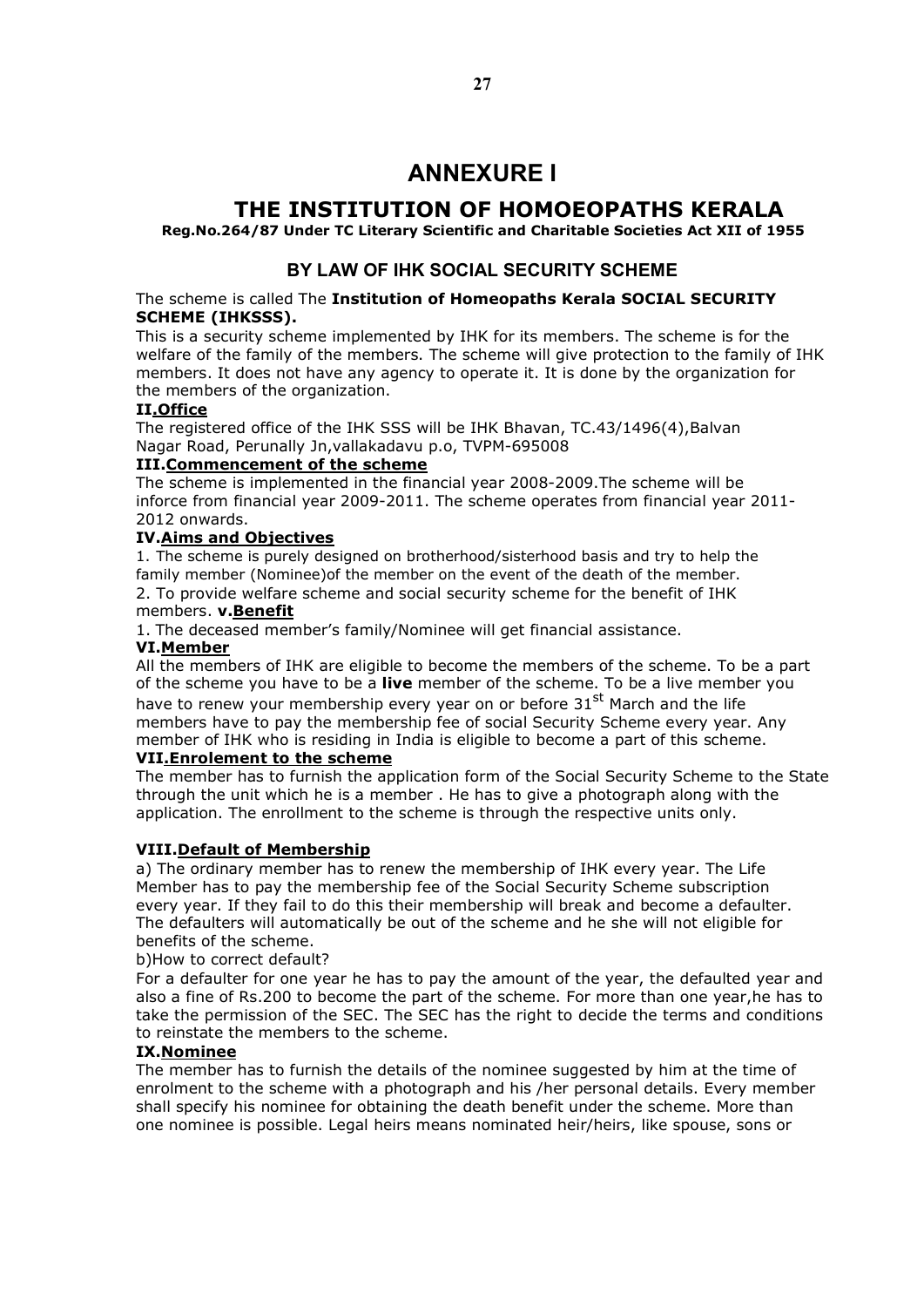daughters and in the absence of them the heirs under any legal succession or any customary succession.

#### X.Benefit for the Members

#### a)Benefit for the family of the deceased

This is the main feature in the Social Security Scheme.If a death occurs to the member, Social Security Scheme will give the benefit to the nominee of the deceased. The nominee has to submit the claim to the Special Officer of Social Security Scheme through the unit.The welfare committee will scrutinize the claim application and settle the claim at the earliest preferably within six months of the acknowledgement of claim from unit secretary.For availing the death benefit the minimum maturity period of the membership in the scheme is one year (ie.,the member has to complete atleast one year in the scheme.)

### XI.Management of the scheme.

The management of the scheme will vest in the Welfare Committee

a) Welfare committee-The organization will have an Welfare Committee with 5 members,President,General Secretary,Treasurer of IHK,IHK SSS Special Officer and IHK SSS Member.The scheme shall convene the meeting of the welfare committee atleast thrice a year and look in to the complaints,requests,claims and submit their recommendations to the SEC.They have the right to inspect the functioning of the scheme and irregularities if any should be reported to the president of IHK .

b) Unit convener-Every IHK unit can elect one member from themselves as unit convener. He has to coordinate with the Unit President and Secretary for the smooth functioning of the scheme.

#### XII. Functions

a) Welfare committee- As per the constitution of IHK it shall meet at least thrice in a year , out of which one meeting will be held at the time of General body of IHK.It shall receive, discuss, if necessary amend or approve the account presented by the Treasurer for the period between the two subsecutive Welfare committee meetings.This recommendation will be placed before the SEC and will be ratified there. **b)Election** 

i. The SSS Special officer of the scheme shall be elected by the SEC of IHK and his tenure shall be for one year. He should have an experience of SEC at least for 1year. ii. IHK SSS member shall be elected from the SEC.

iii. Unit convener shall be elected every year.

### XIII.Accounts and Audits

1)Financial year of the scheme shall be from  $1<sup>st</sup>$  April to  $31<sup>st</sup>$  March.

2)A separate bank account shall be opened in any nationalized bank as per the

constitution of IHK and IHK president, secretary and treasurer, will operate the account.

### XIV. Fund for the scheme

a)The state share from the membership fee (Rs.100/-)of the annual members and Annual subscription (Rs 100/-)from life members will form the corpus fund of the scheme.It will be deposited in the bank.

b)Every member of the scheme shall pay a fraternity contribution of Rs. 100/-in the event of each death .

c)Members has the option to pay a fraternity contribution of Rs 500/- in advance and has to again pay only after 5 deaths.

d)Every year during the renewal of membership the members can pay the fraternity contribution of the no. of deaths at a stretch.

#### XV.Collection of fund

a)Annual subscription of Rs.100/- shall be collected every year at the time of membership renewal and the beginning of the financial year.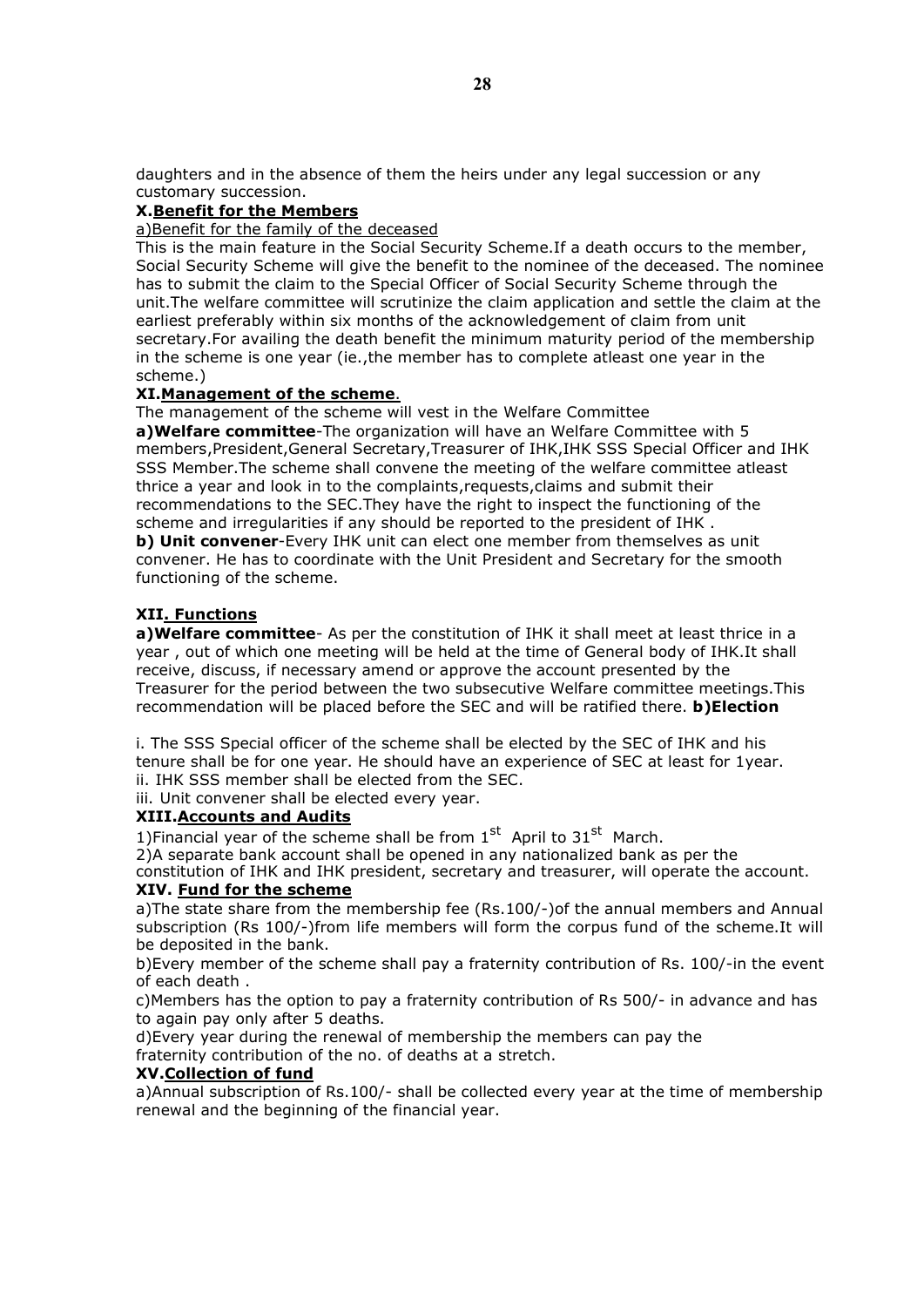b) Fraternity contribution of Rs.100/- shall be collected at the time of each death.Presidend, General Secretary of IHK and the Special officer of IHK SSS will give an appeal to the members of the scheme through IHK News or a circular for this purpose. Those members failing to pay the dues within 45 days will be terminated from the

scheme on  $45<sup>th</sup>$  day of issue of circular. Option for pre payment of fraternity contribution of Rs 1000/- is available.

c)The unit Secretaries, SC Members. Unit Conveners, District Secretaries shall assist in the process of fund collection.

d)The contribution can be sent directly by the members either by money order , DD, OR cheque to the IHK Treasurer of the scheme.

e) The members have the provision to deposit the contribution directly in the bank account of the scheme and inform the Treasurer.

#### XVI.Settlement of claim

First year 2009-2010 is the maturity period of the scheme. Maturity period of the scheme is one year.The members have to complete one from the date of joining for the death benefit. For a claim the nominee has to apply for it through the respective Unit Secretary within one month. The Welfare Committee has to scrutinize the applications every six months and shall settle the claims or if possible within 30 days of claim,on request. This has to approved by the SEC. t he Welfare Committee shall present the statements in the SEC every year.

a)Death claim; For death the nominee has to furnish the claim within one month to the organization through the respective unit secretary in the authorized claim form which is available in the units. The Welfare Committee has to scrutinize the claim and settle the claim at the earliest preferably within 30 days. This has to be approved by the SEC.

#### XVII. Terms and Conditions

- 1 First he has to be a member of Social Security Scheme
- 2 Should furnish all the relevant documents at the time of enrolment (age proof, photo and the name of the Nominee )
- 3 Should renew the membership regularly
- 4 Should be a Live member of the Social Security Scheme
- 5 Should complete one year from the date of joining for the death benefit.

### XVIII. Miscellaneous

a)Mismanagement of IHK SSS Fund shall be considered as a major offence.SEC shall take necessary action legally or in other words to get the amount from the person/persons responsible for the mismanagement.

b)The life members will be given an option to pay the membership fee of the Social Security Scheme in single, 5 years, 10 years basis. That is Rs.

100,500,1000 accordingly. This will give an opportunity to the life members to pay their annual subscription as a lumpsom amount.

c)Offices expenses for the effective conduct of scheme shall be spend either from the fringe benefit of the scheme or from corpus fund itself. If it is from corpus fund that won't exceed more than 10% of corpus fund and that too with 2/3<sup>rd</sup> majority. d)Constitution, Suite and Judiciary as per IHK constitution. e)Assets and liabilities as

per IHK constitution.

\*\*\*\*\*\*\*\*\*\*\*\*\*\*\*\*\*\*\*\*\*\*\*\*\*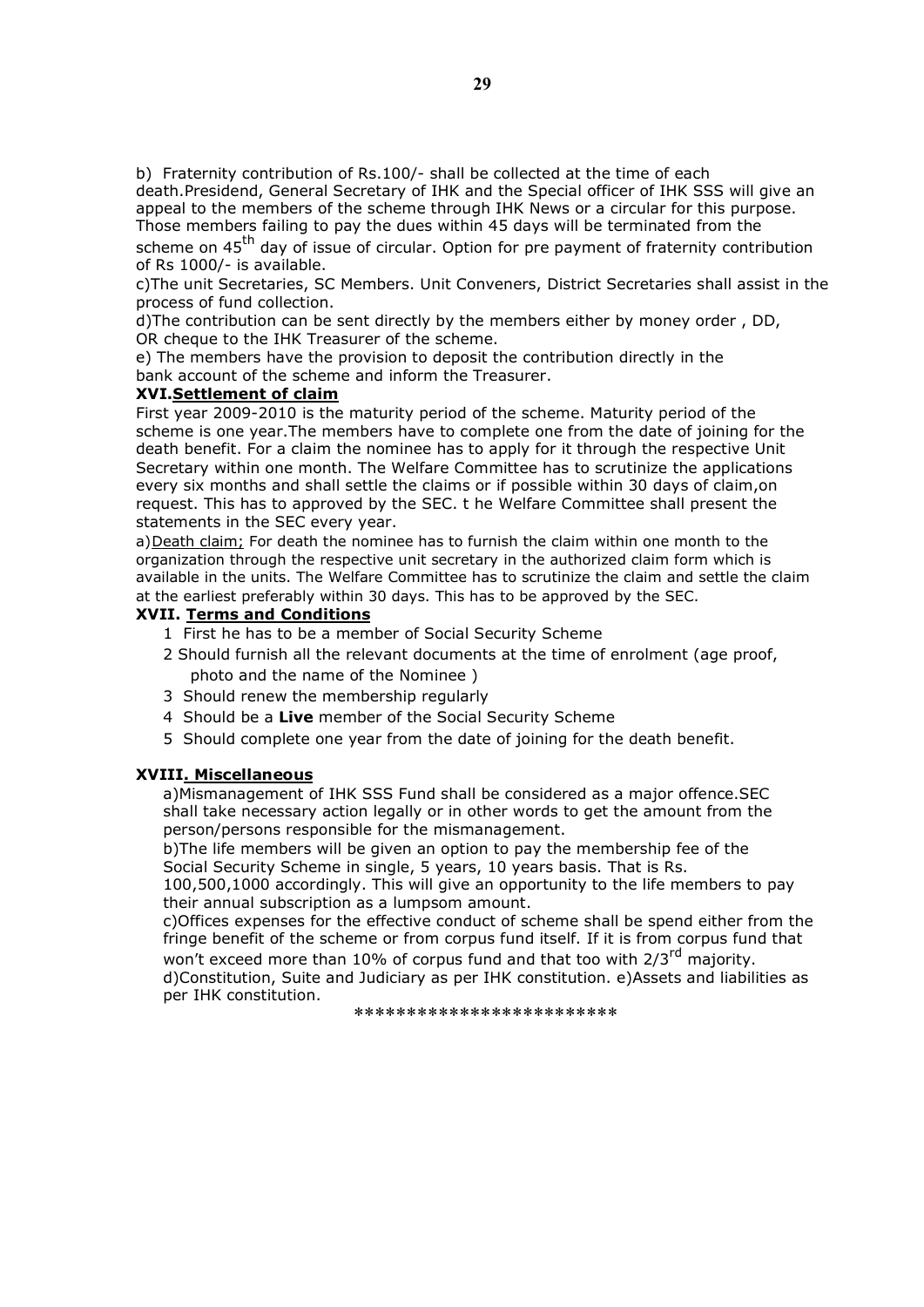# ANNEXURE II THE INSTITUTION OF HOMOEOPATHS KERALA

Reg.No.264/87 Under TC Literary Scientific and Charitable Societies Act XII of 1955

# APPLICATION FOR MEMBERSHIP

|                                                                                                                                                                                                                                                                                              | Add recent<br>Photograph |
|----------------------------------------------------------------------------------------------------------------------------------------------------------------------------------------------------------------------------------------------------------------------------------------------|--------------------------|
|                                                                                                                                                                                                                                                                                              |                          |
|                                                                                                                                                                                                                                                                                              |                          |
|                                                                                                                                                                                                                                                                                              |                          |
|                                                                                                                                                                                                                                                                                              |                          |
|                                                                                                                                                                                                                                                                                              |                          |
|                                                                                                                                                                                                                                                                                              |                          |
|                                                                                                                                                                                                                                                                                              |                          |
|                                                                                                                                                                                                                                                                                              |                          |
| Name of the University/Council/Board, which awarded the Degree/Diploma                                                                                                                                                                                                                       |                          |
|                                                                                                                                                                                                                                                                                              |                          |
| Special Interest:<br>Homoeopathic Education: Research: Clinical Practice:                                                                                                                                                                                                                    |                          |
| Institution of Homoeopaths Kerala.<br>I do hereby undertake to abide by the Rules and regulations and Bye-Laws of the<br>Institution as are in force or amended from time to time, and if enrolled as requested, I<br>shall remit my enrollment fee and membership fee as may be prescribed. |                          |
|                                                                                                                                                                                                                                                                                              |                          |
|                                                                                                                                                                                                                                                                                              | Signature                |
|                                                                                                                                                                                                                                                                                              |                          |
|                                                                                                                                                                                                                                                                                              |                          |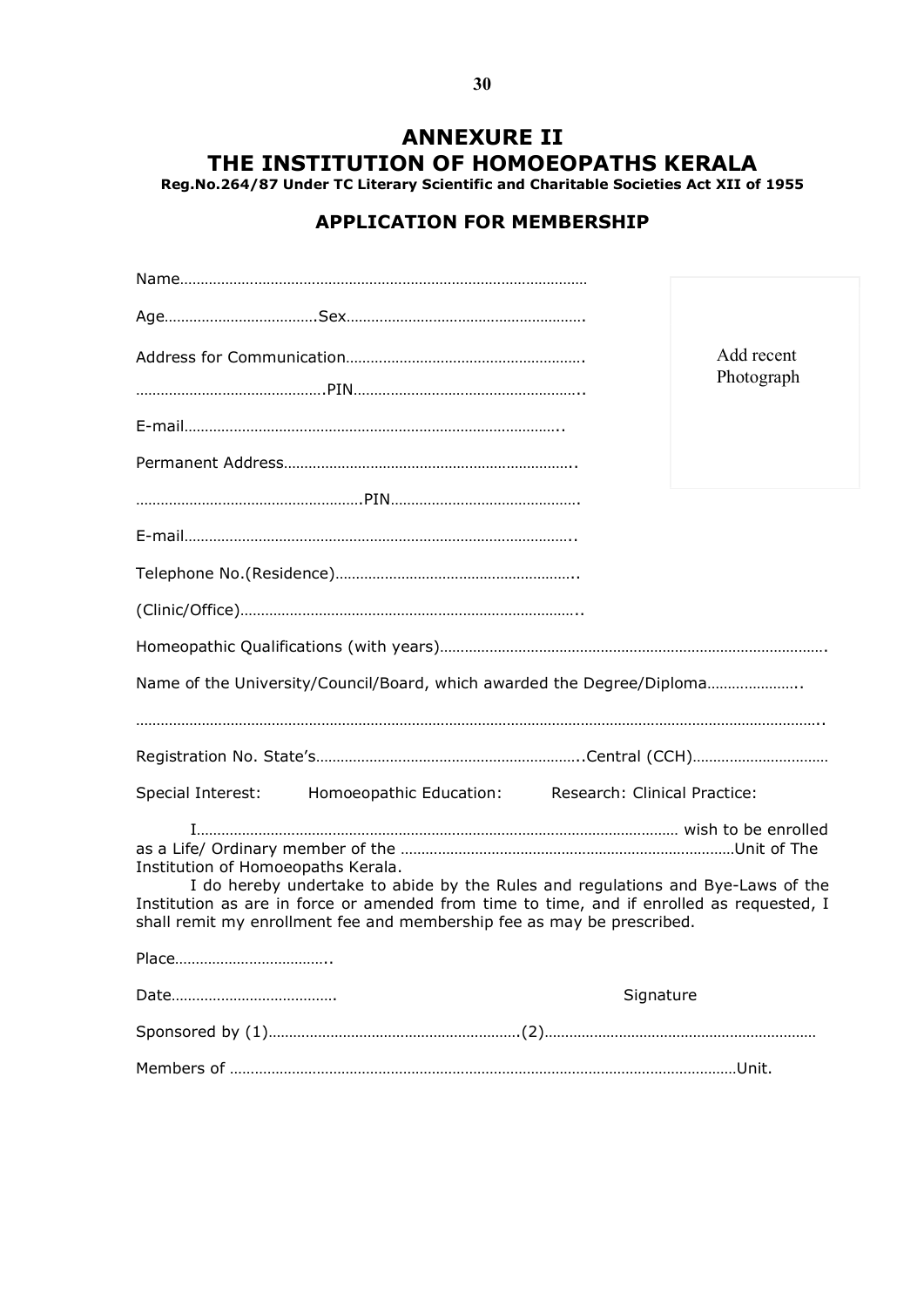### TO BE FILLED IN BY THE STATE OFFICE

Remarks of State Executive Committee…………………………………………………………………………………

Date………………………………

General Secretary

Secretary

……………………………….Unit

Three passport size photographs are to be submitted along with the application.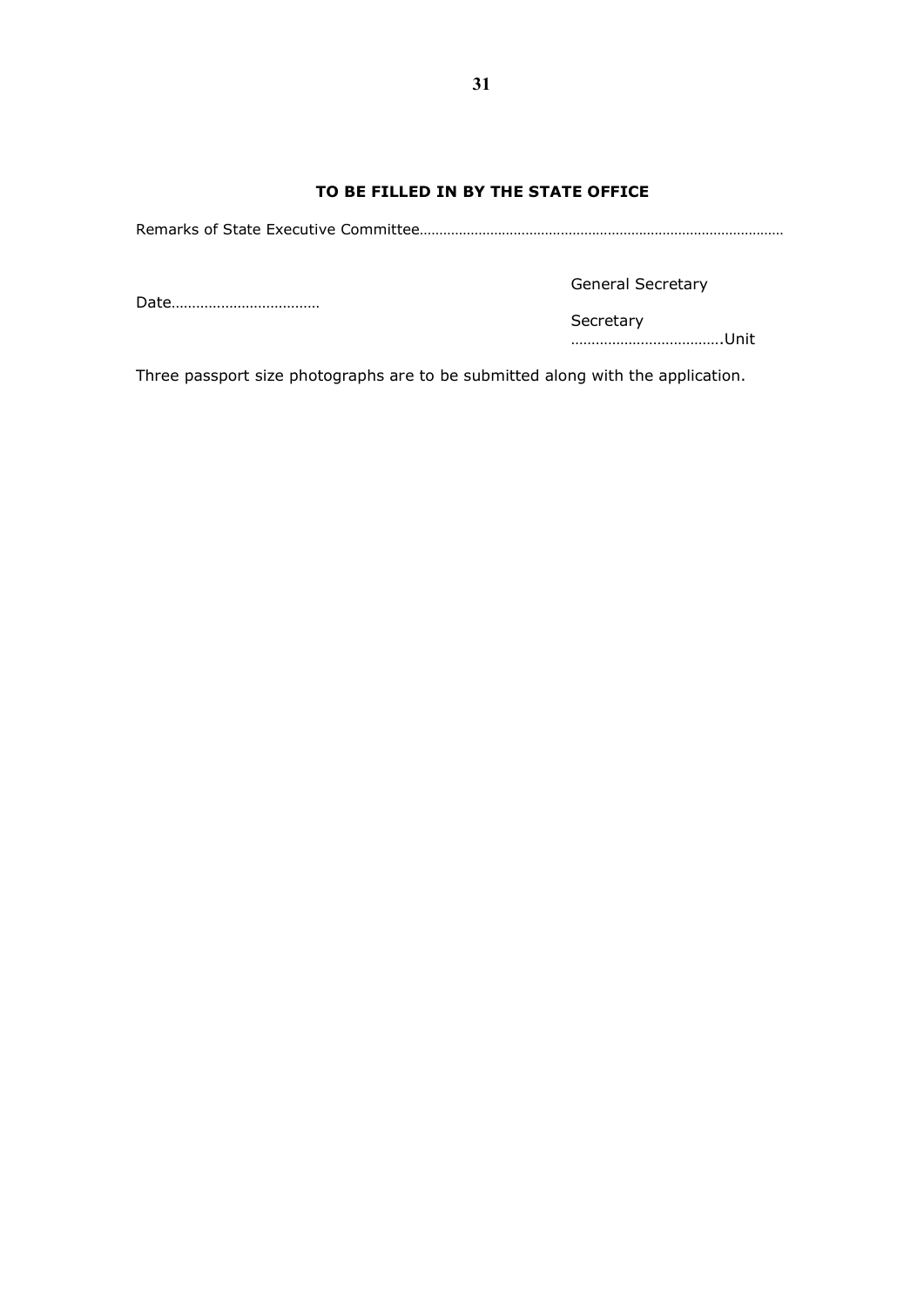# ANNEXURE III

# THE INSTITUTION OF HOMOEOPATHS KERALA RESOLUTIONS TO BE ADOPTED AT THE FORMATION OF A UNIT Reg.No.264/87 Under TC Literary Scientific and Charitable Societies Act XII of 1955

|      | the(Date) hereby form themselves the unit of the (Name                            |
|------|-----------------------------------------------------------------------------------|
|      |                                                                                   |
|      | gathered persons shall be called the general body of unit.                        |
| No.2 |                                                                                   |
|      |                                                                                   |
|      |                                                                                   |
| No.3 | Resolved that this meeting of all the elected members of IHK should be called the |
|      |                                                                                   |
| No.5 | Resolved that the following office bearers are elected as the UEC of              |
|      |                                                                                   |
|      |                                                                                   |
|      |                                                                                   |
|      |                                                                                   |
|      |                                                                                   |

- 1. President 1 2. Vice-President 1
- 3. Secretary 1 4. Joint Secretary 1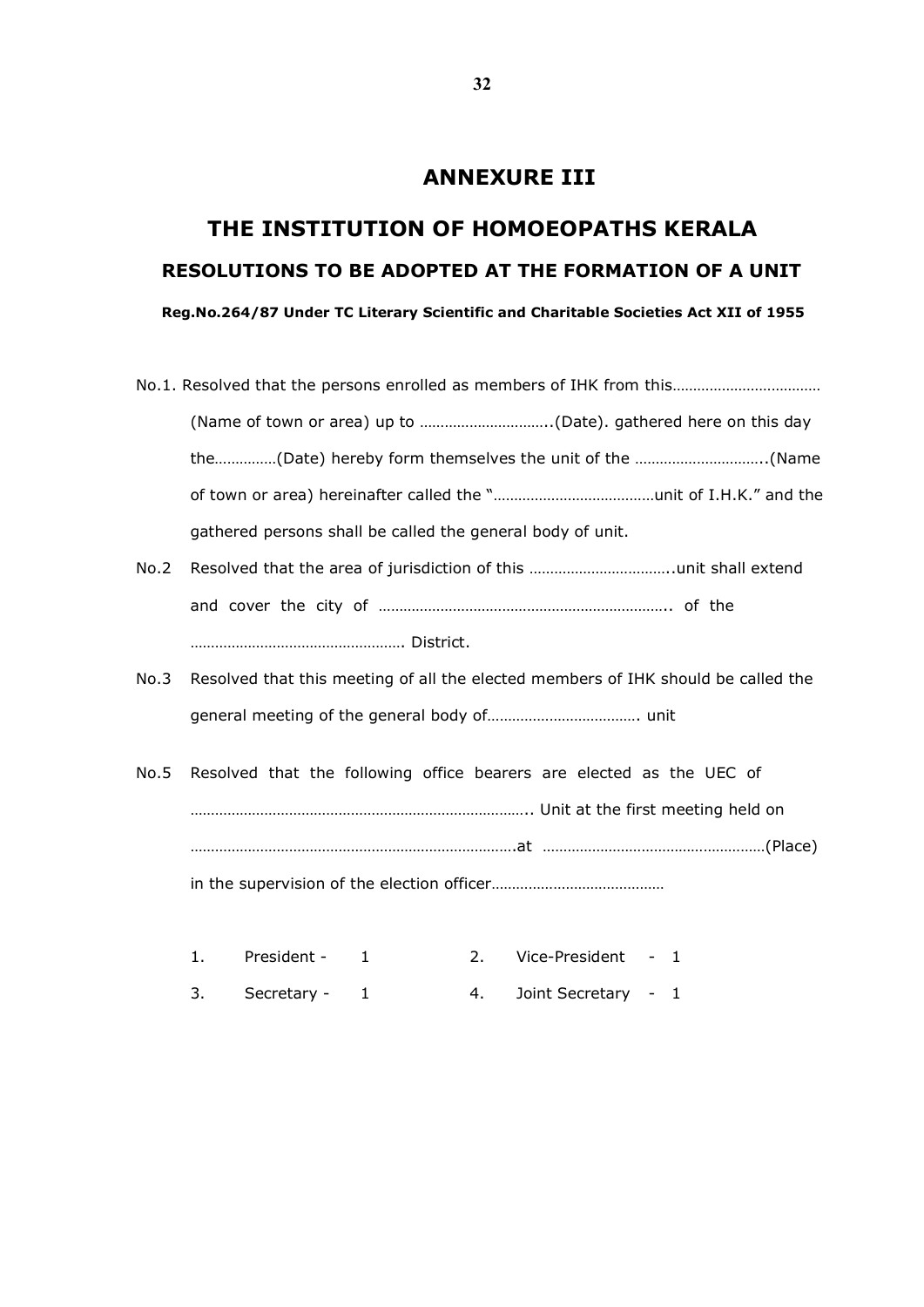# ANNEXURE IV

# THE INSTITUTION OF HOMOEOPATHS KERALA

Reg.No.264/87 Under TC Literary Scientific and Charitable Societies Act XII of 1955

### I.H.K.SOCIAL SECURITY SCHEME

Head Office:I.H.K. Bhavan,TC.43/1496(4), Balvan Nagar Road,Perunally Jn, Vallkadavu P.O.Muttathara,Thiruvananthapuram-695008

| PHOTOGRAPH             | <b>APPLICATION FORM</b><br>(To be filled in BLOCK LETTERS) |               | <b>FOR OFFICE USE</b><br>File No.<br>I.H.K. SSS No.<br>Unit: |  |  |  |  |
|------------------------|------------------------------------------------------------|---------------|--------------------------------------------------------------|--|--|--|--|
| Surname                |                                                            |               | District:<br>Category:                                       |  |  |  |  |
| First Name             |                                                            |               |                                                              |  |  |  |  |
| Name of Father/Husband |                                                            |               |                                                              |  |  |  |  |
| Date of Birth/Age      |                                                            |               |                                                              |  |  |  |  |
| Qualification/Sex      |                                                            |               |                                                              |  |  |  |  |
|                        |                                                            |               |                                                              |  |  |  |  |
| Correspondence Address |                                                            | Telephone No: |                                                              |  |  |  |  |
|                        |                                                            | Residence     | ÷                                                            |  |  |  |  |
| District               | Pin code                                                   | Clinic        |                                                              |  |  |  |  |
|                        |                                                            | Mobile No     |                                                              |  |  |  |  |
|                        |                                                            | E-Mail        |                                                              |  |  |  |  |

I the undersigned hereby apply for the membership of IHK Social Security Scheme. I do hereby declare that the above information are true and I agree to pay amount demanded as per the death of a member of this scheme. I further agree to abide by the condition laid down to the constitution.

……………………………

|                            |                    |  | Applicant's Signature         |  |  |  |  |  |  |  |  |  |  |
|----------------------------|--------------------|--|-------------------------------|--|--|--|--|--|--|--|--|--|--|
|                            | <b>CERTIFICATE</b> |  |                               |  |  |  |  |  |  |  |  |  |  |
| This is to certify that Dr |                    |  | is a Life/Ordinary Member     |  |  |  |  |  |  |  |  |  |  |
| $^{\circ}$ of              |                    |  |                               |  |  |  |  |  |  |  |  |  |  |
| From:                      | Date:              |  |                               |  |  |  |  |  |  |  |  |  |  |
|                            |                    |  | Unit Secretary/President      |  |  |  |  |  |  |  |  |  |  |
|                            |                    |  | (Rubber stamp of Local Unit.) |  |  |  |  |  |  |  |  |  |  |
|                            |                    |  |                               |  |  |  |  |  |  |  |  |  |  |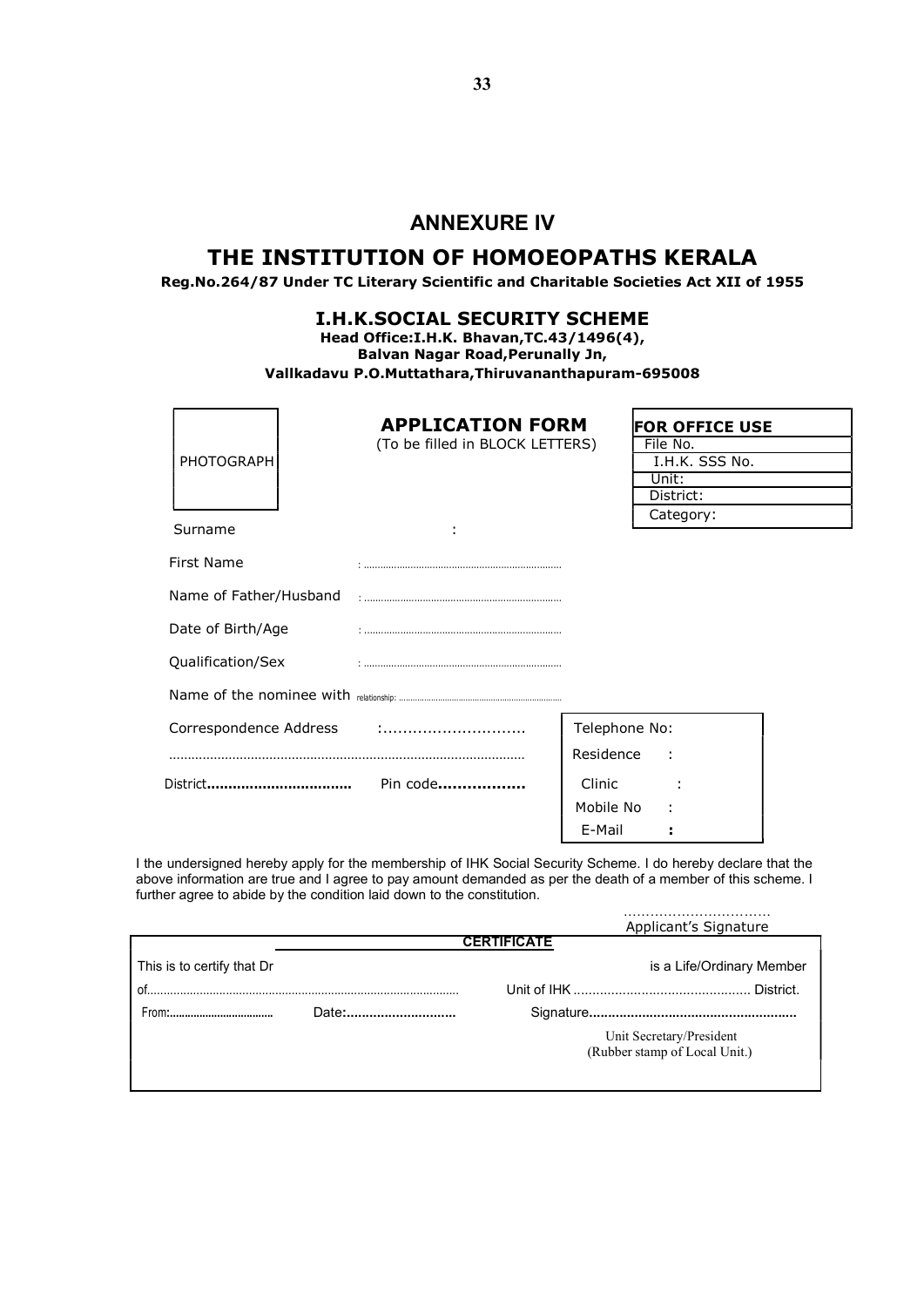# ANNEXURE V THE INSTITION OF HOMOEOPATHS KERALA

Reg.No.264/87 Under TC Literary Scientific and Charitable Societies Act XII of 1955

# RESOLUTIONS TO BE ADOPTED AT THE FORMATION OF A DISTRICT COMMITTEE

|      | No.1. Resolved that the SC members elected from the units of IHK from                                                                                                                         |
|------|-----------------------------------------------------------------------------------------------------------------------------------------------------------------------------------------------|
|      | here on this day, the(Date) hereby form themselves the<br>District, of<br>I.H.K'., hereinafter<br>called<br>the                                                                               |
| No.2 | Resolved that the area of jurisdiction of this District shall cover the entire revenue                                                                                                        |
| No.3 | Resolved that this meeting of all the elected members of SC of all units of                                                                                                                   |
|      | Committee meeting of I.H.K."                                                                                                                                                                  |
| No.4 | Resolved that the following office bearers are elected from the                                                                                                                               |
|      |                                                                                                                                                                                               |
|      |                                                                                                                                                                                               |
|      |                                                                                                                                                                                               |
|      |                                                                                                                                                                                               |
|      |                                                                                                                                                                                               |
| 5.   | Treasurer - 1                                                                                                                                                                                 |
| No.6 | Resolved that the following members are elected as the Representatives of the Unit                                                                                                            |
|      | for State Council.                                                                                                                                                                            |
|      | (1)                                                                                                                                                                                           |
|      | (2)                                                                                                                                                                                           |
|      | (3)                                                                                                                                                                                           |
|      | (Name, Address, Registration number, Telephone Numbers, E-mail address to be given)                                                                                                           |
|      |                                                                                                                                                                                               |
|      |                                                                                                                                                                                               |
|      |                                                                                                                                                                                               |
|      |                                                                                                                                                                                               |
|      | following three shall be entitled to operate the account.                                                                                                                                     |
|      |                                                                                                                                                                                               |
|      | Unit and to please issue the recognition letter.                                                                                                                                              |
|      | No.10 The secretary is hereby authorized and directed to forward the application forms<br>and the fees of the members along with the copies of above resolutions to the<br>offices concerned. |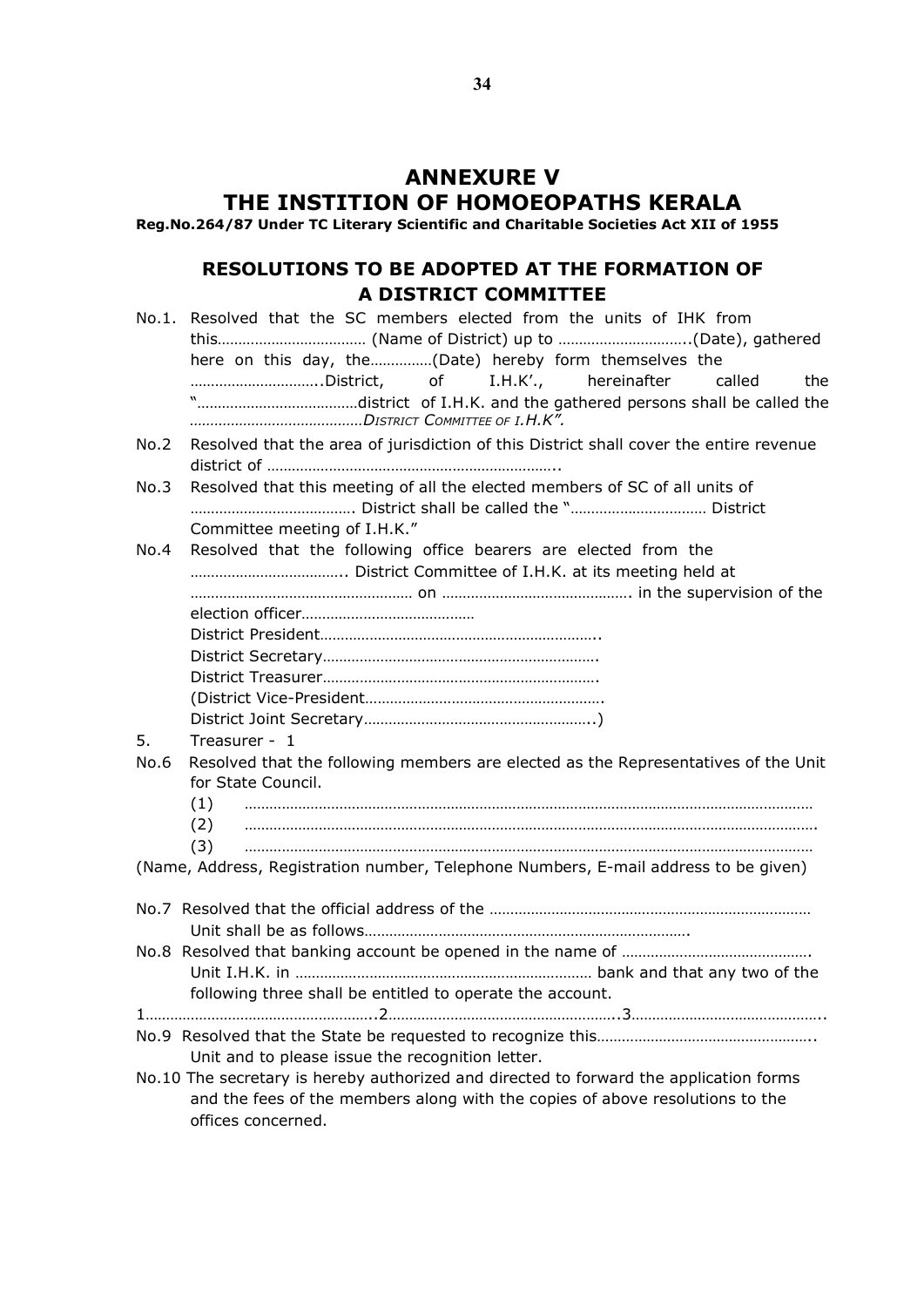|               |                                                                                                       |  | <b>THE INSTITUTION OF HOMOEOPATHS KERALAS</b><br>Reg.No.264/87, Reg. Office: IHK BHAVAN, Thiruvananthapuram | UNIT ELECTION REPORT |  | <b>ANNEXURE VI</b> |  |                       |  |  |  |  |  |  |  |
|---------------|-------------------------------------------------------------------------------------------------------|--|-------------------------------------------------------------------------------------------------------------|----------------------|--|--------------------|--|-----------------------|--|--|--|--|--|--|--|
|               |                                                                                                       |  | Election Report ofUnit for the year                                                                         |                      |  |                    |  |                       |  |  |  |  |  |  |  |
|               | State Observer: Dr                                                                                    |  |                                                                                                             |                      |  |                    |  |                       |  |  |  |  |  |  |  |
|               | Unit Secretary: Dr                                                                                    |  |                                                                                                             |                      |  |                    |  |                       |  |  |  |  |  |  |  |
|               | Date of Election<br>Number of members present:                                                        |  |                                                                                                             |                      |  |                    |  | Total No. of members: |  |  |  |  |  |  |  |
|               | UEC Members for 2020-21 (7,9 or 11 max)                                                               |  |                                                                                                             |                      |  |                    |  |                       |  |  |  |  |  |  |  |
| 5.1<br>10.    | (Immediate Past President).<br>Name, Address & Phone No.of President Elect (Capital Letters)          |  |                                                                                                             |                      |  |                    |  |                       |  |  |  |  |  |  |  |
|               |                                                                                                       |  |                                                                                                             |                      |  |                    |  |                       |  |  |  |  |  |  |  |
| <b>MOBILE</b> | E mail ID                                                                                             |  |                                                                                                             |                      |  |                    |  | <b>PINCODE</b>        |  |  |  |  |  |  |  |
|               |                                                                                                       |  |                                                                                                             |                      |  |                    |  |                       |  |  |  |  |  |  |  |
|               | <b>Name of Vice President</b><br>Name , Address & Phone. No. of Unit Secretary Elect (Capital Letter) |  | WhatsApp No:                                                                                                |                      |  |                    |  |                       |  |  |  |  |  |  |  |
|               |                                                                                                       |  |                                                                                                             |                      |  |                    |  |                       |  |  |  |  |  |  |  |
|               |                                                                                                       |  |                                                                                                             |                      |  |                    |  |                       |  |  |  |  |  |  |  |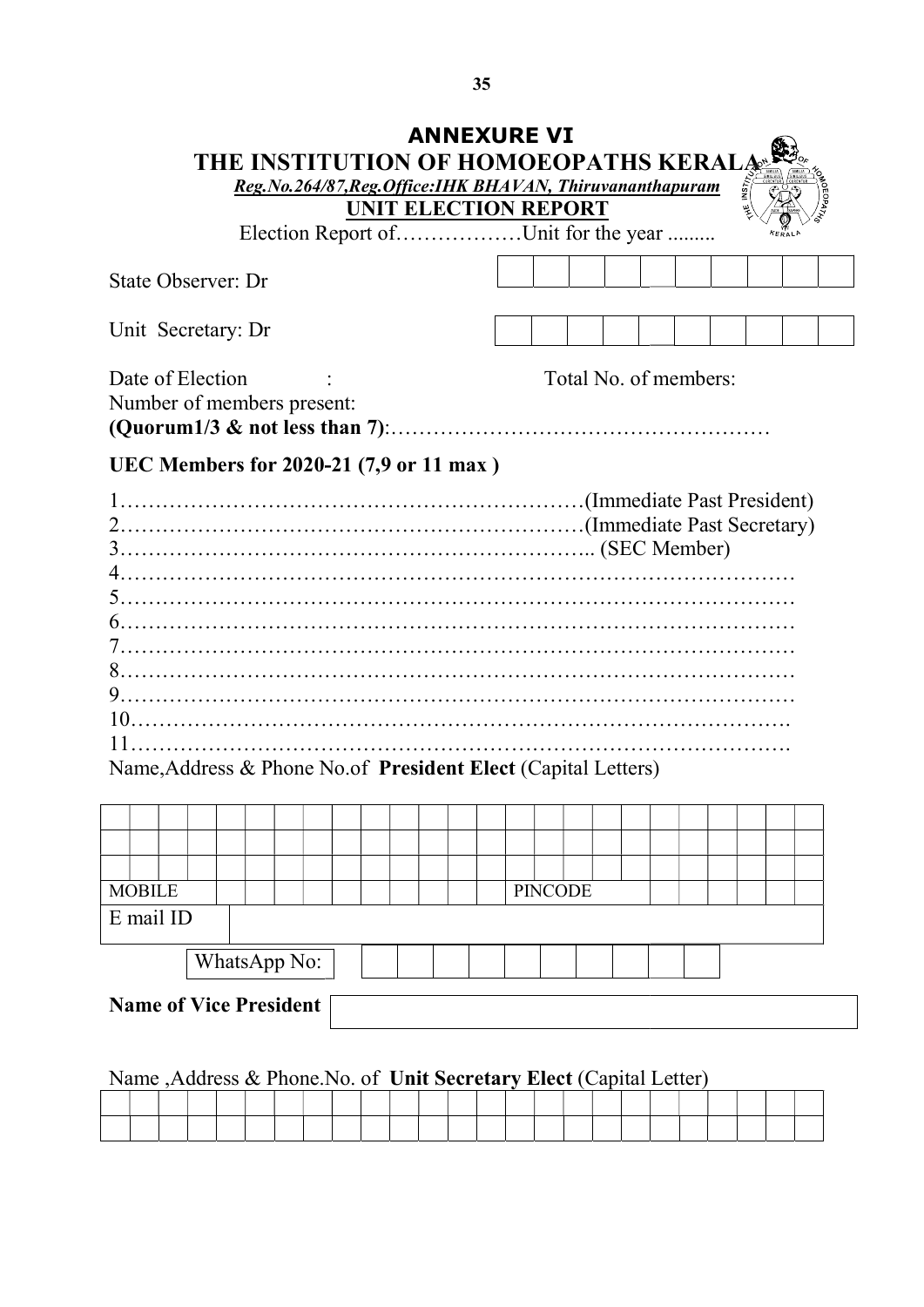| <b>MORILE</b> |  |  |  |  |  |  | <b>PINCODE</b> |  |  |
|---------------|--|--|--|--|--|--|----------------|--|--|
| E mail ID     |  |  |  |  |  |  |                |  |  |

| <b>Joint Secretary</b> |  |  |  |  |  |  | Name, Address of Treasurer Elect (Capital Letters) |  |                |  |  |  |  |
|------------------------|--|--|--|--|--|--|----------------------------------------------------|--|----------------|--|--|--|--|
|                        |  |  |  |  |  |  |                                                    |  |                |  |  |  |  |
|                        |  |  |  |  |  |  |                                                    |  |                |  |  |  |  |
| <b>MOBILE</b>          |  |  |  |  |  |  |                                                    |  | <b>PINCODE</b> |  |  |  |  |
| Email ID               |  |  |  |  |  |  |                                                    |  |                |  |  |  |  |

# 1. Name &Address of SC Member Elect (Capital Letters)

| <b>MOBILE</b> |  |  |  |  |  |  |  | <b>PINCODE</b> |  |  |  |  |
|---------------|--|--|--|--|--|--|--|----------------|--|--|--|--|
| Email ID      |  |  |  |  |  |  |  |                |  |  |  |  |

# 2. Name &Address of SC Member Elect (Capital Letters)

| <b>MOBILE</b> |  |  |  |  |  |  |  |  | PINCODE |  |  |  |  |
|---------------|--|--|--|--|--|--|--|--|---------|--|--|--|--|
| Email ID      |  |  |  |  |  |  |  |  |         |  |  |  |  |

# SSS Convener :

Name & Signature of Election Officer: Dr……………………………….

Name & Signature of immediate past secretary : Dr……………………...

Name & signature of the secretary Elect: Dr…………………………….

# Oath : I do solemnly swear that I shall uphold and enforce all the duties as

# …………...Of IHK……………………unit with utmost sincerity and dedication

# to the system and institution .

Place : Date :

# For Office Use Only

| Remarks |                                              |
|---------|----------------------------------------------|
| Place : |                                              |
| Date:   | General Secretary IHK/Chief Election Officer |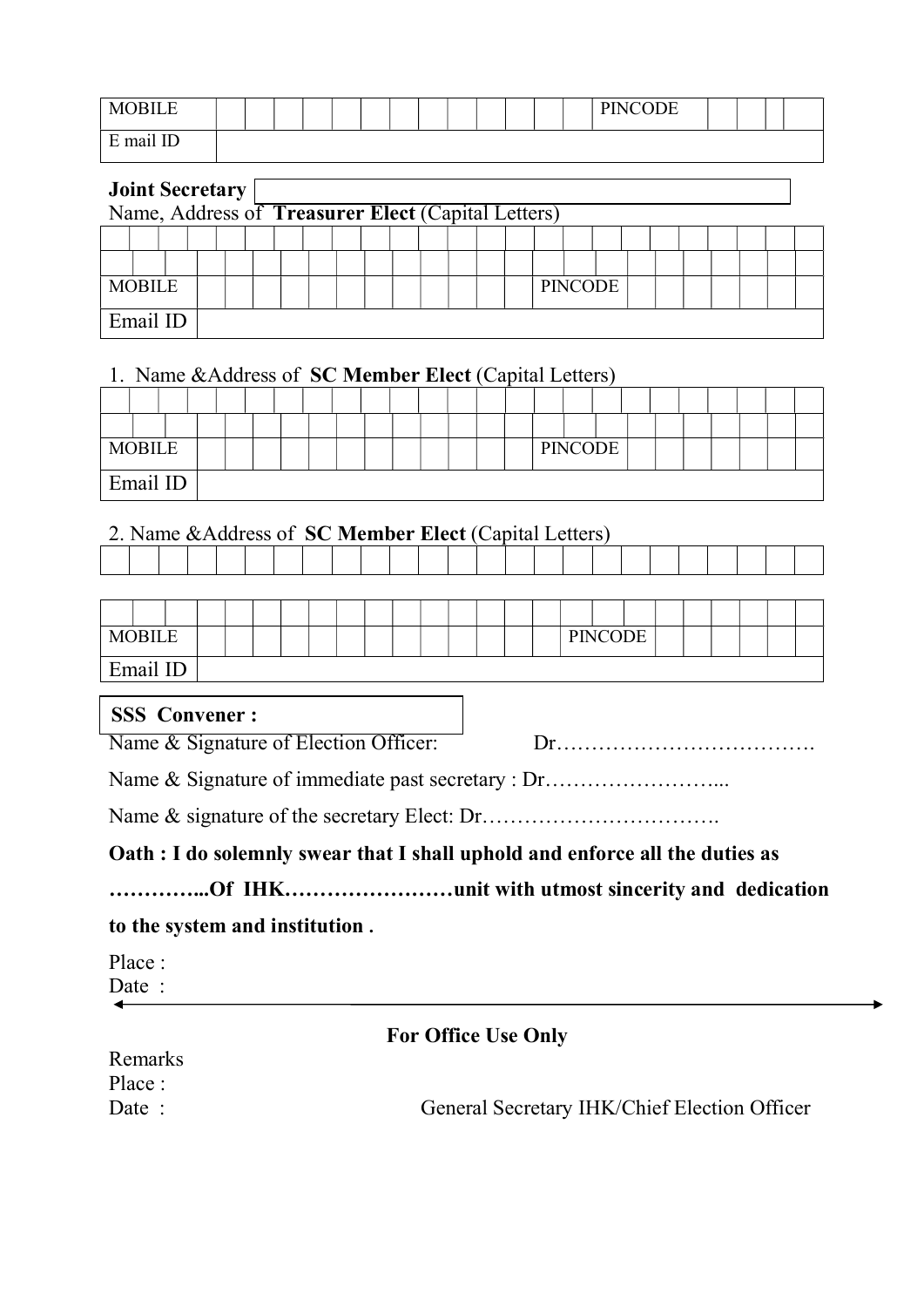# ANNEXURE VII

# THE INSTITUTION OF HOMOEOPATHS KERALA  $Reg. No.264/87, Reg. Office: IHK BHAVAN, Thiruvananthapuram\n $\sum_{S \subseteq \text{SINILUS} \atop \text{CUBREIVIR}} \sum_{S \subseteq \text{SINILUS} \atop \text{CUBREIVIR}}$$ DISTRICT ELECTION REPORT



| Reg.No.264/87, Reg. Office: IHK BHAVAN, Thiruvananthapuram<br>$MST_{12}$<br>CURENTUI<br><b>DISTRICT ELECTION REPORT</b><br>妛<br><b>KERALA</b><br><b>PINCODE</b><br><b>PINCODE</b>                                                                                              | THE INSTITUTION OF HOMOEOPATHS KERALA |  |
|--------------------------------------------------------------------------------------------------------------------------------------------------------------------------------------------------------------------------------------------------------------------------------|---------------------------------------|--|
| Election Report ofDistrict for the year<br>Total No: of members in district committee:<br>Name, Address & Phone No: of District President Elect (Capital Letters)<br><b>Name of Vice President</b><br>Name , Address & Phone. No: of District Secretary Elect (Capital Letter) |                                       |  |
|                                                                                                                                                                                                                                                                                |                                       |  |
|                                                                                                                                                                                                                                                                                | State Observer: Dr.                   |  |
|                                                                                                                                                                                                                                                                                | Unit Secretary: Dr.                   |  |
|                                                                                                                                                                                                                                                                                | Date of Election                      |  |
|                                                                                                                                                                                                                                                                                |                                       |  |
|                                                                                                                                                                                                                                                                                | Number of members present:            |  |
|                                                                                                                                                                                                                                                                                |                                       |  |
|                                                                                                                                                                                                                                                                                |                                       |  |
|                                                                                                                                                                                                                                                                                |                                       |  |
|                                                                                                                                                                                                                                                                                |                                       |  |
|                                                                                                                                                                                                                                                                                |                                       |  |
|                                                                                                                                                                                                                                                                                |                                       |  |
|                                                                                                                                                                                                                                                                                | <b>MOBILE</b>                         |  |
|                                                                                                                                                                                                                                                                                | E mail ID                             |  |
|                                                                                                                                                                                                                                                                                | WhatsApp No:                          |  |
|                                                                                                                                                                                                                                                                                |                                       |  |
|                                                                                                                                                                                                                                                                                |                                       |  |
|                                                                                                                                                                                                                                                                                |                                       |  |
|                                                                                                                                                                                                                                                                                |                                       |  |
|                                                                                                                                                                                                                                                                                |                                       |  |
|                                                                                                                                                                                                                                                                                |                                       |  |
|                                                                                                                                                                                                                                                                                |                                       |  |
|                                                                                                                                                                                                                                                                                | <b>MOBILE</b>                         |  |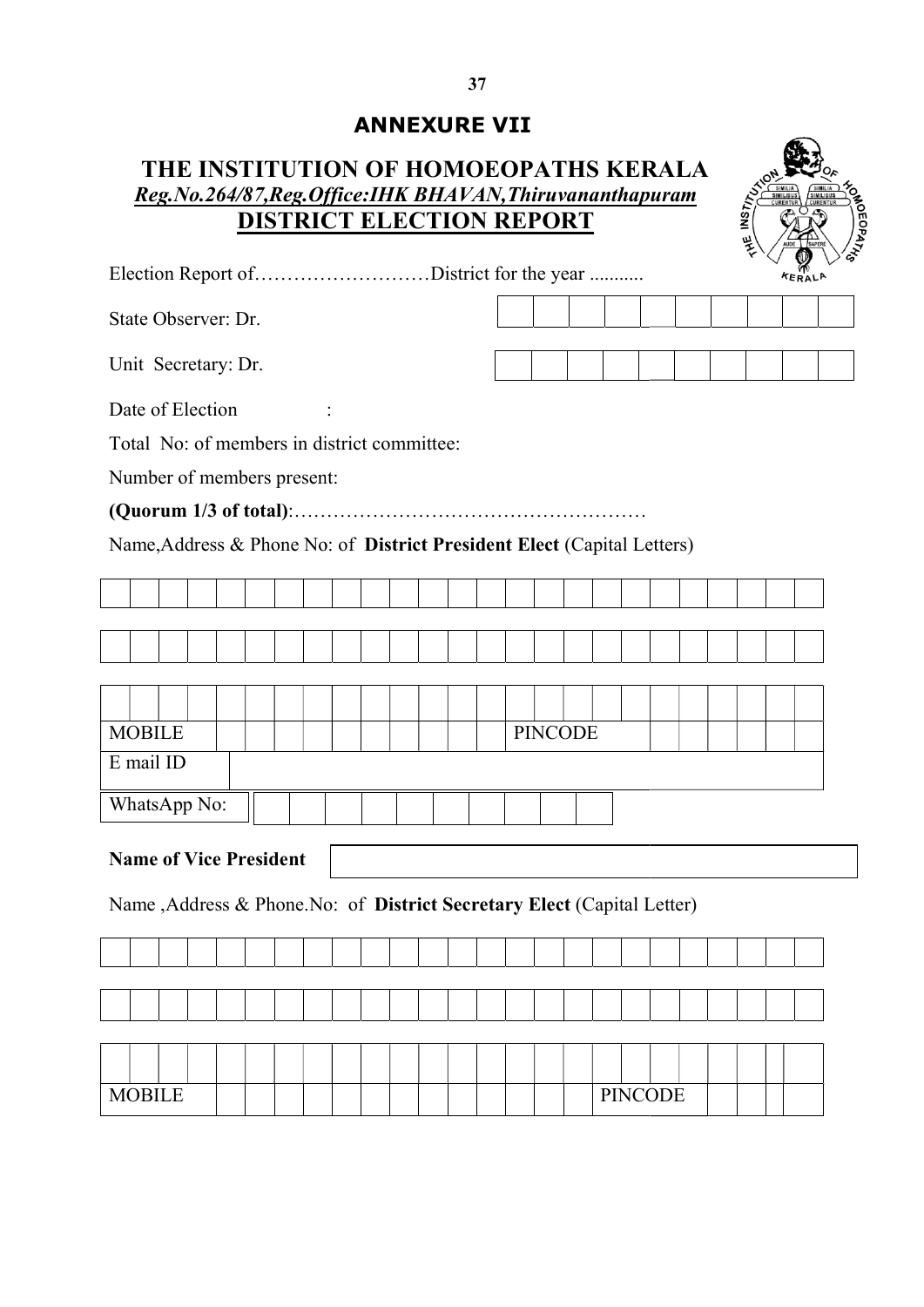| E mail ID                                                   |  |  |  |  |  |  |  |  |  |  |                |  |  |  |  |  |  |
|-------------------------------------------------------------|--|--|--|--|--|--|--|--|--|--|----------------|--|--|--|--|--|--|
| WhatsApp No:                                                |  |  |  |  |  |  |  |  |  |  |                |  |  |  |  |  |  |
|                                                             |  |  |  |  |  |  |  |  |  |  |                |  |  |  |  |  |  |
| <b>Joint Secretary</b>                                      |  |  |  |  |  |  |  |  |  |  |                |  |  |  |  |  |  |
| Name, Address of District Treasurer Elect (Capital Letters) |  |  |  |  |  |  |  |  |  |  |                |  |  |  |  |  |  |
|                                                             |  |  |  |  |  |  |  |  |  |  |                |  |  |  |  |  |  |
|                                                             |  |  |  |  |  |  |  |  |  |  |                |  |  |  |  |  |  |
|                                                             |  |  |  |  |  |  |  |  |  |  |                |  |  |  |  |  |  |
|                                                             |  |  |  |  |  |  |  |  |  |  |                |  |  |  |  |  |  |
|                                                             |  |  |  |  |  |  |  |  |  |  |                |  |  |  |  |  |  |
| <b>MOBILE</b>                                               |  |  |  |  |  |  |  |  |  |  | <b>PINCODE</b> |  |  |  |  |  |  |
| Email ID                                                    |  |  |  |  |  |  |  |  |  |  |                |  |  |  |  |  |  |

Name & Signature of Election Officer: Dr…………………………………………… Name & Signature of immediate past District secretary : Dr…………………………………………………………… Name & signature of the District secretary Elect: Dr……………………………………………………………………………

Oath : I do solemnly swear that I shall uphold and enforce all the duties as …………...Of IHK……………………district with utmost sincerity and dedication to the system and institution .

Place :

Date :

 $\overline{\phantom{0}}$ 

For Office Use Only

Remarks

Place :

Date : General Secretary IHK/Chief Election Officer

38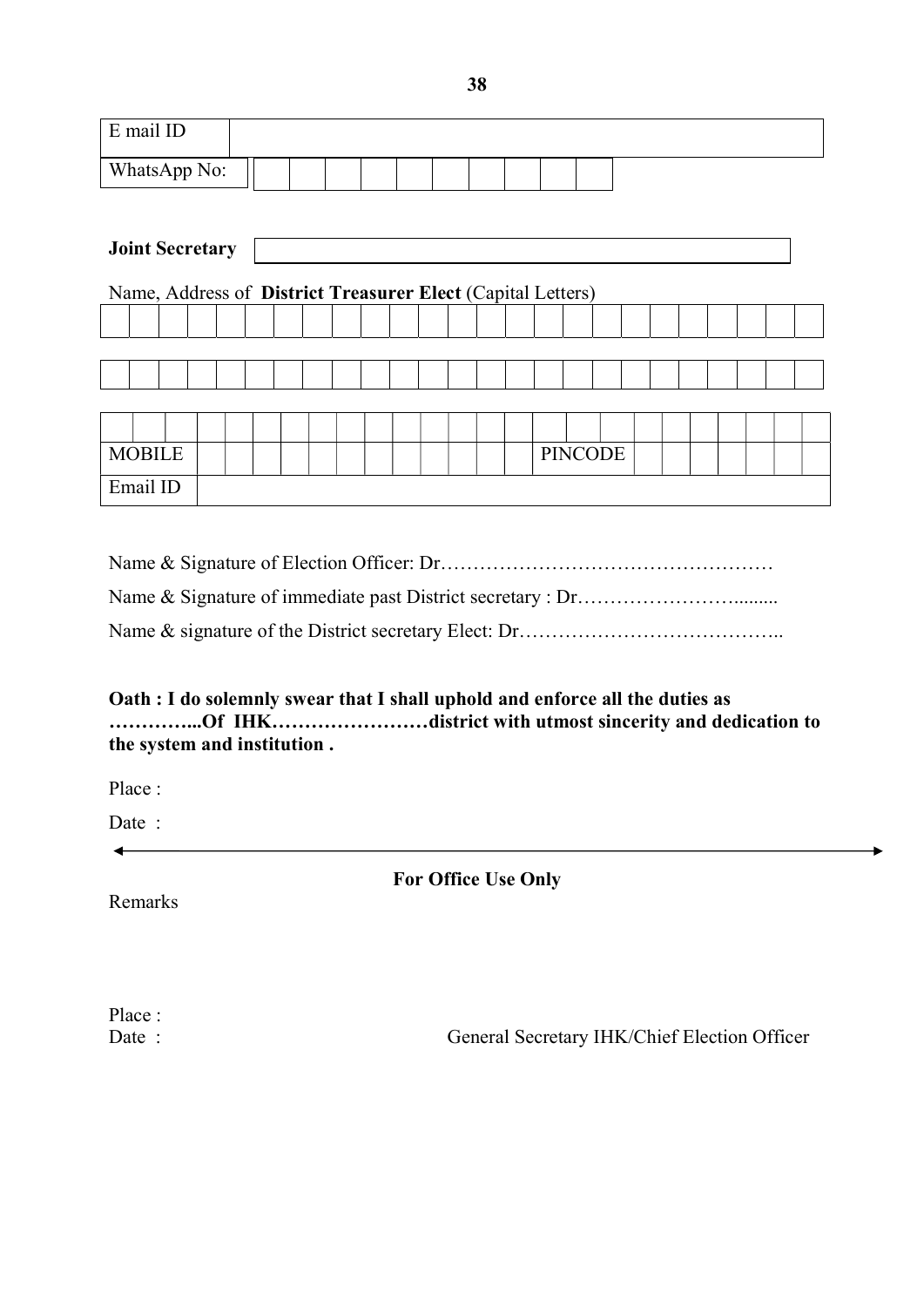#### ANEXURE-VIII

#### Amended on 07-01-2018

Page 3

### CONSTITUTION PART – I

# MEMORANDUM OF THE INSTITUTION OF HOMOEOPATHS KERALA

4. Methods:

23. Advancements in communication can be incorporated for betterment of association activities.

24. Form Lady doctors wing for the betterment of lady doctor members of The Institution.

25. Form District wise Cooperative societies consisting only of IHK members. Aim: Welfare of IHK members. Follow cooperative society bylaw.

26. Form IHK trust under IHK with separate bylaw for it.

Page 6

# PART II

# RULES AND REGULATIONS

# Chapter 1 – GENERAL 1.Defnitions

 (l) IHK Bhavan - Head quaters of the institution built at own land with financial aids from IHK members and units, the ownership solely belongs to the institution.

### Page 6

### Chapter II MEMBERSHIP

 4. Eligibility: Any Homoeopathic practitioner with a Provisional Registration, Degree or Diploma recognized by the State Government or the Govt. of India, residing or practicing or having an address in India shall be eligible for membership. Any such person as aforesaid desirous of joining The Institution may be enrolled as a member, as per rules and regulations, on his making an application in the prescribed form along with the admission fee. The Institution may fix the admission fee and subscription fee from time to time. Such enrolment (s) shall be subject to the approval of the SEC of The Institution.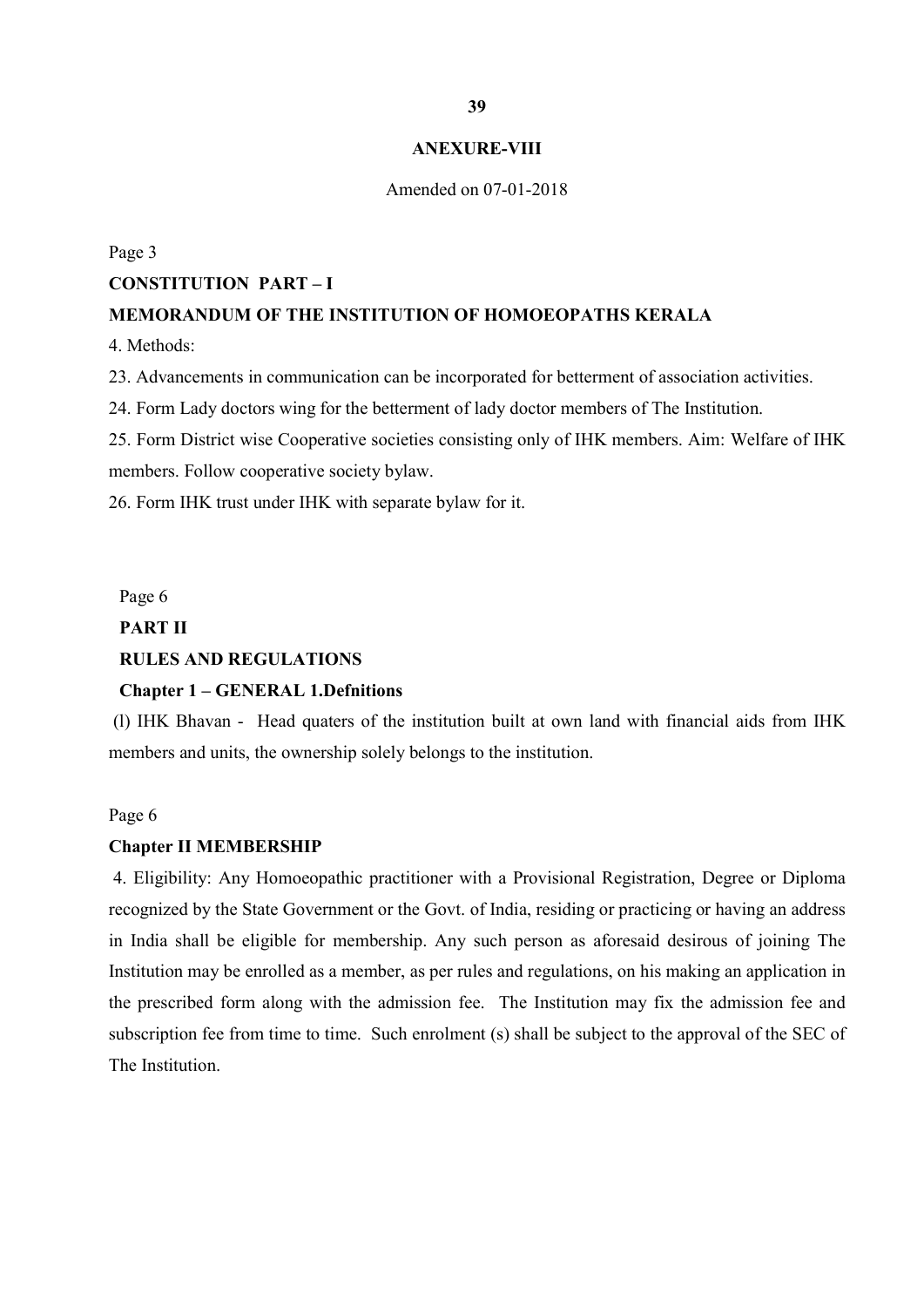# Page 7 Chapter II MEMBERSHIP

5.Types of Membership. (C): Provisional Membership:

(1) ENROLLMENTS: A candidate for Provisional membership, shall apply to a unit in the prescribed form (Annexure-1) in duplicate along with subscription fee for one year and the admission fee. Application can also be made through the format published in the IHK Web site. Any candidate applying for membership after 31st December of a year shall remit the annual subscription fee and admission fee in full, but he shall not pay his fees for the succeeding year. Subscription fee of those applicants not accepted, as members shall be refunded except the admission fee.

(2) RENEWALS: After completion of internship Ordinary or Life membership can be taken, according to subjective rules.

7. Transfer of Membership: A member desirous of Transferring his membership from one unit to another may inform the general secretary under intimation to the parent unit and the unit to which the member intends to get transfer.

8. Rights and Privileges of Members: (iii) Vote at the elections or at any meeting or on any issue, and to hold any office or to be elected for representation. Each member shall be entitled to a single nontransferable vote only. No member whose subscriptions at the time of voting have been in arrears shall be entitled to vote or to any of the other privileges. Provisional members are not entitled for any voting privileges.

Page 9 Chapter-III UNIT ORGANIZATION 11. A. Unit: (iv) c) A member of UEC should be a live member of SSS.

Page 12 Chapter – V STATE ORGANIZATION 13.B. STATE EXECUTIVE COMMITTEE: (i) FORMATION: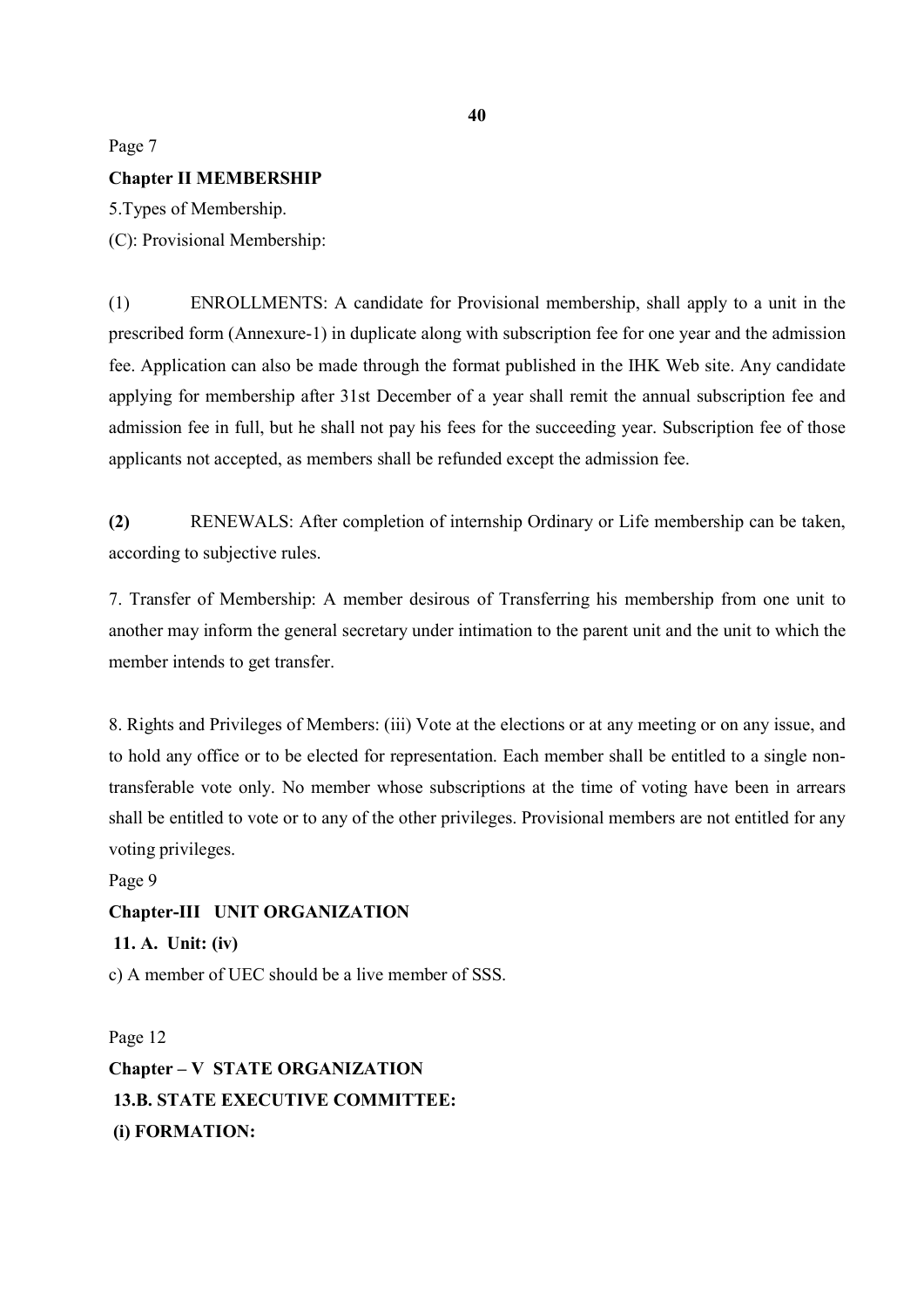(c) Representatives of the Institution in Central and State Government Bodies, who are elected only by homoeopathic doctors and is an IHK member.

(d) Nominees by the State President if deemed helpful for the Institution, to a maximum of three in number, and by the approval of the SEC, with no voting power.

(e) 15 members elected by the SC during the Annual Convention, who are live in SSS.

(g) IHK lady doctors wing secretary.

### Page 14

# Chapter – V STATE ORGANIZATION C. STATE OFFICE BEARERS (i) FORMATION 6. Chief Editor

12. Special officer, Social Security Scheme.

# Page 16 Chapter – VII ELECTIONS

### 15. a. GENERAL

(v) (a) Members to be elected for SC shall not be eligible for elections had they been members of SC during the past term and were absent for 3 consecutive meeting of SC during the term.

(b) Members to be elected for SEC shall not be eligible for election had they been members of SEC in the past term and were absent for 3 consecutive meeting of the SEC during the term.

(viii) SEC members should not hold any state leadership posts in other similar associations (category associations excluded)

### Page 21

# Chapter – XI PUBLICATIONS

# 19. C. OTHER PUBLICATIONS

SEC may undertake publication of Homoeopathic literature and offer the same for sale for public. Advertisements can be received from homoeopathic and non homoeopathic firms. There will be no restrictions in printing patent products.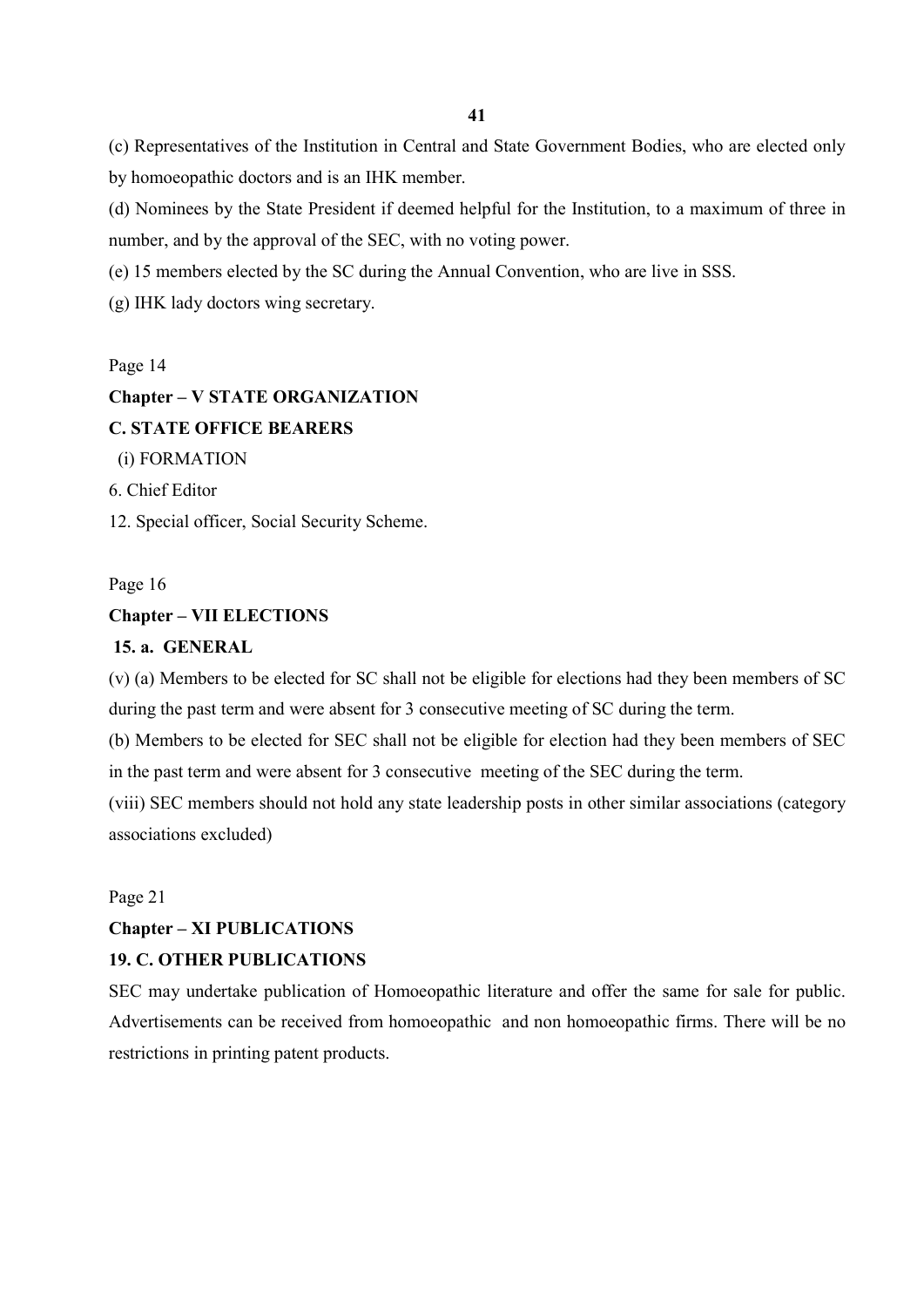# ANEXXURE-IX

#### SSS amendments, Amended on 12-01-2020

Page 27

### VIII. Default of Membership b) How to correct default?

For a defaulter less than one year he has to pay only the due amount. Defaulter for more than one year, he has to pay the due amount along with a fine of Rs 500 per year of default. For defaulter more than one year he will have a lock in period of 3 months from the date of clearing the dues to rejoin the scheme. SEC's power to decide terms and conditions to reinstate the members to the scheme is withdrawn.

Members who cleared dues on/before October  $30<sup>th</sup>$  2019 will be eligible to get benefits after three months ie after January  $31<sup>st</sup>$  2020.

### Page 28 X. Benefit for the members

### a)Benefit for the family of the deceased

This is the main feature in the Social Security Scheme. If a death occurs to the member, Social Security Scheme will give the benefit to the nominee of the deceased. The nominee has to submit the claim to The Chairman of Social Security Scheme through the unit. The welfare committee will scrutinize the claim application and settle the claim at the earliest preferably within six months of the acknowledgement of claim from unit secretary. For availing the death benefit the minimum maturity period of the membership in the scheme is one year (ie.,the member has to complete atleast one year in the scheme.) for Life Members and Two years for ordinary members (ie the ordinary member has to be live and active in scheme for minimum 2 consecutive years prior to the claim.) If ordinary member is converting to life membership in second year he has to finish one year lock in period of life membership to avail the benefit.

b) Benefit amount can be fixed by SC, benefit amount for ordinary members will be 75 % of that of life members.

### Page 28

### XIV. Fund for the scheme

a) The state share from the membership fee (Rs.200/-)of the annual membership subscription (Rs 200/-) from life members will form the corpus fund of the scheme. It will be deposited in the bank.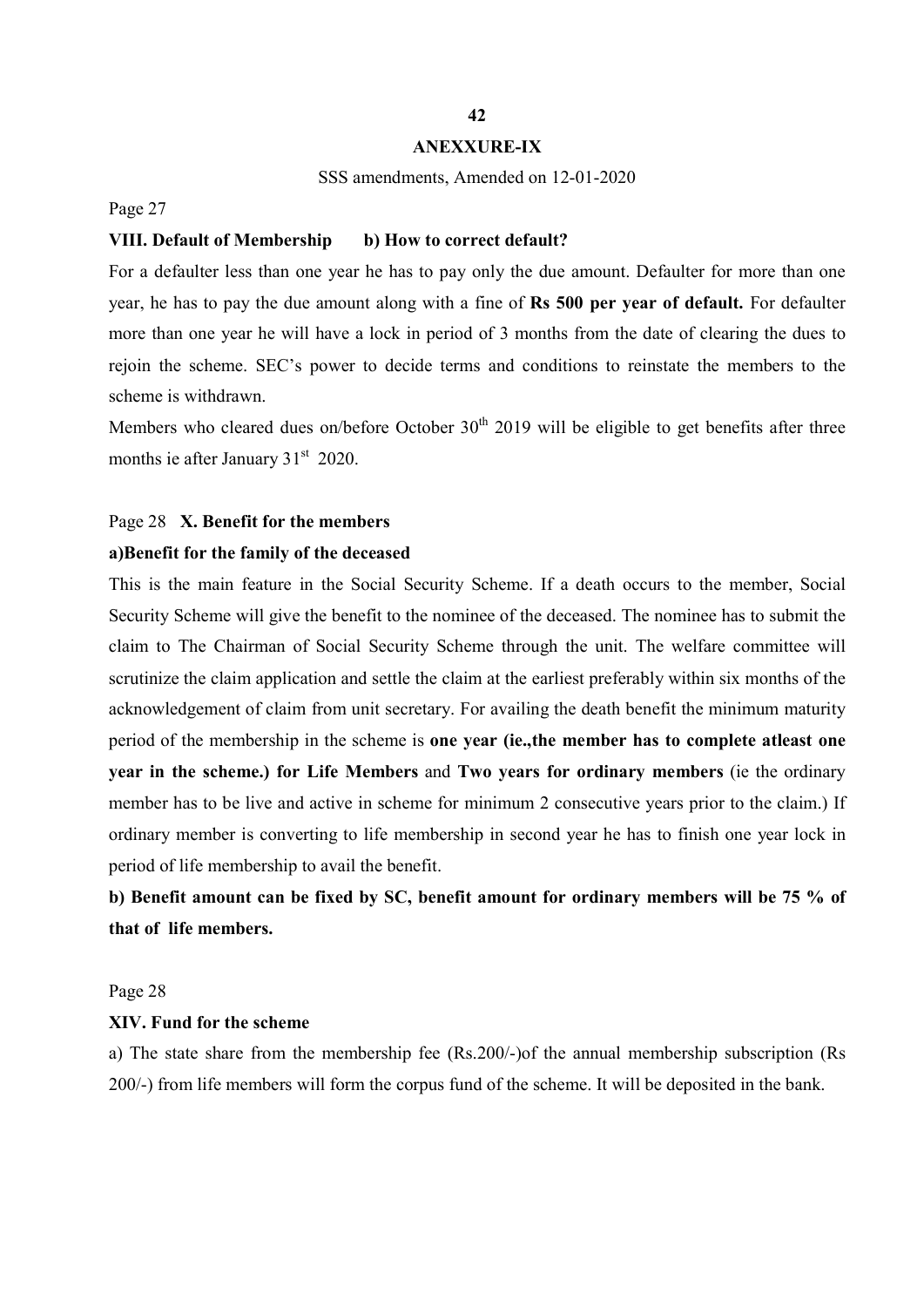b)Every member of the scheme shall pay a fraternity contribution of Rs. 200 in the event of each death.

c) Members has the option to pay fraternity contribution in advance.

d) Every year during the renewal of membership the members can pay the fraternity contribution of the no. of deaths at a stretch.

### Page 28 XV. Collection of Fund

5) a)Annual subscription of Rs.200/- shall be collected every year at the time of membership renewal and the beginning of the financial year.

b) Fraternity contribution of Rs.200/- shall be collected at the time of each death. The Chairman of IHK SSS will give an appeal to the members of the scheme through IHK News or a circular for this purpose. Those members failing to pay the dues within 45 days will be terminated from the scheme on 45<sup>th</sup> day of issue of circular. Option for pre payment of fraternity contribution is available.

f) Advance Annual subscription and Fraternity contribution can be collected from life members. Life time membership (one time payment (of AR and FC) and avail all benefits of the scheme) in SSS can be collected, the amount can be fixed accordingly by sanction of SC.

g) Those members failing to pay the dues within 45 days after intimation will be terminated from the scheme on 45<sup>th</sup> day of issue of circular and wont be eligible to avail any SSS benefits.

### XVII. Terms and Conditions

5) For availing the death benefit the minimum maturity period is one year for Life Members and Two years for ordinary members.

### XVIII Miscellaneous

b) Life members have option to pay for 5 yrs, 10 yrs,20 yrs in advance. Amount can be fixed by State committee.

f) To avail benefits from the association being an Active Live SSS member is mandatory which includes transfer of unit too.